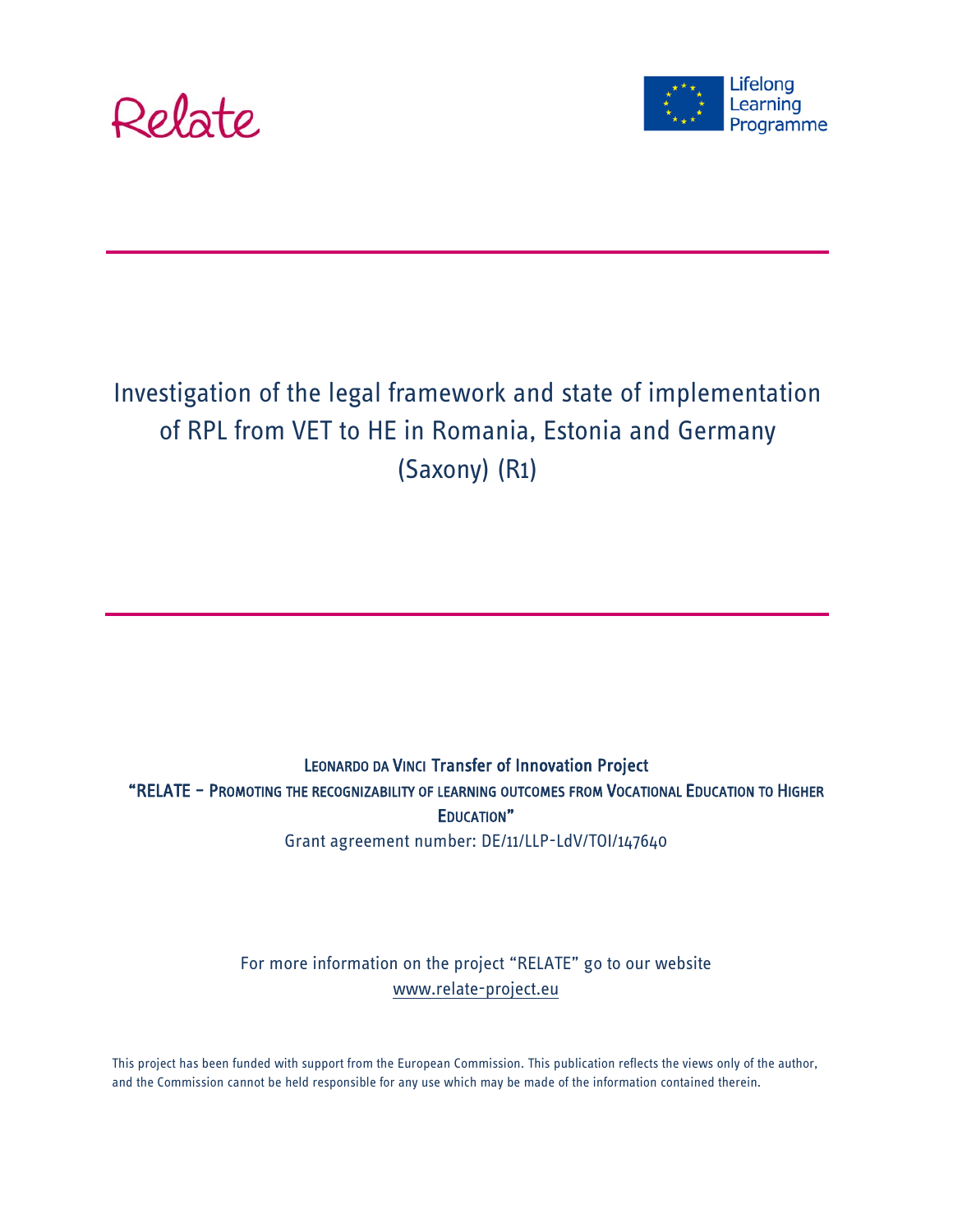



# Contents

| $\mathbf{1}$                              |       |  |                                                                                                                                       |              |
|-------------------------------------------|-------|--|---------------------------------------------------------------------------------------------------------------------------------------|--------------|
| $\overline{\mathbf{2}}$                   |       |  |                                                                                                                                       |              |
| 3                                         |       |  |                                                                                                                                       |              |
| 4                                         |       |  |                                                                                                                                       |              |
|                                           | 4.1   |  |                                                                                                                                       |              |
|                                           | 4.2   |  |                                                                                                                                       |              |
|                                           | 4.3   |  |                                                                                                                                       |              |
|                                           | 4.4   |  |                                                                                                                                       |              |
|                                           | 4.4.1 |  |                                                                                                                                       |              |
|                                           | 4.4.2 |  |                                                                                                                                       |              |
|                                           | 4.4.3 |  |                                                                                                                                       |              |
|                                           | 4.5   |  |                                                                                                                                       |              |
|                                           | 4.5.1 |  |                                                                                                                                       |              |
|                                           | 4.5.2 |  |                                                                                                                                       |              |
|                                           | 4.5.3 |  |                                                                                                                                       |              |
|                                           | 4.6   |  |                                                                                                                                       |              |
|                                           | 4.7   |  |                                                                                                                                       |              |
|                                           | 4.8   |  |                                                                                                                                       |              |
|                                           | 4.9   |  |                                                                                                                                       |              |
| 4.10                                      |       |  |                                                                                                                                       |              |
| 4.11                                      |       |  |                                                                                                                                       |              |
| LdV Transfer of Innovation Project RELATE |       |  | Investigation of the legal framework and state of<br>implementation of RPL from VET to HE in Romania,<br>Estonia and Germany (Saxony) | Page 2 of 50 |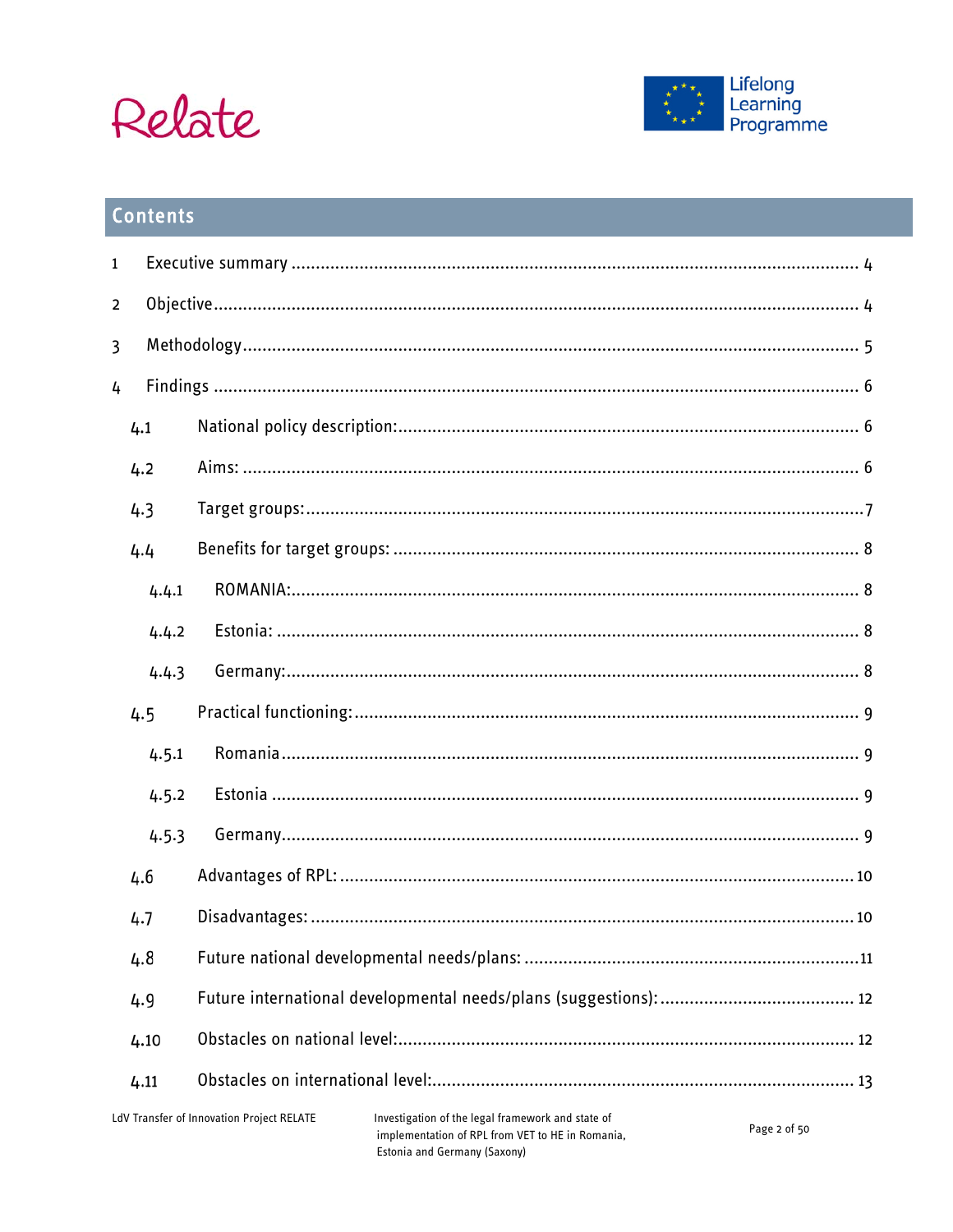



|   | 4.12 |                                                                                          |  |  |
|---|------|------------------------------------------------------------------------------------------|--|--|
|   | 4.13 | National credit systems (systems of learning outcome recognition):  14                   |  |  |
|   | 4.14 |                                                                                          |  |  |
|   | 4.15 |                                                                                          |  |  |
| 5 |      |                                                                                          |  |  |
| 6 |      |                                                                                          |  |  |
|   | 6.1  | Legal framework and state of implementation of RPL from VET to HE in Romania 18          |  |  |
|   | 6.2  | Legal framework and state of implementation of RPL from VET to HE in Estonia 26          |  |  |
|   | 6.3  | Legal framework and state of implementation of RPL from VET to HE in Germany (Saxony) 40 |  |  |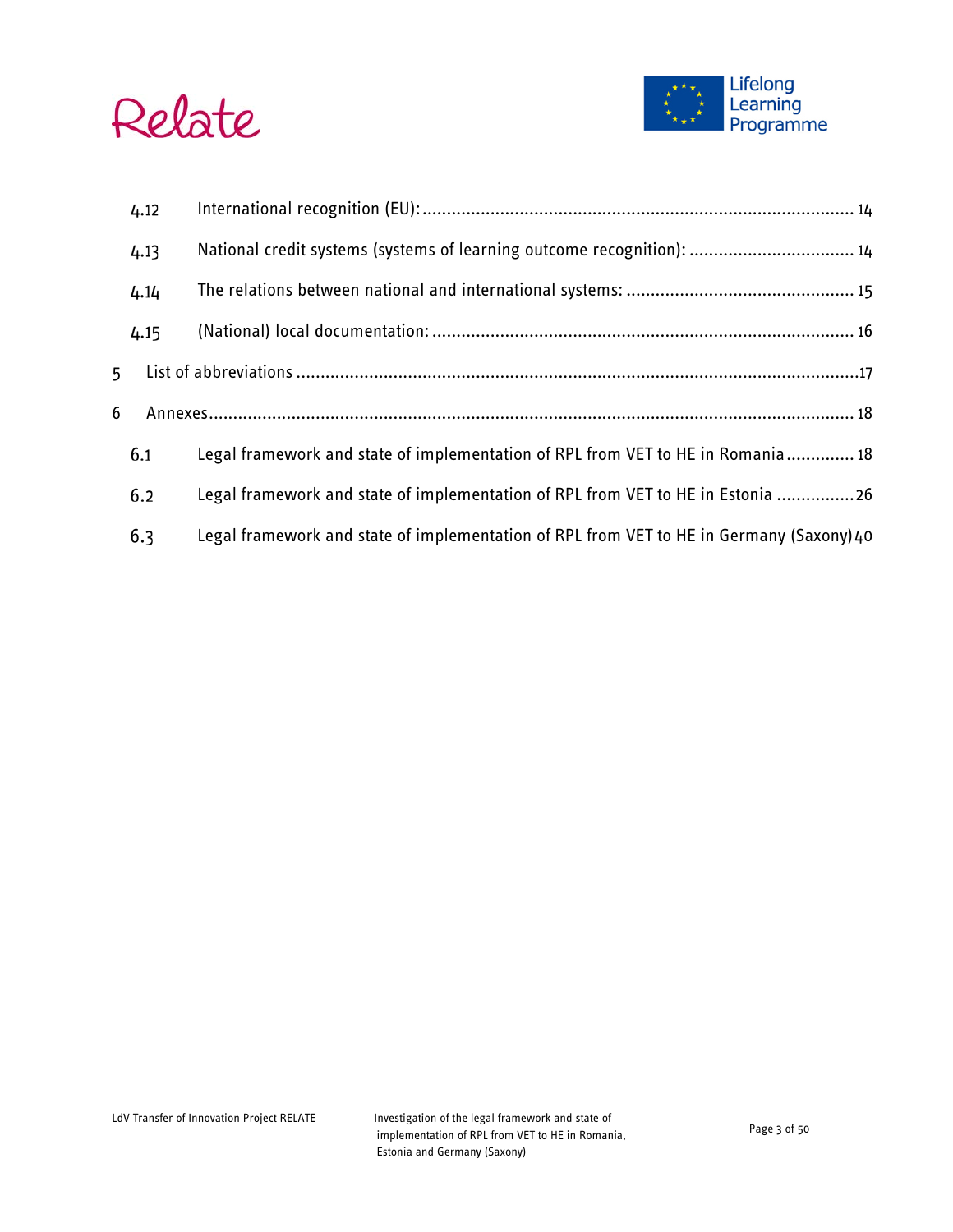



# <span id="page-3-0"></span>**Executive summary**

WP3 "Sharing the results of former projects and summarizing key issues" is a key work package for the development of the project's core outcomes. Its results represent the basis for designing the methodologies and tools for the transfer of innovation. WP3 relies on desk research and field research to be performed in Estonia, Germany (Saxony) and Romania with the purpose to collect useful data about the partners' previous projects on RPL, about the current status of RPL implementation from VET to HE in partner countries, on recognition criteria of VET diplomas.

This document is a transnational report presenting the research findings from all partners in the framework of WP3 on the *legal framework and state of implementation of RPL from VET to HE in* Romania, Estonia and Germany (Saxony).

As indicated in the application, to later transfer and adapt the shared results to the local and institutional contexts, firstly it is necessary the partners to discuss experiences and present the available documents, to learn from one another and develop a reliable basis of common knowledge.

This document will contribute to the achievement of and is prerequisite for results 2-5.

This document represents the first project result and part of the set of outcomes/deliverables for WP3.

# <span id="page-3-1"></span>2 Objective

This desk research was aimed to gather information and practice about RPL, namely:

- National policy description and aims
- Categories of target groups
- Benefits for the target groups
- Practical functioning
- Advantages and disadvantages for the target groups
- Suggestion for future national/international developmental needs/plans
- Obstacles on national/international level
- International recognition (EU)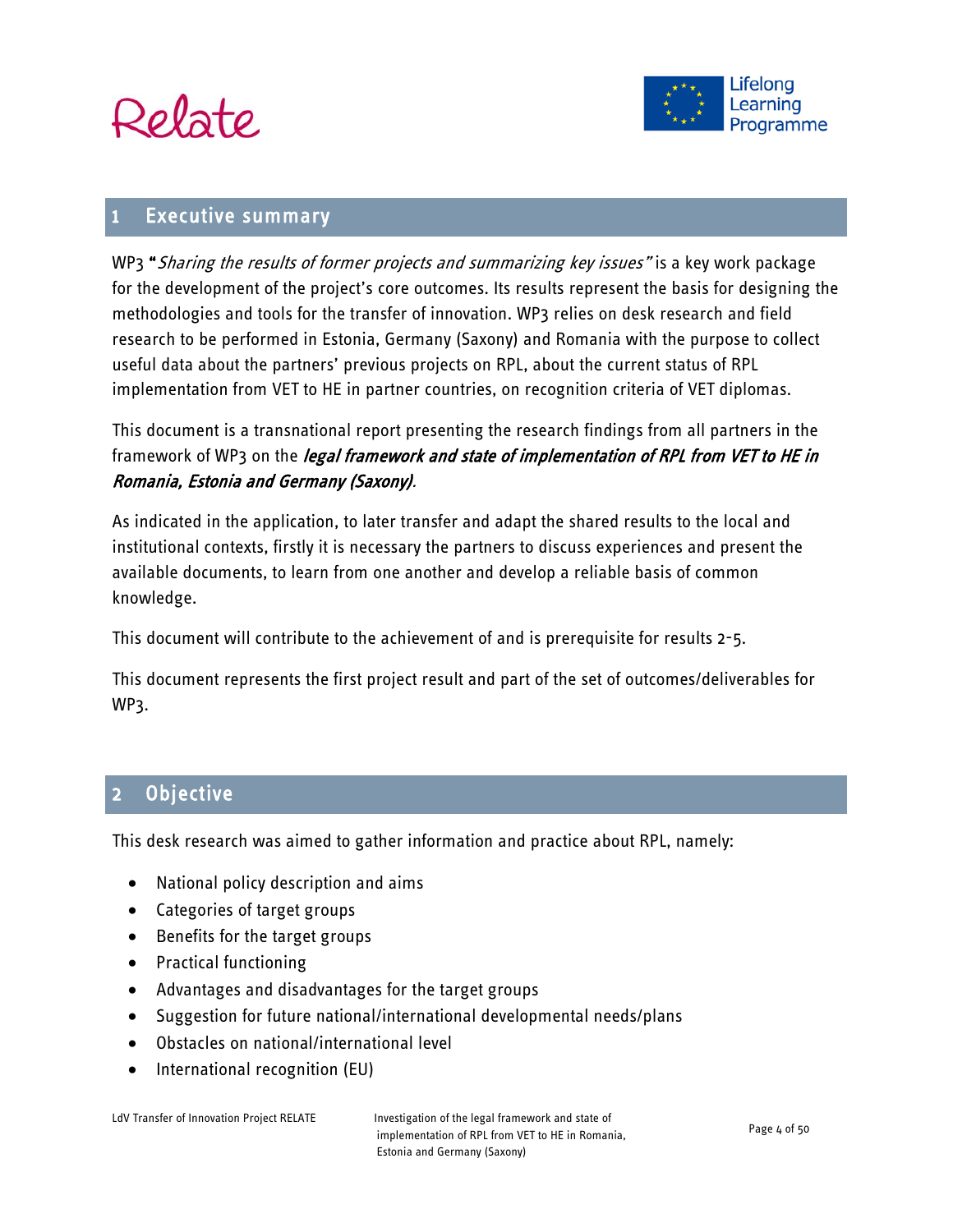



- National credit systems (systems of LO recognition)
- The relations between national and international systems
- Differences in credit (LO) recognition
- (National) local documentation

It is expected that thanks to the findings on the above issues and other outcomes of WP3, we will be later able to develop:

- $\triangleright$  Process model for the cooperation between VET and HE institutions;
- $\triangleright$  Common methodology for Quality Assurance (of the documentation) of learning outcomes in VET on the basis of ECVET.

# <span id="page-4-0"></span>3 Methodology

The desk research (collection of data, information and practice) was achieved at national level, in Romania, Estonia and Germany (Saxony) based on standardized template, discussed and agreed by all partners.

The national findings on the legal framework and state of implementation in partner countries for RPL from VET to HE are rendered in the Annexes 1- 3.

Processing and interpretation of these findings was then achieved and the present transnational report was elaborated.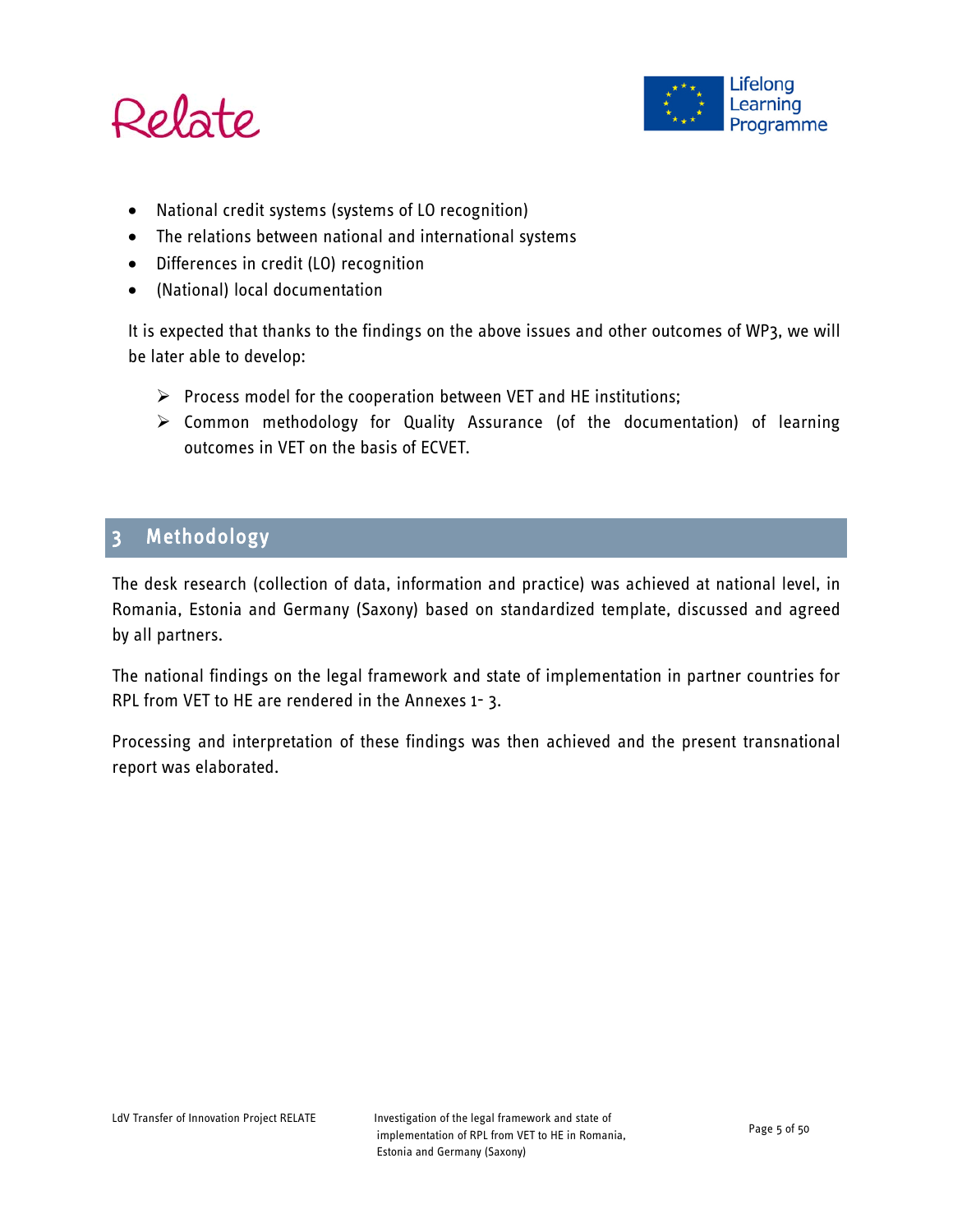



# <span id="page-5-0"></span>4 Findings

In the analyzed countries – Romania, Estonia, Germany (Saxony) – the level of development and implementation of RPL from VET to HE is different. Similarities, differences and specificities have been equally identified by our research.

# <span id="page-5-1"></span>**National policy description:**

In all analyzed countries there is legislation on RPL (laws, acts, standards, recommendations, procedures), although the variety of legislation is quite high. In all countries the sector ministries are responsible with RPL, together with other specific institutions (e.g. National Qualifications Authority for VET and adults' professional training in Romania, VET schools which have set their own procedures according to principles worked out in Ministry of Education in Estonia, Standing Conference of the Ministers of Education and Cultural Affairs of the Länder in the Federal Republic of Germany, KMK).

In Romania there is a mismatch between the Law of National Education which stipulates that credit transfer system for VET will be used and the MO 4543/468 which specifically mentions that no transferrable credits are granted for recognition of skills acquired in other ways than the formal ones.

In Estonia, national strategy for validation is clearly stated in HE and VET. Validation principles are generally also used in the system for awarding professional qualifications.

Specificity is to be noted in the case of Germany where education is in the responsibilities of the regional governments; however, there are also organizations that work on national level in order to set national standards.

# <span id="page-5-2"></span>**Aims:**

High compatibility among the aims on RPL in all analyzed countries was found. Thus, the main aims of RPL identified as common are:

- supporting and promoting Lifelong Learning and increasing motivation for it;
- increasing flexibility between the education & training system and the labour market;
- enhancing the qualification level, mobility and employability;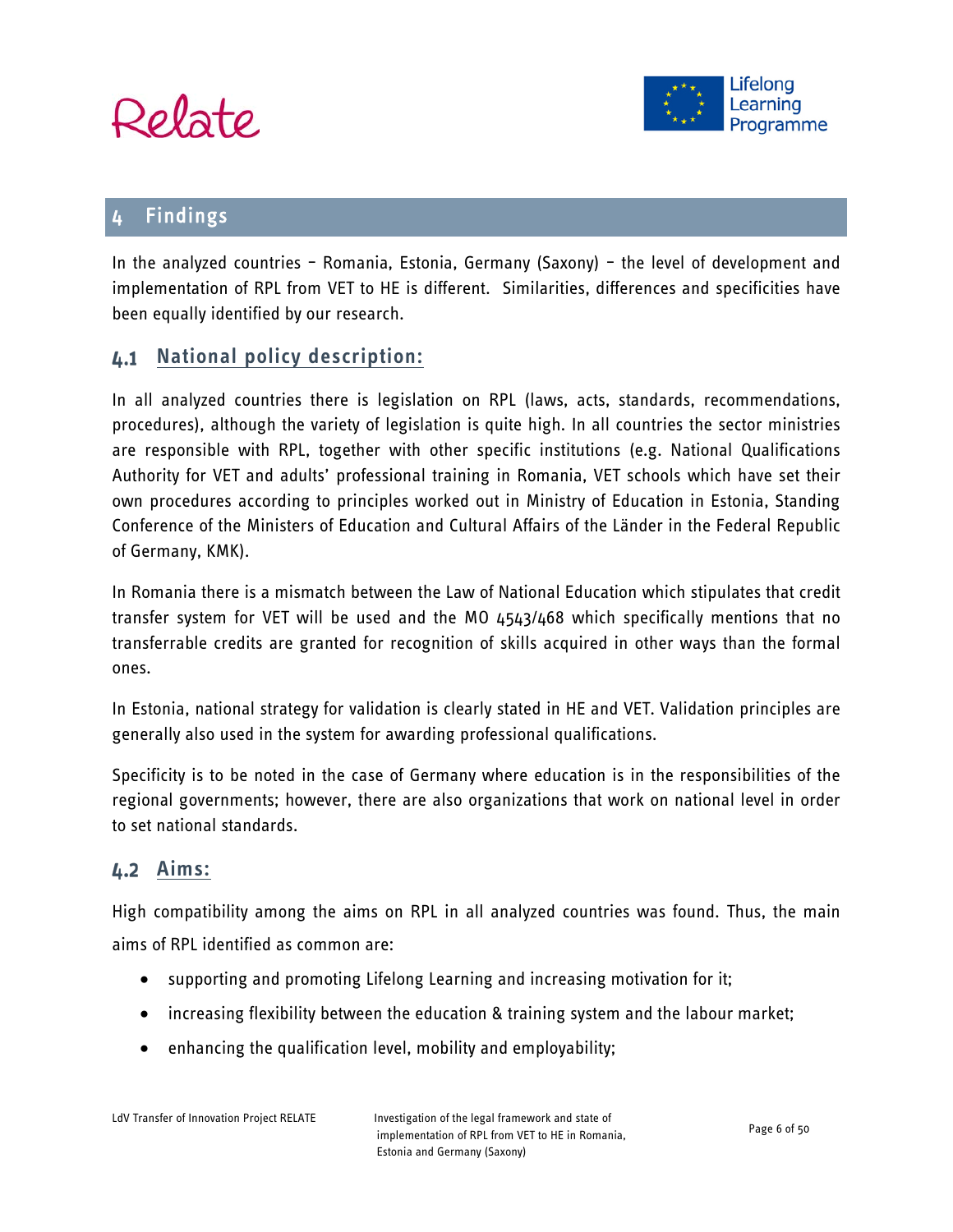

• improving the functioning of the labour market by transferring the scientific research results to the economy and by fostering the efficiency of utilising individuals as a resource for society.

# <span id="page-6-0"></span>**Target groups:**

In the analysed countries, the target groups that could benefit of RPL are quite diverse:

- in Romania: educator, preschool teacher (institutor), schoolmistress, instructor-foreman, coach wishing to occupy a didactic position as teacher in preschool education, teacher in primary education and teacher for practical training, respectively coach-teacher in school sport clubs and in children's clubs; under-privileged groups, including unemployed persons and those exposed to unemployment; young people and (elderly) workers with experience from the workplace, which are not accredited or certified; the unemployed and those at risk of losing their jobs; migrants and other categories who need or wish (re)professionalization; early school leavers; graduates who open a new educational/professional pathway;
- in Estonia, people who: wish to begin studies but lack the required formal qualification to get on to a course or programme; wish to study abroad but cannot easily establish that their education is adequate to meet the requirements of the educational institution in the foreign country; have already obtained a higher education but want to extend it or start working in another field; people who wish to continue interrupted studies; wish to provide evidence of existing skills and knowledge in the process of awarding professional qualifications; wish to have recognised the skills that have been acquired informally through work or leisure activities.
- in Germany: Persons with or without Abitur (Secondary Education Degree classical entrance qualification for higher education) who have completed vocational education and training (formal accredited education programmes) with or without work experiences.

This diversity of the groups of RPL beneficiaries represents also an indicator on the necessity and importance of RPL from VET to HE.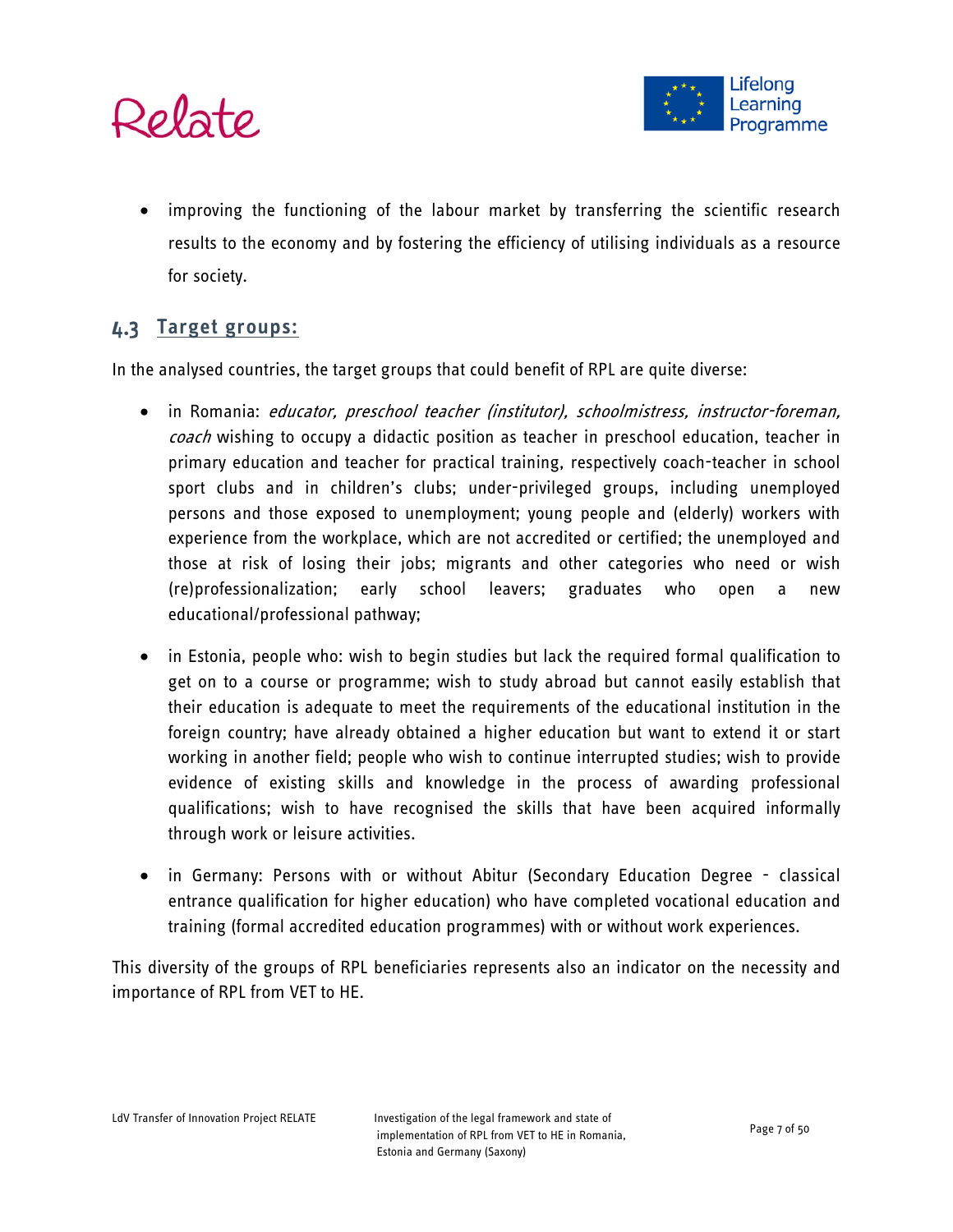



# <span id="page-7-0"></span>**Benefits for target groups:**

The analysed countries perceive the benefits of RPL upon the target groups / groups of potential beneficiaries at different levels (individual, institutional or societal) and in a multitude of ways, as rendered below.

#### <span id="page-7-1"></span>4.4.1 ROMANIA:

RPL enables people to:

- make visible what they have learned in non-formal and informal contexts and use these experiences to develop their career or to continue to learn;
- correlate the competencies they have with the demand for work force;
- come closer to new work and learning possibilities (especially the people farthest to the labour market);
- valorise their entire human capital;
- eliminate duplication of learning;
- reduce costs of learning;
- shorten the time to complete a learning/training programme;
- increase self-esteem and self-confidence

#### <span id="page-7-2"></span>4.4.2 ESTONIA:

RPL enables people to:

- finish studies faster and improve their position on the labour market;
- make optimal use of the resources of an educational institution or employer;
- use personal, social and economic potential more efficiently;
- plan their career and studies with greater awareness.

#### <span id="page-7-3"></span>4.4.3 GERMANY:

- 1. Entrance Requirements for HE are loosened
- 2. Recognition towards study programs
	- 2.1 Shortened study time
	- 2.2 Accomplishing alternative modules
- 3. Part-time study programs:
	- 3.1 Studies in addition to regular employment (extra-occupational / part-time studies)
	- 3.2 Work Experience is part of the studies (up to 50%) (work-based learning)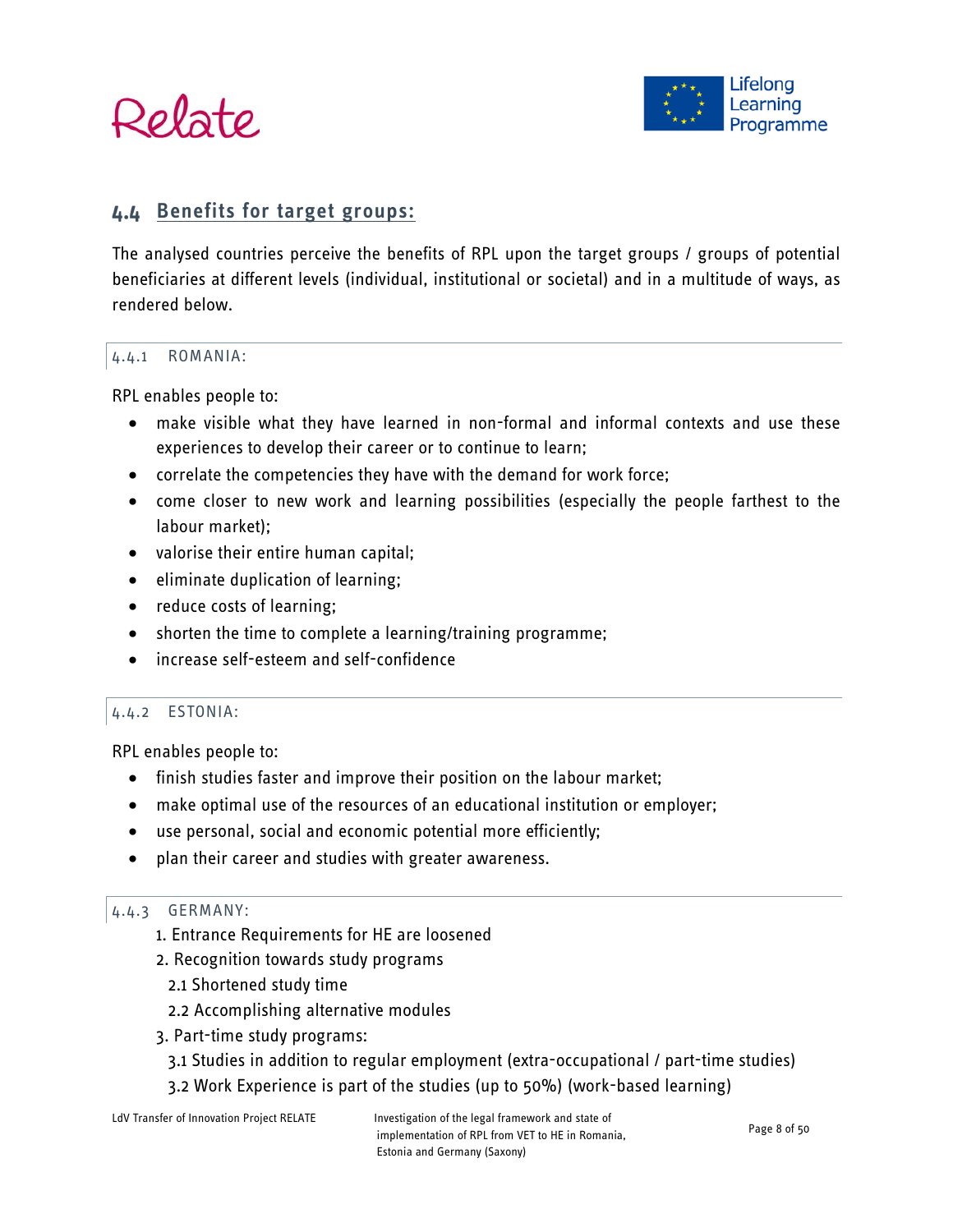



# <span id="page-8-1"></span><span id="page-8-0"></span>**Practical functioning:**

#### 4.5.1 ROMANIA

In Romania, the practical functioning of RPL is based on MO 4543/468 of 2004 regarding the recognition of skills acquired in other ways than formal is acquired. The implementation procedure follows specific steps, as rendered in Annex 1 and requires that the person wishing to be evaluated for recognition of professional skills to address to a centre authorized for the occupation / qualification in question and to get the support of a professional competences evaluator.

#### <span id="page-8-2"></span>4.5.2 ESTONIA

Main principles for RPL in HE sector are the same all over the country in Estonia. VET schools have set their own procedures according to principles worked out in Ministry of Education. RPL are mainly used for students who have dropped out from gymnasiums or vocational schools and start over in same or different course in VET school. In some cases RPL is used for recognition of work experience, while student is working at the same time in the same vocational area.

#### <span id="page-8-3"></span>4.5.3 GERMANY

In Germany there are laws of higher education of the different federal states and also exist Qualifications Framework for German Higher Education National Qualifications Framework. German Rectors' Conference (HRK) provided recommendations on the implementation of recognition of VET for HE (2002 and 2008), regarding the criteria for accreditation of the study programmes and the ways of recognition (see Annex 2).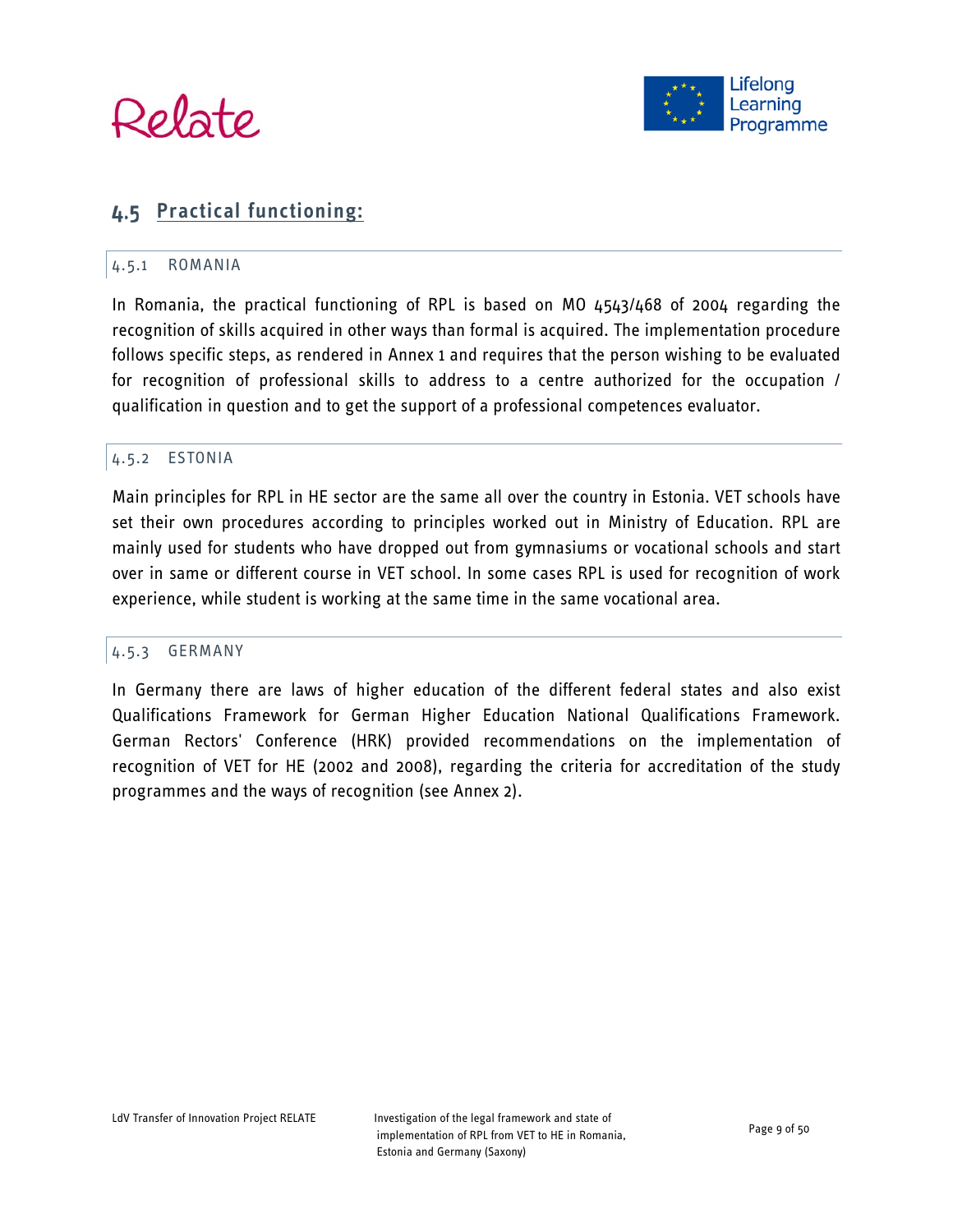

# <span id="page-9-0"></span>**Advantages of RPL:**

Main advantages underlined by the analyzed countries refer to the fact that RPL save time and resources and it is not necessary the people to study the same thing again.

Other advantages:

- RPL valorizes certain learning outcomes (knowledge, skills and competencies) for which the necessary efforts in acquiring them have been achieved before (even long time ago); thus,
- RPL increases the learners' mobility on the labour market (by validating their PL, they can shift/change/adapt more rapidly to a new qualification or job).
- RPL does not require to people to repeat what they already know.
- RPL allows to fulfil the requirements of curriculum and to study less intensively.
- RPL bring more students in universities in times of less young people.
- RPL supports the linkage with economy and companies.
- RPL fosters the companies in the implementation of latest scientific results.

The advantages have been identified through a combination of ways: they express either the opinion of RPL beneficiaries (Estonia) or the one of experts and stakeholders (Germany, Estonia and Romania).

# <span id="page-9-1"></span>**Disadvantages:**

The analysed countries have identified a common disadvantage: RPL is a bureaucratic process.

Romania mentioned that "RPL is an effort and time-consuming and quite bureaucratic procedure for both the evaluated person and the evaluator".

Estonia pointed out that "RPL is seen as a lot of bureaucracy (applicants and university staff)", while Germany opined that "for universities, RPL means more administrative needs".

Other disadvantages:

Romania:

- as it is designed now, by law, the decision to go or not for RPL is based on the advice and recommendation of an assessor. If the assessor is not a real professional, relying on his/her advice could be a risk;
- for the moment, there are not too many existing authorized centres to perform RPL;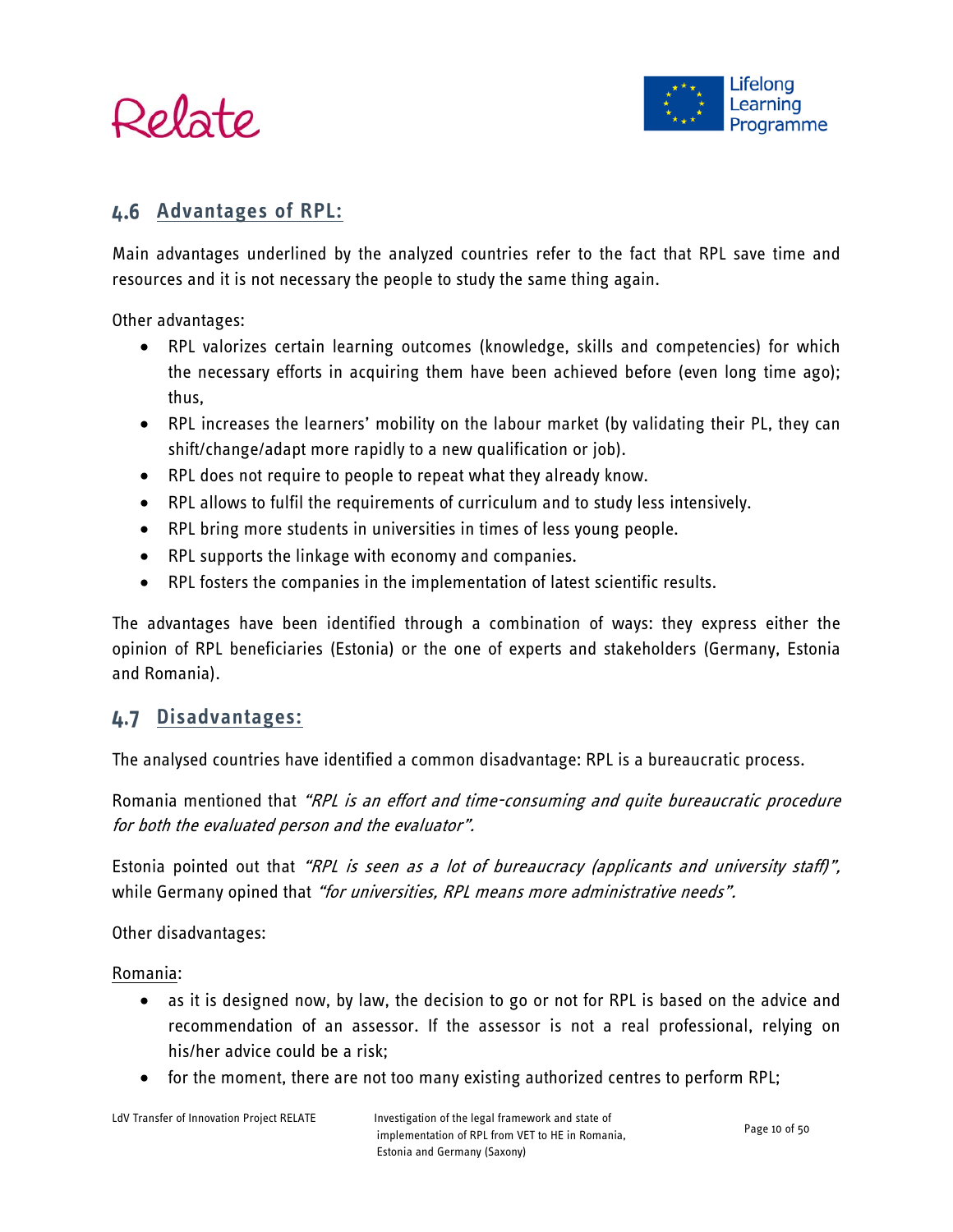

• Knowledge and information about RPL (the fact that is possible and the afferent procedures) is not very spread among potential beneficiaries.

#### Estonia:

- applicants get disappointed if not positive decision and the feedback from the assessors is not sufficient;
- RPL is seen more as a way to save time rather than a tool for learning (self-analysis).

## Germany:

- for universities: more students in times of less financial resources.
- for professors / lecturers: different levels of knowledge and skills in one class; extra work in recognition process.
- for companies: employees have less time for extra-work during their studies.

# <span id="page-10-0"></span>**Future national developmental needs/plans:**

In Romania, considering the current state of policies and policy instruments in this field, UEFISCDI (Executive Unit for Financing Higher Education, Research, Development and Innovation – a Unit of the Ministry of Education and Research) has developed a set of recommendations to improve the way in which the objectives internationally assumed are implemented in the national context. The recommendations were divided into four categories: legislative changes, development of tools, case studies and analysis, and the development of national strategies. More details can be found in Annex 1.

In Estonia validation practices are well developed in formal education sector. Higher education has been leading the developments of validation and other sectors e.g. VET have been following the path. Thus the domination of HE has formed validation and therefore it sometimes is seen as something only HE related. The challenge in Estonia is for other sectors to follow up on RPL developments and to create a unified system. The current model is fragmented and for potential applicant it could be difficult to find his/her way in the various systems that are sector specific.

In Germany, the future plans envisage the implementation of HE at institutions. The needs refer to the resources for development and implementation of recognition procedures. The development is based on the fact that the government supports universities through proposals. The federal governments support these developments with a different intensity.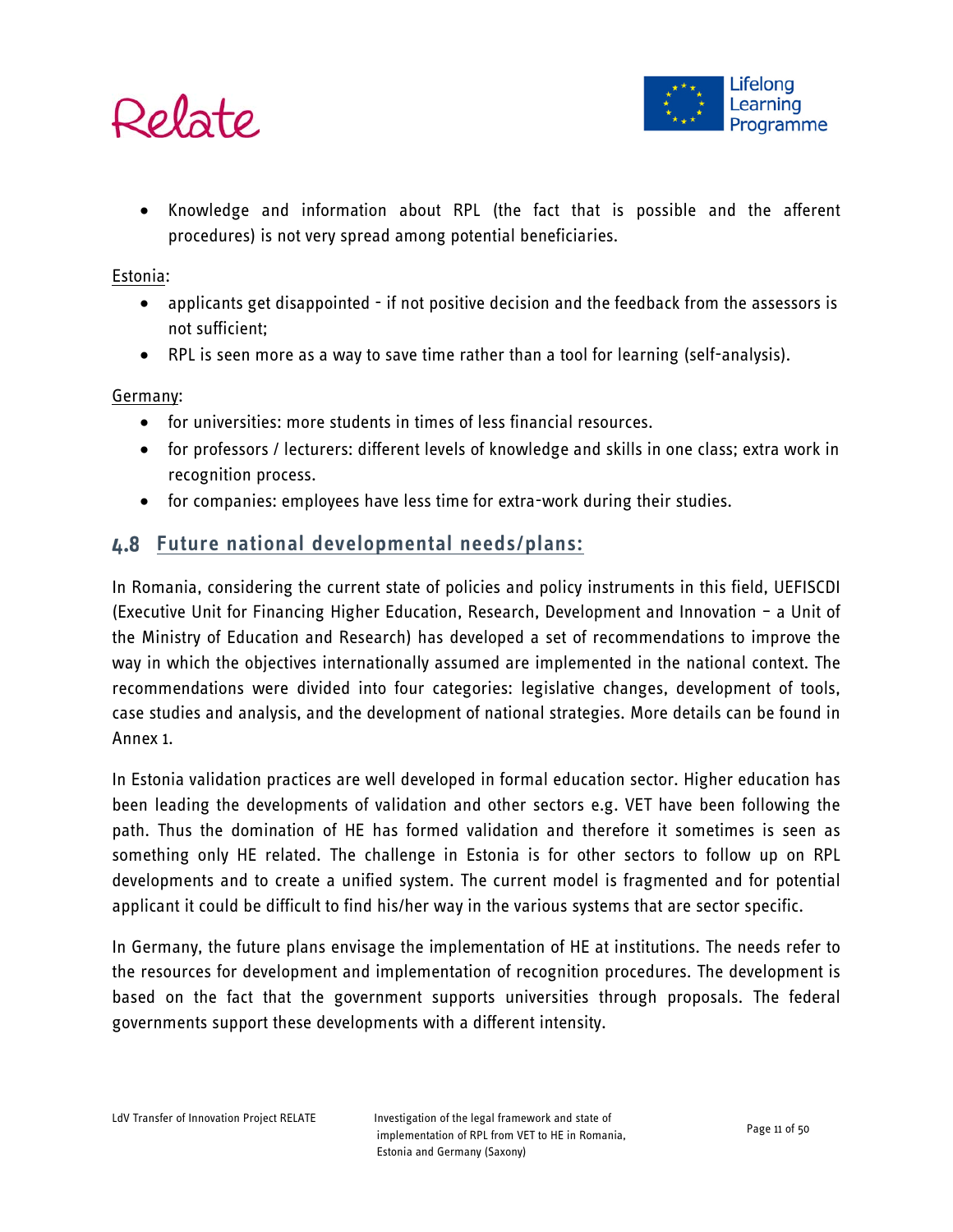



# <span id="page-11-0"></span>**Future international developmental needs/plans (suggestions):**

All suggestions have been converging in that they made reference to common European instruments, documents and frameworks in the targeted field:

Romania:

- efficient and common implementation of European Area of Recognition Manual provisions;
- higher compatibility between NQFs and EQF (EQF as source); RPL should be part of NQFs;
- all EU countries to accept and use the common terminology and definitions established by EU in the field of VET.
- large use of Memoranda of Understanding/Learning Agreements among VET providers/institutions responsible for RPL.

Estonia:

- fit with the European Qualifications Framework.
- adjusting the recommendations from European Recommendations for Validation of RPL.

Germany:

• implementing the law for recognition of vocational education from foreign countries and also providing its recognition within the different educational sectors.

# <span id="page-11-1"></span>**Obstacles on national level:**

Besides financial, economic, administrative and legislatives obstacles, the analyzed countries identified also a series of difficulties which are specific to the field, difficulties related to the sectoral policies, the study programs, the learning outcomes, level of the skills, the recognition process. All these are rendered below:

#### Romania:

UEFISCDI in its paper "Romania's Commitments in the EHEA" (see section "National policy description") emphasizes the following obstacles: the national educational policy have no continuity, the legislative framework is not favourable to the university autonomy in the field of internationalisation, the lack of advantageous loaning system for students, the academic offer is heterogeneous and unstructured, the online teaching and assessment system not implemented in a homogenous and coherent manner, not enough space to develop academic activities, difficult integration of graduates on the labour market, limited access to electronic information resources,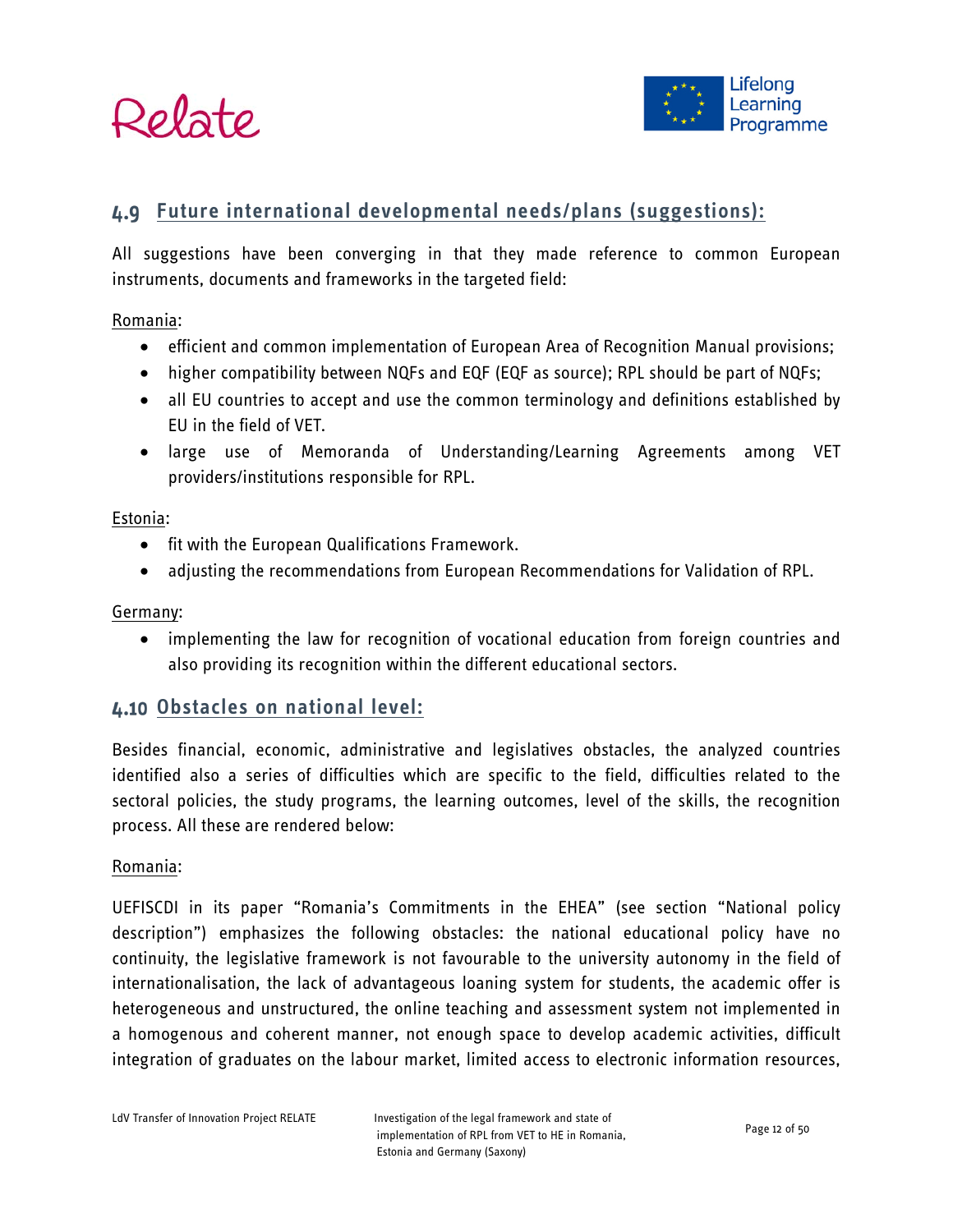



few services abroad to promote the Romanian education system, technical endowment often under the current European level.

Estonia: the key challenges for implementing RPL are:

- to describe the learning outcomes more in detail;
- variety of curriculum structure and examinations;
- tools to measure RPL still need developing;

#### Germany:

For students:

- lack of information about possibilities of recognition
- fees that might be taken from the students

For universities:

- diversity of German educational system (16 federal states)
- small of financial resources for recognition processes
- small knowledge about recognition procedures
- small resources for increased administrative needs

For professors/lecturers:

- different levels of knowledge and skills in one class
- lack of working time for individualized recognition processes

For companies:

- lack of information about possibilities of recognition
- need for different employment structures
- SME's are sceptical towards the benefits of HE

# <span id="page-12-0"></span>**Obstacles on international level:**

Romania and Estonia have identified as common obstacles on international level the lack of common definitions in the field and not enough networking. Romanian and Germany underlined the obstacle regarding the lack of transparency and standardized definition of the learning outcomes. All obstacles are listed below:

#### Romania:

• lack of common language (terms, concepts, definitions, compatible procedures)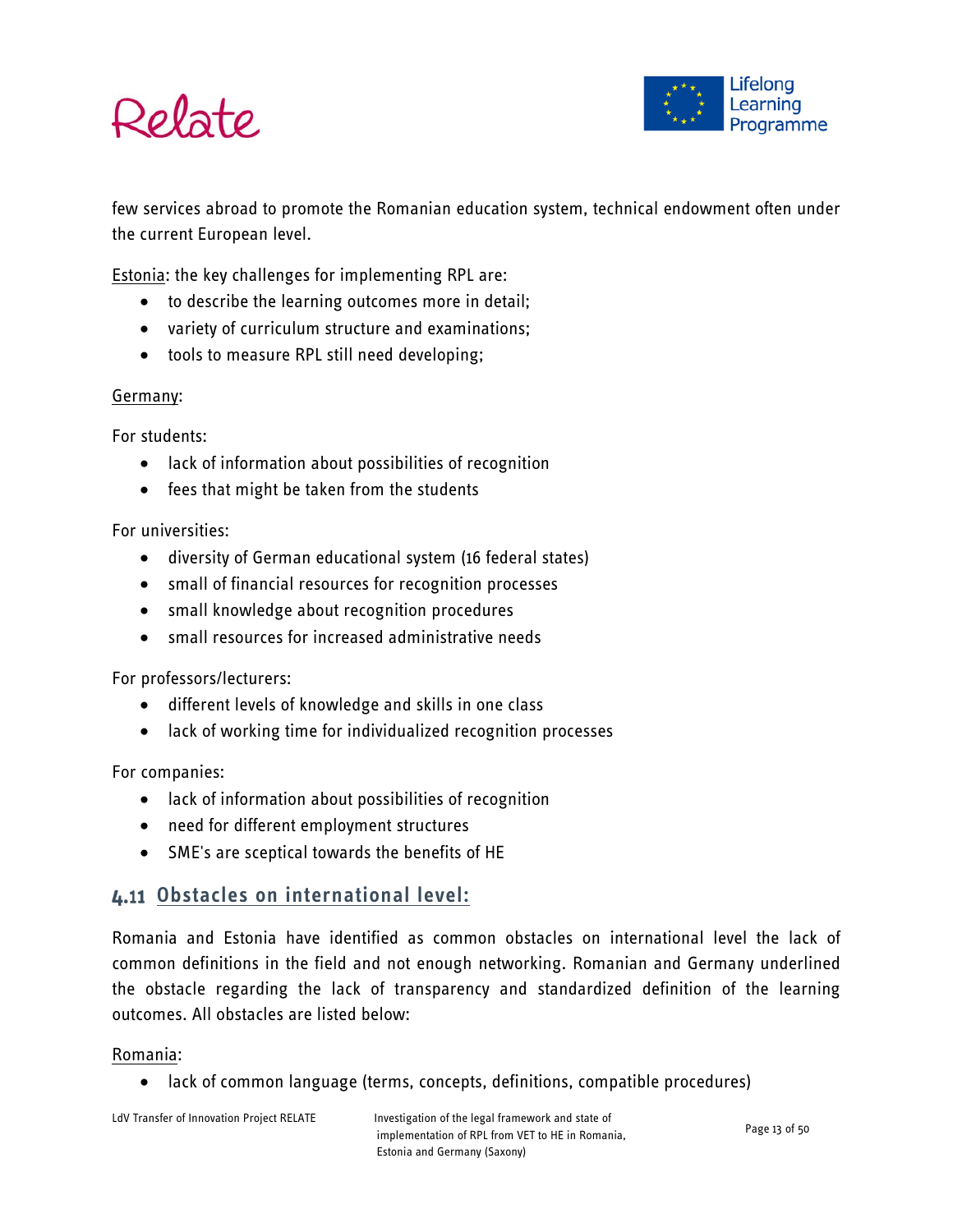



- not enough networking, not enough bridges between vet and he
- lack of unified/standardized definition of the learning outcomes for the same qualification/profession in all countries

#### Estonia:

- little cooperation and networking between different countries;
- confusion with definitions;
- Different small developments (CEDEFOP, ERPL network, countries etc.)

#### Germany:

- lack of resources for qualified translations of certificates
- proof of German Language competence
- transparency of learning outcomes achieved within foreign VET programmes
- Missing mutual trust concerning foreign VET degrees.

# <span id="page-13-0"></span>**International recognition (EU):**

In Romania, it is currently acquired as follows:

- In HE, based on diploma obtained abroad and Transcript of Records / Diploma Supplement (recognition procedure at the level of Ministry of Education and Research);
- In VET field: through the Europass Mobility Certificate (recognition procedure at the level of the authorized centres for recognition of occupation / qualification);

In Germany, a law for recognition of vocational education from foreign countries has been developed, but only in the field of vocational education and training. On an international level, universities recognize international study programmes on the legal base of a contract between the institutions or on the base of the transcript of records.

# <span id="page-13-1"></span>**National credit systems (systems of learning outcome recognition):**

ECTS for HE system functions in all three analyzed countries (see below). In VET common framework could not be identified for the moment in Romania, Estonia and Germany, except the fact that ECVET is/will be used as a base.

#### Romania:

• For HE: 1 ECTS = 20 - 30 hours - student workload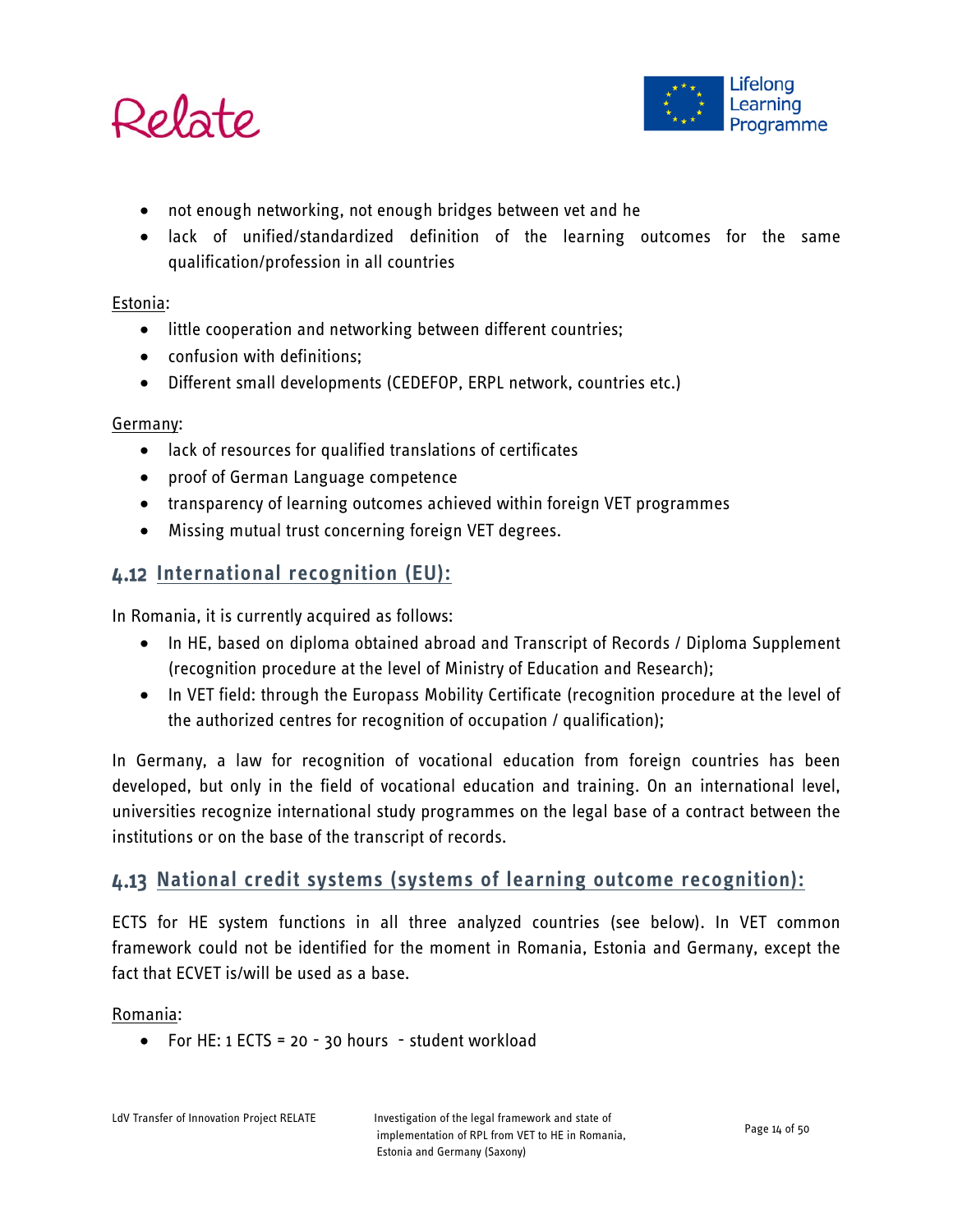

• For VET: there is no credit system. There are only types of training and allocated hours (training course = 360 training hours; qualification course = 720 training hours or 1080 training hours).

Estonia:

- From 1992 till August 2009 Credit Points (CP) system was used in Estonia. 1 CP = 40 hours of work.
- ECTS from 1st of September 2009 in HE institutions. 1 ECTS = 26 hours of work.
- Equivalence: 1 CP = 1.5 ECTS.

## Germany:

ECTS is common standard at German universities.

The implementation of ECVET is in the beginning. Projects for the implementation of ECVET (Pilot Initiative DEVCET) are about to be finished. So far ECVET is not a central issue, because there are hardly any VET programmes described with ECVET units. The recognition of VET is done on the base of the matching of learning outcomes (skills, competences and knowledge) according to the German qualification framework (DQR) which was adopted in March 2011.

# <span id="page-14-0"></span>**The relations between national and international systems:**

A high dispersion in terms of the achievements on cooperation/compatibilisation between national and international systems was observed in all the three analyzed countries, Estonia and Germany being more advanced than Romania in the field. Thus:

- The Romanian RPL system is on its way to further development. There is a national team of ECVET experts, which among other has the aim to support the adoption of measures for that ECVET to be gradually applied in VET qualifications at all NQF levels and that EQF to be used in transferring and recognizing the learning outcomes obtained in formal, no-formal and informal contexts. Romania has 3 institutions as individual members of EURASHE (European Association of Institutions in Higher Education) and some other institutions as associate members. Romania is also member of the Steering Committee the European Forum of Technical and Vocational Education and Training (EfVET).
- Estonian RPL has been influenced by the Dutch, French, Danish and Norwegian RPL systems. Estonia is a member of different international RPL networks and is currently leading the European RPL Network. An Estonian RPL Association (ERPLA) has been created in 2013.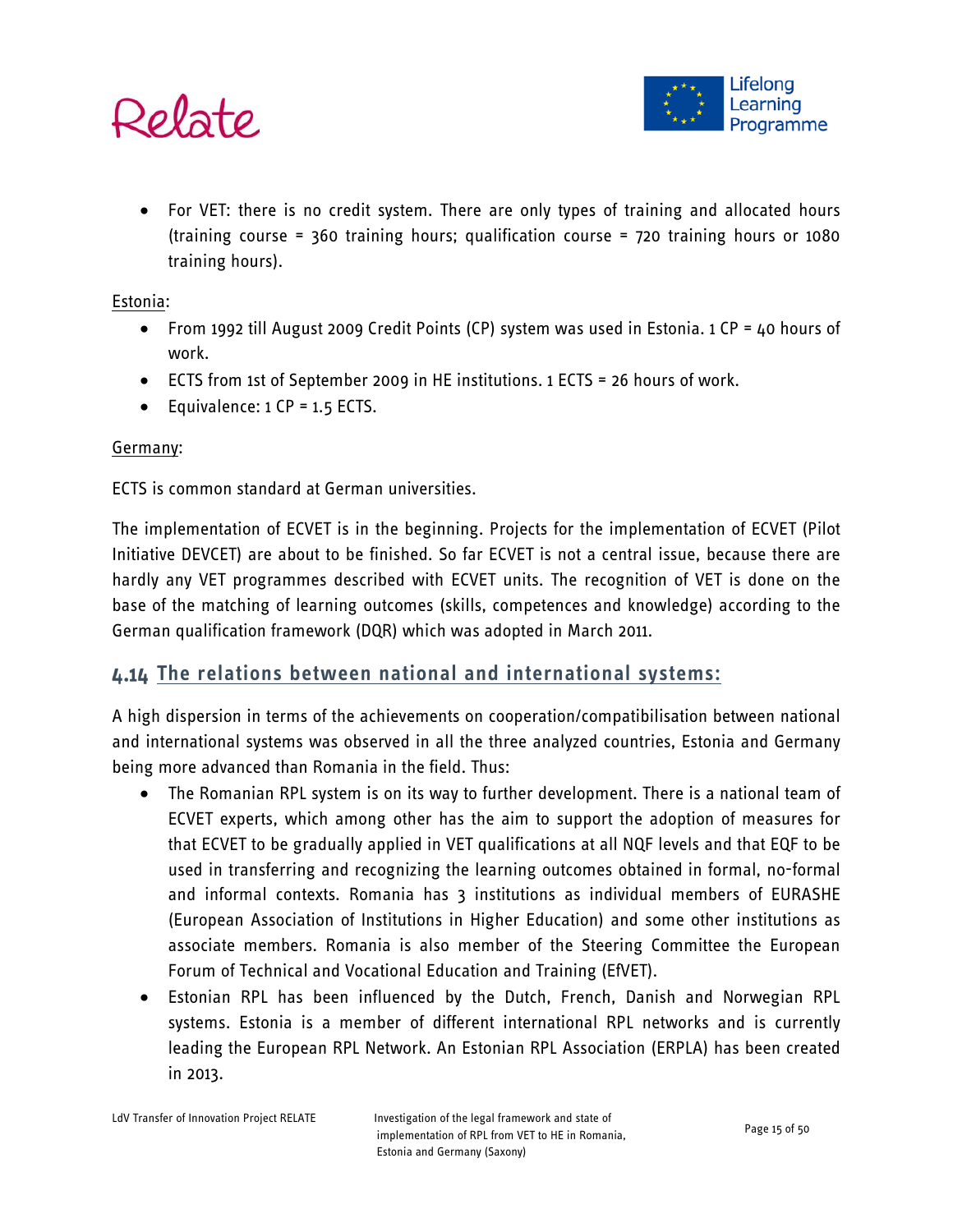

• In Germany, ECTS is implemented as requested by the EU. ECVET instruments and principles are about to be adapted to German contexts at different levels of VET and in different branches. By the adoption of the German national framework a link to the EQF has been provided, which allows to compare and recognize learning outcomes on different levels independent of their learning framework.

# Differences in credit (learning outcome) recognition:

VET and HE systems are different in all the analyzed countries. Details upon the ECTS and VET credit systems have been provided under the section "National credit systems (systems of learning outcome recognition)".

# <span id="page-15-0"></span>**(National) local documentation:**

The basic ones in Romania are:

- Law of National Education no. 1/2011
- MO 5484/2011 on recognition and equivalence of professional competencies acquired formally, non-formally or informally
- Law no. 200 / 2004 on the recognition of professional diplomas and qualifications for the professions regulated in Romania
- MO 3075/2008 on the procedure of professional recognition of the professions which are not regulated in Romania

In Estonia, on the national level, RPL is governed by the following documents:

- The Universities Act
- The Institutions of Professional Higher Education Act
- The Vocational Educational Institutions Act
- The Standard of Higher Education
- The Professions Act.

In Germany, the recommendations and resolutions of the Federal Ministry of Education and Research (BMBF), Standing Conference of the Ministers of Education and Cultural Affairs of the Länder in the Federal Republic of Germany (KMK) and German Rectors' Conference (HRK) have been transferred into documents of legislation:

- Framework Act for Higher Education
- Laws of Higher education of the different federal states
- Regulations of the institutions of higher education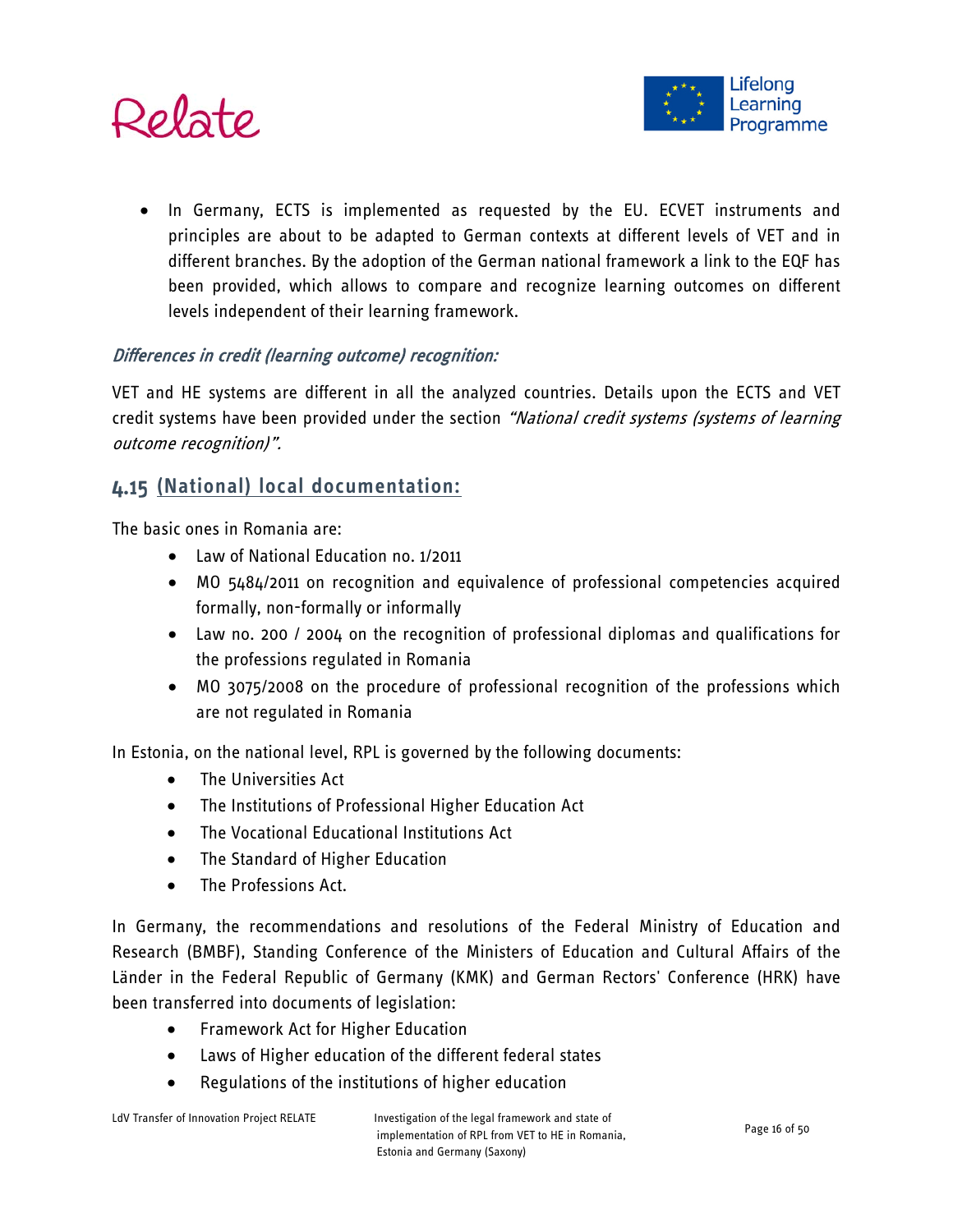



# <span id="page-16-0"></span>5 List of abbreviations

| <b>RPL</b>   | <b>Recognition of Prior Learning</b>                         |
|--------------|--------------------------------------------------------------|
| <b>VET</b>   | <b>Vocational Education and Training</b>                     |
| HE           | <b>Higher Education</b>                                      |
| LO           | Learning Outcomes                                            |
| MoU          | Memorandum of Understanding                                  |
| LA           | Learning Agreement                                           |
| <b>ECVET</b> | European Credit System for Vocational Education and Training |
| <b>ECTS</b>  | European Credit Transferable System                          |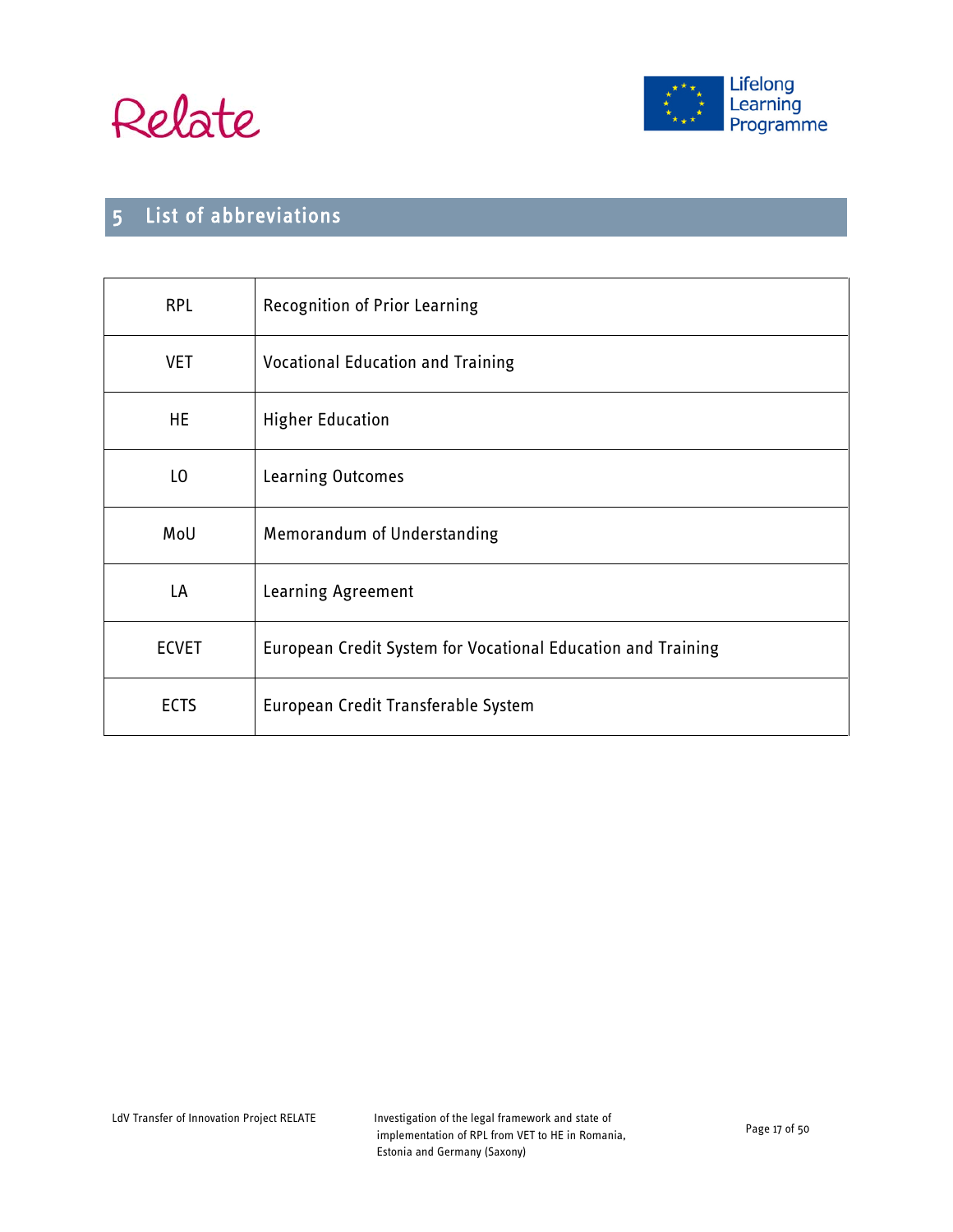



# **Legal framework and state of implementation of RPL from VET to HE in Romania**

<span id="page-17-1"></span><span id="page-17-0"></span>

|                                | <b>Country: Romania</b>                                                                                                                                                                                                                                                                                                                                                                                                                                                                                                                                                                                                                                                                                                                                                                                                         |
|--------------------------------|---------------------------------------------------------------------------------------------------------------------------------------------------------------------------------------------------------------------------------------------------------------------------------------------------------------------------------------------------------------------------------------------------------------------------------------------------------------------------------------------------------------------------------------------------------------------------------------------------------------------------------------------------------------------------------------------------------------------------------------------------------------------------------------------------------------------------------|
| National policy<br>description | In Romania, the institutions responsible of educational policies are:<br>(1) MER - Ministry of Education and Research for HE (and pre-university education);<br>(2) NQA - National Qualifications Authority for VET and adults' professional training;<br>(3) MLSSF - Ministry of Labour, Social Solidarity and Family for certain policies related to VET.<br>RPL is one of Romania's commitments in the Bologna Process. In Romania, RPL is based on the Law of National<br>Education no. 1/2011 and the Order of Education and Research Minister (Ministerial Order - MO) no. 4543/468 of<br>2004.                                                                                                                                                                                                                           |
|                                | Recognition of skills acquired in other ways than formal is acquired based on MO 4543/468 of 2004. This MO<br>shows that vocational skills certificates are nationally recognized and that no transferrable credits are granted for<br>recognition of skills acquired in other ways than the formal ones. According to Law 1/2011, "Initial and continuing<br>professional training programs, as well as evaluation systems of the learning outcomes obtained in non-formal<br>and informal contexts will comply with ensuring occupational mobility on horizontal and vertical, by using credit<br>transfer system for vocational education and training". Thus, there is a mismatch between the Law of National<br>Education and MO 4543/468 governing the recognition of skills acquired in other ways than the formal ones. |
|                                | Executive Unit for Financing Higher Education, Research, Development and Innovation (UEFISCDI), a unit of MER,<br>developed in 2013 under a project co-financed by the ESF program, the document entitled "Romania's<br>Commitments in the European Higher Education Area", which includes a set of conclusions and<br>recommendations on RPL, namely:<br>• certification of knowledge and skills acquired in non-formal and informal learning is regulated in the existing<br>legislation, but there is still some ambiguity concerning these procedures, which includes their lack of adaptation<br>to the new Law of National Education no. 1/2011;<br>. not all forms of prior learning have recognition procedures (e.g. recognition of learning which does not lead to                                                    |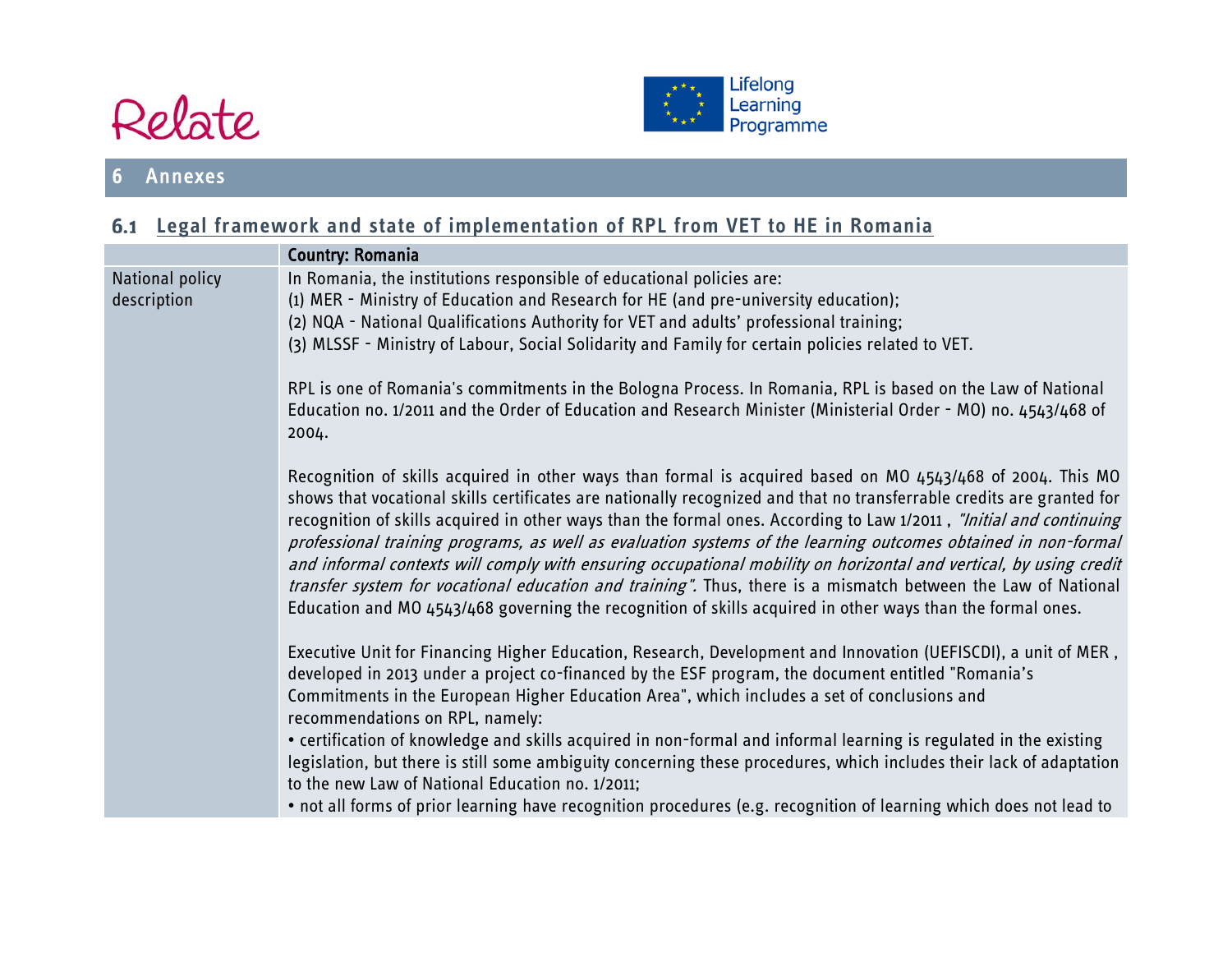



|                                    | a qualification);<br>• in discussions with experts, it was noted that the general perception towards this type of education is not very<br>favourable within the academic community, fact which could be changed by increasing awareness and<br>introducing ways to ensure its quality.<br>UEFISCDI also developed a set of recommendations (see section "Future national developmental needs/plans"<br>below).                                                                                                                                                                                                                                                                                                                                                                                                                                                                                                                                                                                                                                               |
|------------------------------------|---------------------------------------------------------------------------------------------------------------------------------------------------------------------------------------------------------------------------------------------------------------------------------------------------------------------------------------------------------------------------------------------------------------------------------------------------------------------------------------------------------------------------------------------------------------------------------------------------------------------------------------------------------------------------------------------------------------------------------------------------------------------------------------------------------------------------------------------------------------------------------------------------------------------------------------------------------------------------------------------------------------------------------------------------------------|
| Aims                               | .To enhance mobility and employability;<br>. To increase motivation for lifelong learning (particularly in the case of the socio-economically disadvantaged or<br>the low-qualified);<br>• To improve the functioning of the labour market (by promoting mobility and enhancing competitiveness and<br>economic growth);<br>. To provide more flexible learning pathways;<br>. To facilitate and improve access to and evolution within the education, training and labour market;<br>. To facilitate transition between work and learning;<br>. To create an integrated national framework for learning achievements;<br>. To potentially reduce the costs of delivering education and training.                                                                                                                                                                                                                                                                                                                                                             |
| Target groups (e.g.<br>immigrants) | Currently, there is specific methodology (MO 5484/2011 on recognition and equivalence of professional<br>competencies acquired formally, non-formally or informally) for teaching staffs occupying positions of <i>educator</i> ,<br>preschool teacher (institutor), schoolmistress, instructor-foreman, coach and wishing to occupy a didactic<br>position as teacher in preschool education, teacher in primary education and teacher for practical training,<br>respectively coach-teacher in school sport clubs and in children's clubs.<br>Other target groups which could benefit of RPL could be:<br>• under-privileged groups, including unemployed persons and those exposed to unemployment;<br>• young people and (elderly) workers with experience from the workplace, which are not accredited or certified;<br>• the unemployed and those at risk of losing their jobs;<br>. migrants and other categories who need or wish (re)professionalization;<br>• early school leavers;<br>• graduates who open a new educational/professional pathway; |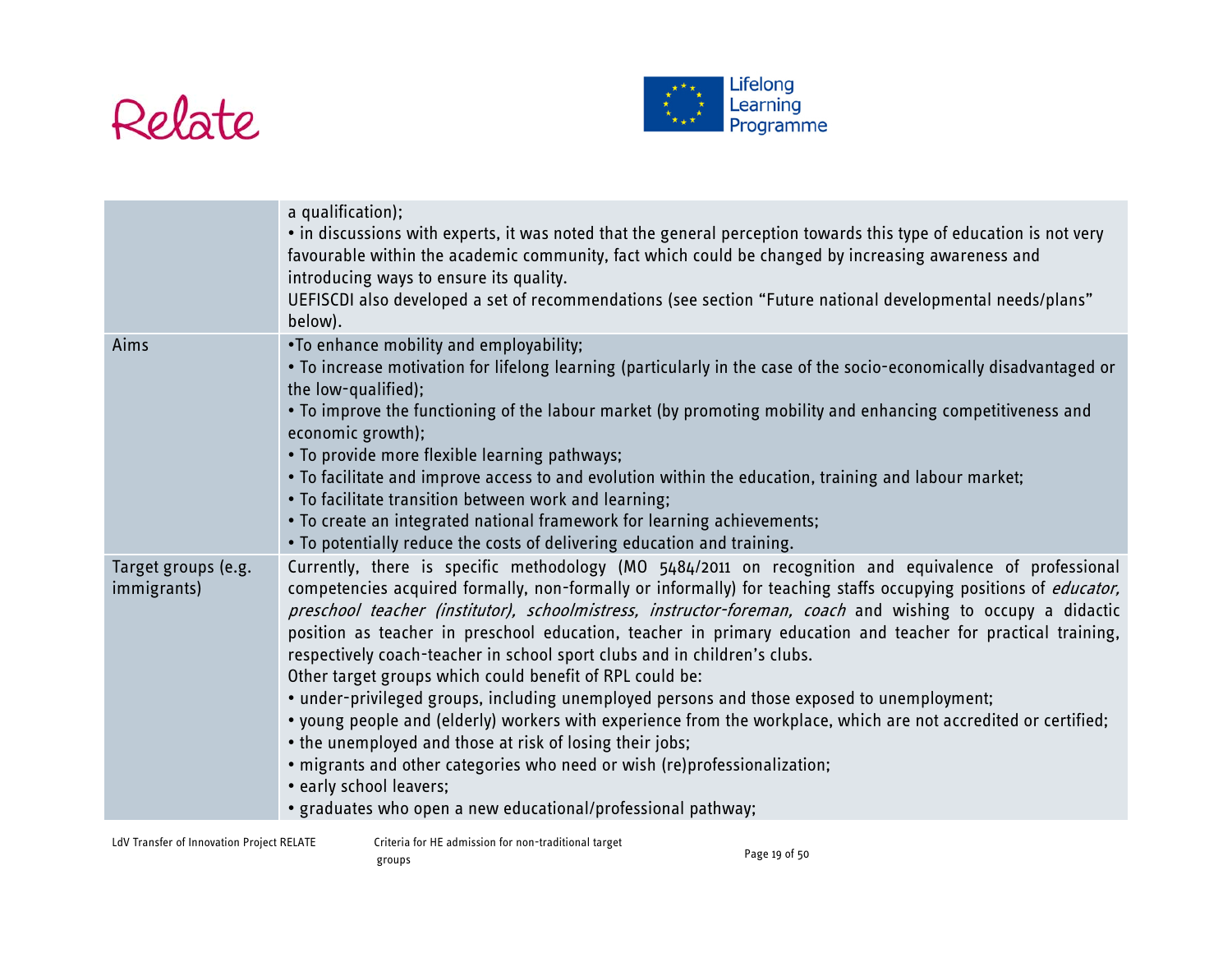



| Benefits for target          | RPL enables people to:                                                                                                                                                                                                                                                                                            |
|------------------------------|-------------------------------------------------------------------------------------------------------------------------------------------------------------------------------------------------------------------------------------------------------------------------------------------------------------------|
| groups                       | •make visible what they have learned in non-formal and informal contexts and use these experiences to develop                                                                                                                                                                                                     |
|                              | their career or to continue to learn;                                                                                                                                                                                                                                                                             |
|                              | • correlate the competencies they have with the demand for work force;                                                                                                                                                                                                                                            |
|                              | • come closer to new work and learning possibilities (especially the people farthest to the labour market);                                                                                                                                                                                                       |
|                              | • valorise their entire human capital;                                                                                                                                                                                                                                                                            |
|                              | • eliminate duplication of learning;                                                                                                                                                                                                                                                                              |
|                              | • reduce costs of learning;                                                                                                                                                                                                                                                                                       |
|                              | • shorten the time to complete a learning/training programme;                                                                                                                                                                                                                                                     |
|                              | . increase self-esteem and self-confidence.                                                                                                                                                                                                                                                                       |
| <b>Practical functioning</b> | Based on MO 4543/468 of 2004 regarding the recognition of skills acquired in other ways than formal is<br>acquired:                                                                                                                                                                                               |
|                              | (1) Persons who wish to be evaluated for recognition of professional skills acquired in other ways than formal,                                                                                                                                                                                                   |
|                              | based on a occupational standard/ professional training standard, address to a centre authorized for the<br>occupation / qualification in question.                                                                                                                                                               |
|                              | (2) The assessment can be done for all units of competence within an occupational standard / professional                                                                                                                                                                                                         |
|                              | training standard or just for one or more units of competence from that standard;                                                                                                                                                                                                                                 |
|                              | (3) Each candidate is assigned a professional competences evaluator who assists him/her in analyzing the own<br>professional performance (self-assessment) and recommends the candidate to enter or not in the evaluation<br>process; the decision to enter into the evaluation process belongs to the candidate; |
|                              | (4) Each assessment centre establishes the method of assessment (a written test and a method to practically                                                                                                                                                                                                       |
|                              | demonstrate the competence is obligatory) and duration of the evaluation process (no more than 30 days);                                                                                                                                                                                                          |
|                              | (5) The decision on the applicant's competence is determined for each unit of competence for which the                                                                                                                                                                                                            |
|                              | candidate has been evaluated;                                                                                                                                                                                                                                                                                     |
|                              | (6) If after the evaluation the candidate is not satisfied with the decision "not yet competent" in relation to specific                                                                                                                                                                                          |
|                              | units of competence, s/he has the right to appeal; the assessment center appoints another professional                                                                                                                                                                                                            |
|                              | competences assessor who organizes a new evaluation process;                                                                                                                                                                                                                                                      |
|                              | (7) Persons declared competent as a result of the assessment process receive a certificate of professional                                                                                                                                                                                                        |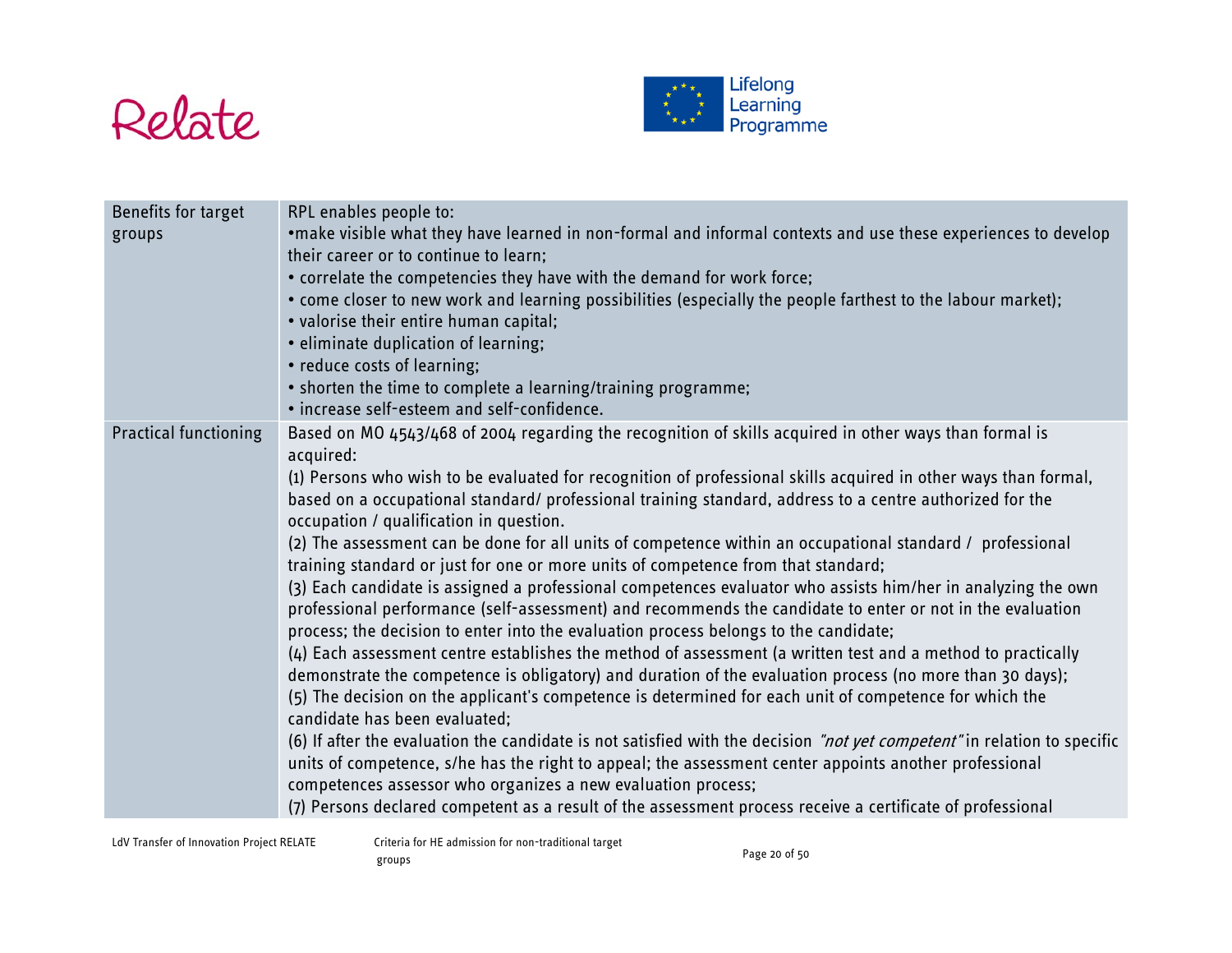



|                                                        | competences for the units of competences for which they have been declared competent. The certificate has<br>national recognition.                                                                                                                                                                                                                                                                                                                                                                                                                                                                                                                                                                                                                                                                                                                                                                                                     |
|--------------------------------------------------------|----------------------------------------------------------------------------------------------------------------------------------------------------------------------------------------------------------------------------------------------------------------------------------------------------------------------------------------------------------------------------------------------------------------------------------------------------------------------------------------------------------------------------------------------------------------------------------------------------------------------------------------------------------------------------------------------------------------------------------------------------------------------------------------------------------------------------------------------------------------------------------------------------------------------------------------|
| Advantages (which<br>target groups)                    | For all target groups:<br>. RPL valorises certain learning outcomes (knowledge, skills and competencies) for which the necessary efforts in<br>acquiring them have been achieved before (even long time ago); thus,<br>. RPL spares the learners' time and money (they do not invest again in study/training programmes already taken<br>before);<br>. RPL increases the learners' mobility on the labour market (by validating their PL, they can shift/change/adapt<br>more rapidly to a new qualification or job).                                                                                                                                                                                                                                                                                                                                                                                                                  |
| <b>Disadvantages</b><br>(which target groups)          | For all target groups:<br>• as it is designed now, by law, in Romania the decision to go or not for RPL is based on the advice and<br>recommendation of an assessor. If the assessor is not a real professional, relying on his/her advice could be a<br>risk:<br>. RPL is an effort and time-consuming and quite bureaucratic procedure for both the evaluated person and the<br>evaluator;<br>• for the moment, in Romania there are not too many existing authorized centres to perform RPL;<br>• knowledge and information about RPL (the fact that is possible and the afferent procedures) is not very spread<br>in Romania among potential beneficiaries.                                                                                                                                                                                                                                                                       |
| <b>Future national</b><br>developmental<br>needs/plans | Considering the current state of policies and policy instruments in this field, UEFISCDI (see section "National<br>policy description" above) has developed a set of recommendations to improve the way in which the objectives<br>internationally assumed are implemented in the national context. The recommendations were divided into four<br>categories: legislative changes, development of tools, case studies and analysis, and the development of national<br>strategies.<br>Legislative changes.<br>(1) Evaluation of current RPL procedures and recommendation to improve them, based on good practice<br>examples of PL systems from countries in which they are already implemented;<br>(2) Correlating current legislation in the field and clarifying responsibilities at central and institutional level;<br>(3) Elaborating RPL procedures for other cases than those mentioned by law (according to European Area of |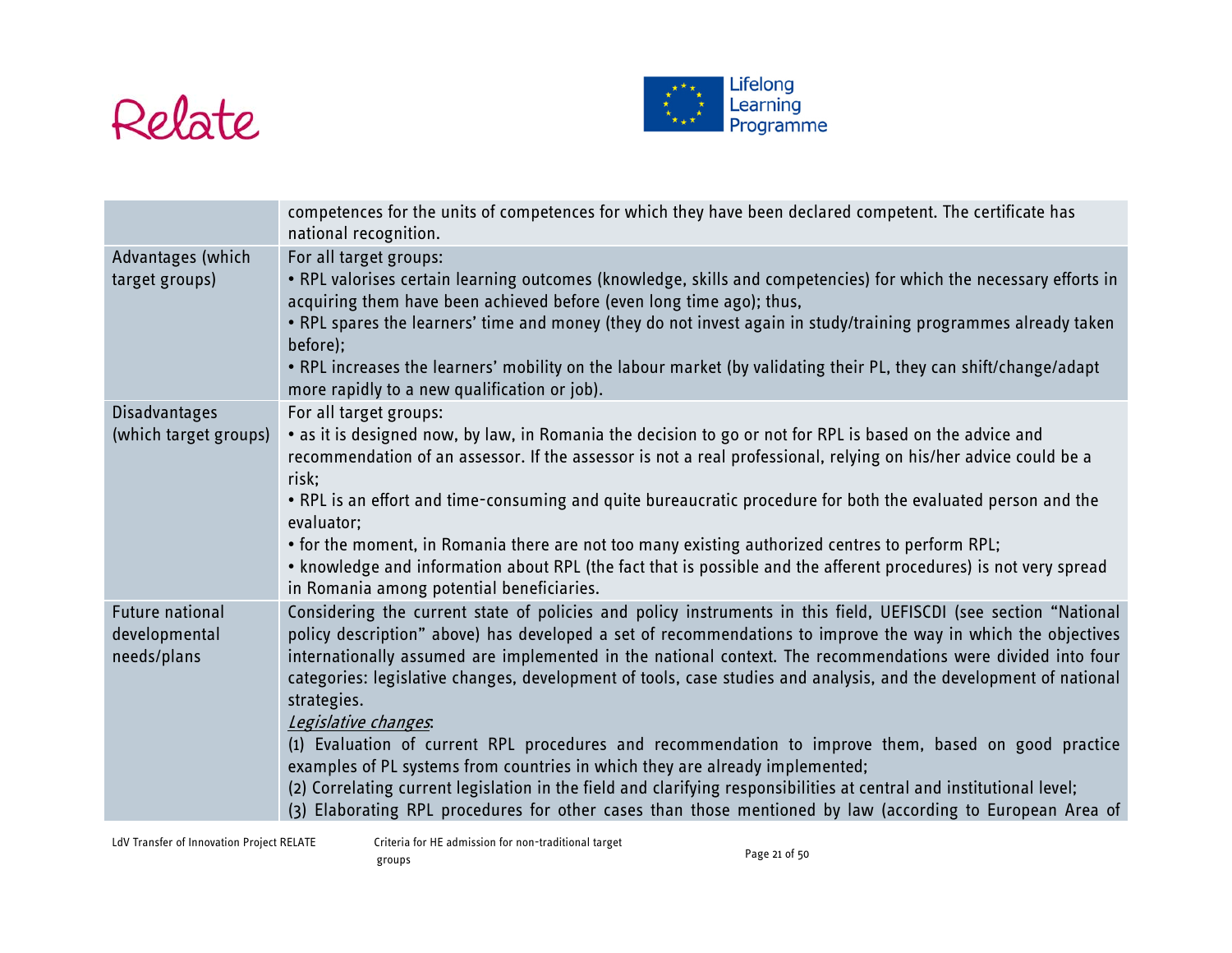



|                                                                       | <b>Recognition Manual);</b><br>(4) Developing recognition procedures of competences acquired through previous studies, including regulation<br>for recognizing the studies taken by students who did not finalise their studies within the pre-Bologna system at<br>an accredited university, and who wish to re-take their studies within the current system;<br>(5) Implementing the ECTS system in all cases of RPL, with a focus on the learning outcomes, including adopting<br>specific procedures to implement art. 203 of Law of National Education no. 1/2011 on granting ECTS credits for<br>volunteering activities;<br>(6) Including provisions regarding the way to recognize PL within the universities' Codes of Ethics;<br>(7) Revising the procedures on the recognition of diploma obtained abroad, based on RPL procedures and<br>achieving a guide for the institutions responsible of this process;<br>(8) Elaborating a procedure regarding the issuing of certificates for those who give up the studies before<br>graduating.<br>Development of tools:<br>(1) Developing a national integrating strategy regarding PL which to include both universities and high schools<br>and continuing training providers;<br>(2) Organising training courses for university staff responsible with evaluation and certification of PL within<br>universities. |
|-----------------------------------------------------------------------|-----------------------------------------------------------------------------------------------------------------------------------------------------------------------------------------------------------------------------------------------------------------------------------------------------------------------------------------------------------------------------------------------------------------------------------------------------------------------------------------------------------------------------------------------------------------------------------------------------------------------------------------------------------------------------------------------------------------------------------------------------------------------------------------------------------------------------------------------------------------------------------------------------------------------------------------------------------------------------------------------------------------------------------------------------------------------------------------------------------------------------------------------------------------------------------------------------------------------------------------------------------------------------------------------------------------------------------------------------------------------------|
| Future international<br>developmental<br>needs/plans<br>(suggestions) | . Efficient and common implementation of European Area of Recognition Manual provisions;<br>• Higher compatibility between NQFs and EQF (EQF as source); RPL should be part of NQFs;<br>• All EU countries to accept and use the common terminology and definitions established by EU in the field of<br>VET.<br>. Large use of Memoranda of Understanding/Learning Agreements among VET providers/institutions responsible<br>for RPL.                                                                                                                                                                                                                                                                                                                                                                                                                                                                                                                                                                                                                                                                                                                                                                                                                                                                                                                                     |
| Obstacles on national<br>level                                        | UEFISCDI in its paper "Romania's Commitments in the EHEA" (see section "National policy description")<br>emphasizes the following obstacles: the national educational policy have no continuity, the legislative framework<br>is not favourable to the university autonomy in the field of internationalisation, the lack of advantageous loaning<br>system for students, the academic offer is heterogeneous and unstructured, the online teaching and assessment<br>system not implemented in a homogenous and coherent manner, not enough space to develop academic                                                                                                                                                                                                                                                                                                                                                                                                                                                                                                                                                                                                                                                                                                                                                                                                      |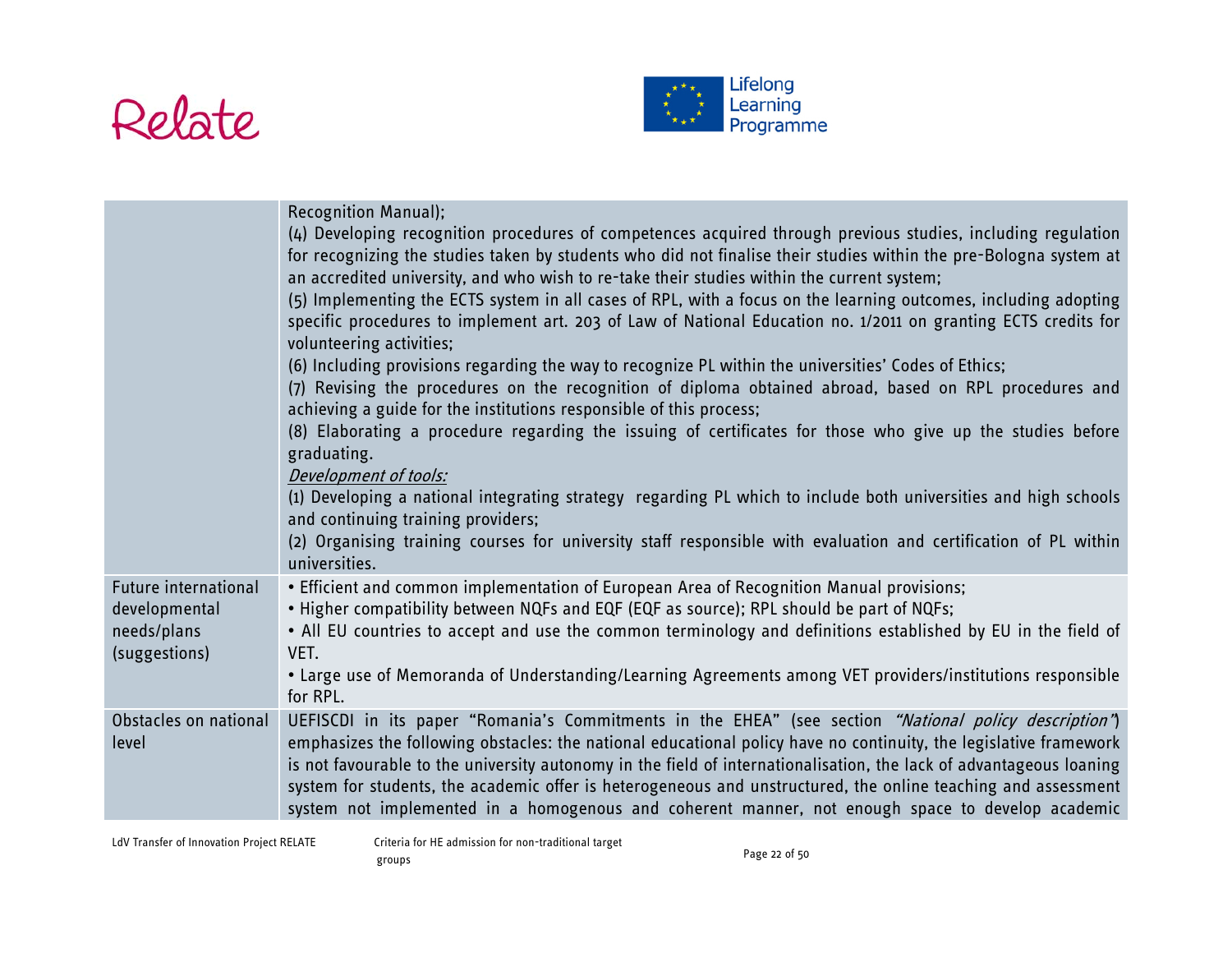



|                                                                                   | activities, difficult integration of graduates on the labour market, limited access to electronic information<br>resources, few services abroad to promote the Romanian education system, technical endowment often under<br>the current European level.                                                                                                                                                                                                                                                                                                                                                                                                                                                                                                                                                                                                                                                                                                                                   |
|-----------------------------------------------------------------------------------|--------------------------------------------------------------------------------------------------------------------------------------------------------------------------------------------------------------------------------------------------------------------------------------------------------------------------------------------------------------------------------------------------------------------------------------------------------------------------------------------------------------------------------------------------------------------------------------------------------------------------------------------------------------------------------------------------------------------------------------------------------------------------------------------------------------------------------------------------------------------------------------------------------------------------------------------------------------------------------------------|
| Obstacles on<br>international level                                               | • Lack of common language (terms, concepts, definitions, compatible procedures)<br>. Not enough networking, not enough bridges between VET and HE<br>. Lack of unified/standardized definition of the learning outcomes for the same qualification/profession in all<br>countries                                                                                                                                                                                                                                                                                                                                                                                                                                                                                                                                                                                                                                                                                                          |
| International<br>recognition (EU)                                                 | In Romania, it is currently acquired as follows:<br>. In HE, based on diploma obtained abroad and Transcript of Records / Diploma Supplement (recognition<br>procedure at the level of Ministry of Education and Research);<br>. In VET field: through the Europass Mobility Certificate (recognition procedure at the level of the authorized<br>centres for recognition of occupation / qualification);<br>"Romania's Commitments in the EHEA" (see section "National policy description") specify 5 guidelines for all<br>EHEA states, to adapt to their national contexts. No. $5th$ is "Promoting the recognition of qualifications, as a key<br>element in facilitating mobilities from and towards EHEA".<br>Useful resources:<br>. The Eurydice inventory on Recognition of Prior Non Formal and Informal Learning in HE education<br>. The Bologna process tools on recognition: Learning Outcomes/ QF/ ESG / the diploma supplement and the<br>Future revised ECTS users' guide. |
| <b>National credit</b><br>systems (systems of<br>learning outcome<br>recognition) | • For HE: 1 ECTS = 20 - 30 hours - student workload<br>• For VET: there is no credit system. There are only types of training and allocated hours (training course = 360<br>training hours; qualification course = 720 training hours or 1080 training hours).                                                                                                                                                                                                                                                                                                                                                                                                                                                                                                                                                                                                                                                                                                                             |
| The relations<br>between national<br>and international<br>systems                 | The Romanian RPL system is on its way to further development. Romania has only 3 institutions as individual<br>members of EURASHE (European Association of Institutions in Higher Education) and some other institutions as<br>associate members.<br>EURASHE Bucharest communiqué 2012 emphasizes on:<br>• efforts to support the recognition of RPL;                                                                                                                                                                                                                                                                                                                                                                                                                                                                                                                                                                                                                                      |

LdV Transfer of Innovation Project RELATE Criteria for HE admission for non-traditional target eriteria for the admission for fion traditional target<br>groups Page 23 of 50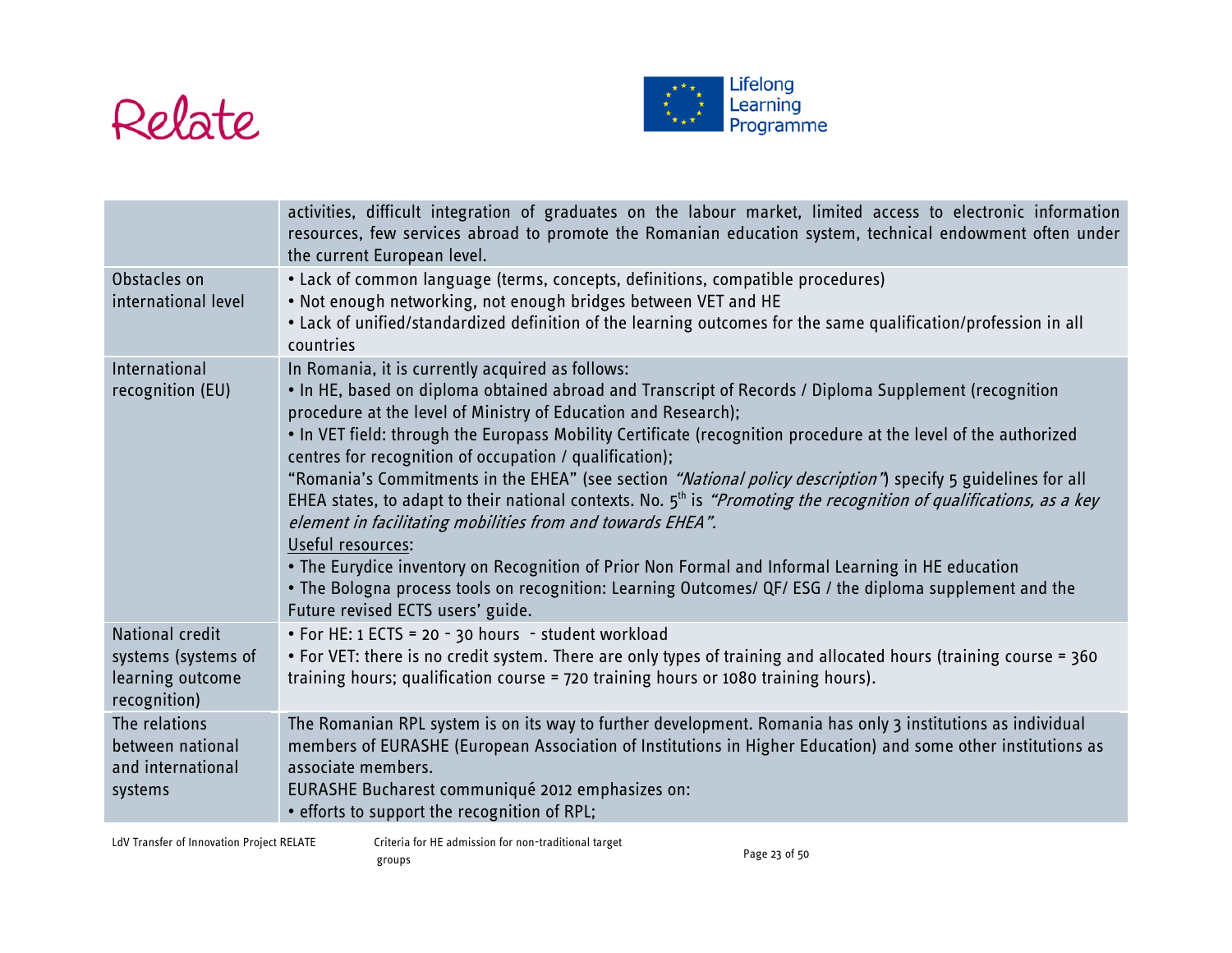



|                                                            | . working to ensure that the ECTS Users' Guide fully reflects the state of on-going work on learning outcomes and<br>RPL:<br>. Implementation of fair academic and professional recognition, including recognition of non-formal and<br>informal learning.                                                                                                                                                                                                                                                                                                                                                                                                                                                                                                                                                                                                                                                                                                                         |
|------------------------------------------------------------|------------------------------------------------------------------------------------------------------------------------------------------------------------------------------------------------------------------------------------------------------------------------------------------------------------------------------------------------------------------------------------------------------------------------------------------------------------------------------------------------------------------------------------------------------------------------------------------------------------------------------------------------------------------------------------------------------------------------------------------------------------------------------------------------------------------------------------------------------------------------------------------------------------------------------------------------------------------------------------|
| Differences in credit<br>(learning outcome)<br>recognition | See: National credit systems.                                                                                                                                                                                                                                                                                                                                                                                                                                                                                                                                                                                                                                                                                                                                                                                                                                                                                                                                                      |
| (National) local<br>documentation                          | The basic ones are:<br>• Law of National Education no. 1/2011<br>. MO 5484/2011 on recognition and equivalence of professional competencies acquired formally, non-formally or<br>informally<br>• Law no. 200 / 2004 on the recognition of professional diplomas and qualifications for the professions regulated<br>in Romania<br>. MO 3075/2008 on the procedure of professional recognition of the professions which are not regulated in<br>Romania                                                                                                                                                                                                                                                                                                                                                                                                                                                                                                                            |
| <b>Accreditation process</b><br>in VET                     | 3 important aspects:<br>The course can be authorized only by a legal person or association /foundation (not by a physical<br>person!);<br>The VET provider needs to have a trainer (whom to hold a trainer diploma and to have expertise in the<br>field of the respective course);<br>The VET provider needs a rental contract for the classroom where the course will be held.<br>The legislative framework: Methodology for authorizing the providers of professional training for adults (MO<br>353/23.07.2003 MMSF and MO 5202/8.10.2003 MECT)<br>Step 1: Checking the eligibility of the company (the VET provider)<br>Step 2: Choosing the course to be authorized (upgrading / perfecting course OR qualification course)<br>Step 3: Preparing the documents that shows the company's eligibility and the fulfilment of authorization criteria<br>Step 4: Paying the authorization fee<br>Step 5: Submitting the authorization file to National Qualification Agency (NQA) |

LdV Transfer of Innovation Project RELATE Criteria for HE admission for non-traditional target eriteria for the admission for fion traditional target<br>groups Page 24 of 50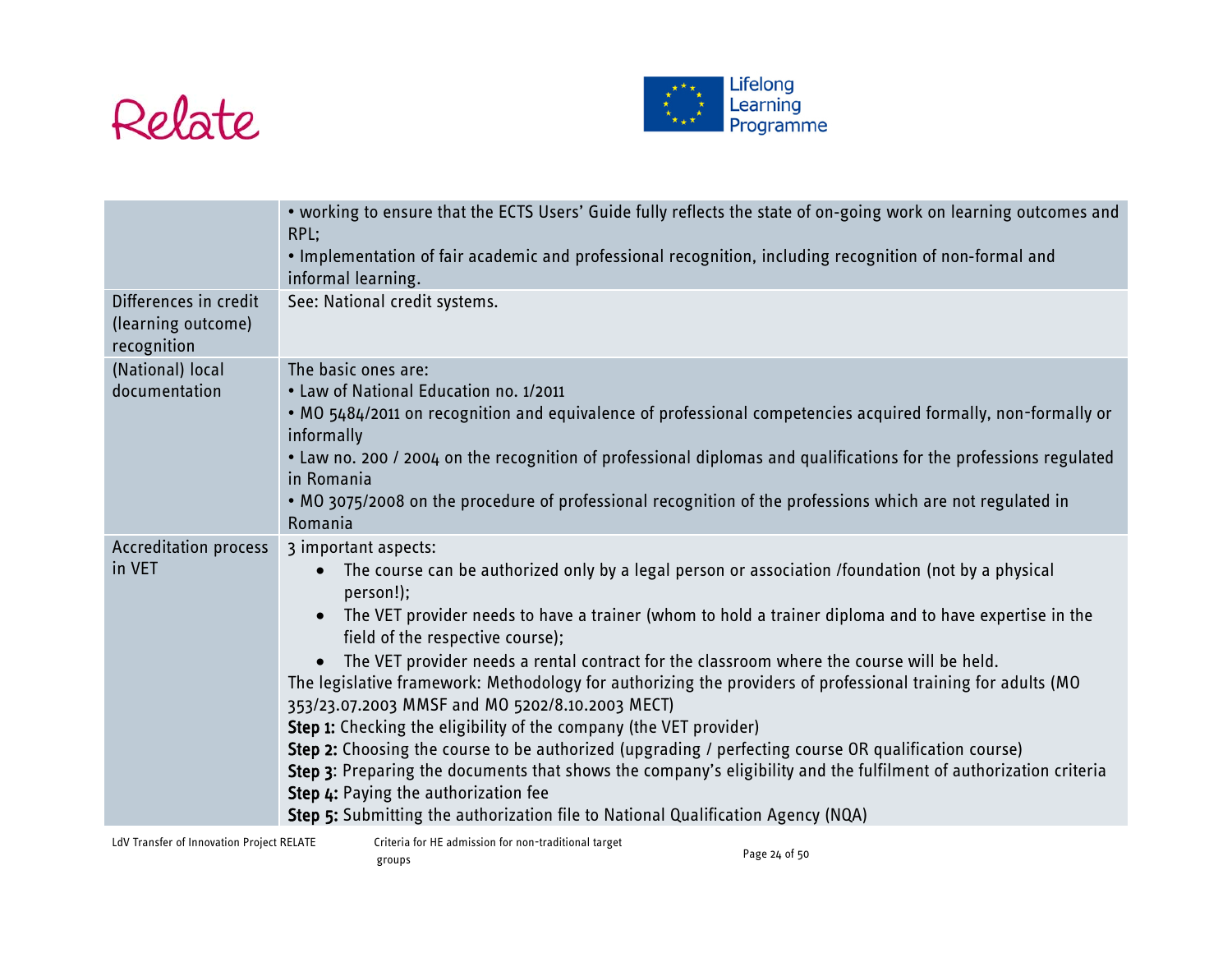



|                                       | Step 6: Getting the authorization (waiting period: maximum 45 days; validity: 4 years)<br>Step 7: Re-authorization (every 4 years, the same file has to be submitted, the same procedure, the same fee).<br>http://www.traininguri.ro/cum-autorizez-curs/                                                                                                                                                                                                                                                                                                                                                                                                                                                                                                                                                                                                                                                                                                                                                                                                                                                                                                                                                                                                                                                                                                                                                                                                    |
|---------------------------------------|--------------------------------------------------------------------------------------------------------------------------------------------------------------------------------------------------------------------------------------------------------------------------------------------------------------------------------------------------------------------------------------------------------------------------------------------------------------------------------------------------------------------------------------------------------------------------------------------------------------------------------------------------------------------------------------------------------------------------------------------------------------------------------------------------------------------------------------------------------------------------------------------------------------------------------------------------------------------------------------------------------------------------------------------------------------------------------------------------------------------------------------------------------------------------------------------------------------------------------------------------------------------------------------------------------------------------------------------------------------------------------------------------------------------------------------------------------------|
| <b>Accreditation process</b><br>in HE | Government Decision no. 865/23.10.2006:<br>Step 1: The education provider submits a request to ARACIS to start the external evaluation procedure for the<br>provisional authorization / accreditation of the study programme (together with an Internal Evaluation Report,<br>proof of fee payment and the observance of the rule that the request is submitted after 2 years since the<br>graduation of 1st series of students - no earlier, no later!)<br>Step 2: ARACIS nominates a commission of 3 experts, which verifies in situ the observance of the normative<br>criteria imposed by the Methodology (GD 865/23.10.2006)<br>Step 3: The Commission issues an Evaluation Report and proposes, depending on the case, to be granted (or not)<br>the provisional authorization or the accreditation, respectively.<br>Step 4: Based on this Report, on debates and analysis of the documents, the Council of ARACIS elaborates its own<br>Report, by proposing or not the authorizations / accreditation to be granted (or not); the Council of ARACIS<br>submits its Report to the Ministry of Education (minimum 8 votes/signatures are required on behalf to the<br>Council of ARACIS, at this stage).<br>Step 5: The Ministry of Education, based on the positive opinion of the Council of ARACIS issues draft government<br>decision, which it is sent to the Government.<br>(ARACIS: Romanian Agency for Quality Assurance in Higher Education) |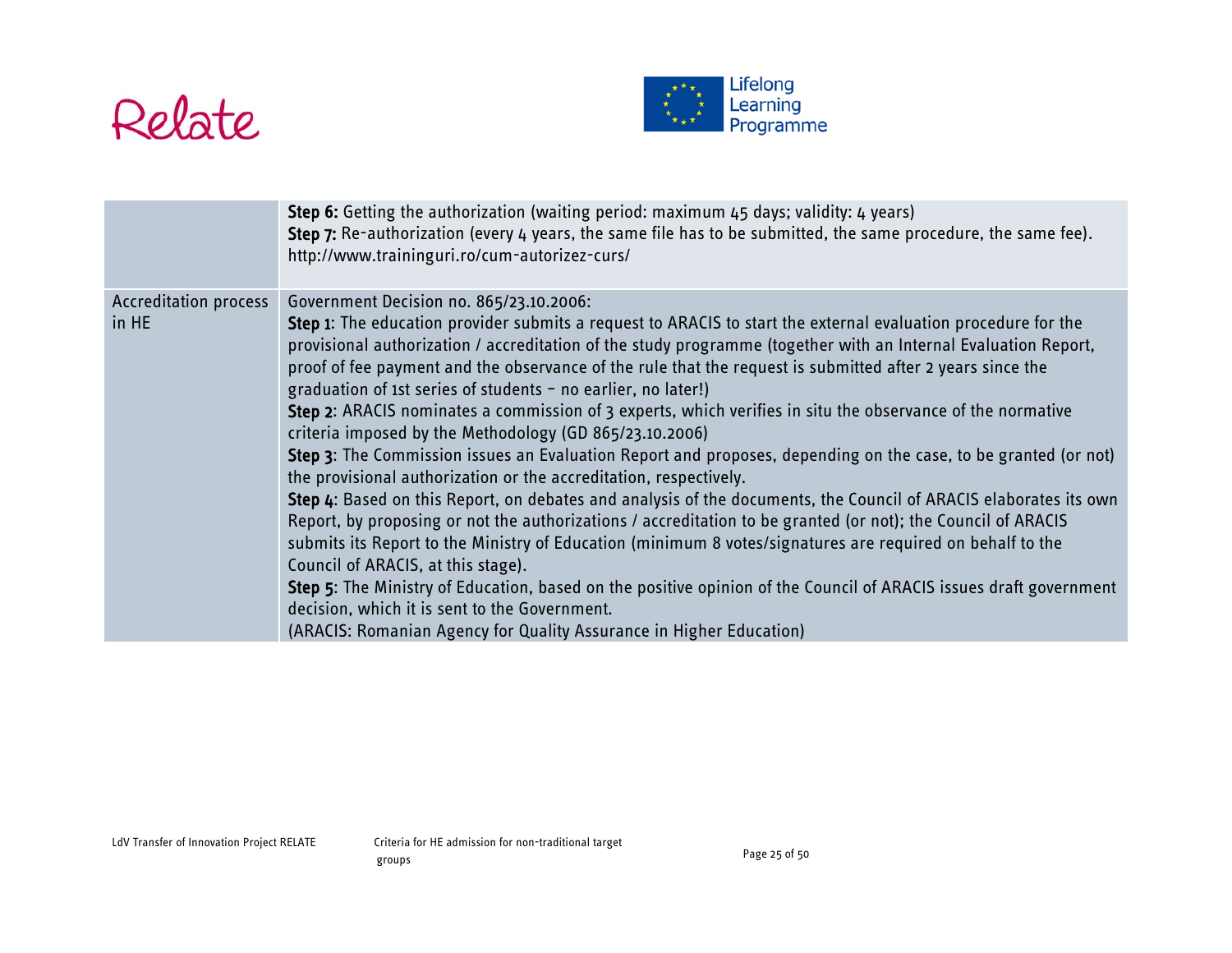



# **Legal framework and state of implementation of RPL from VET to HE in Estonia**

<span id="page-25-0"></span>

|                                | <b>Country: Estonia</b>                                                                                                                                                                                                                                                                                                                                                                                                                                                                                                                                                                                                                                                              |
|--------------------------------|--------------------------------------------------------------------------------------------------------------------------------------------------------------------------------------------------------------------------------------------------------------------------------------------------------------------------------------------------------------------------------------------------------------------------------------------------------------------------------------------------------------------------------------------------------------------------------------------------------------------------------------------------------------------------------------|
| National policy<br>description | National strategy for validation is clearly stated in higher education and vocational education. Validation principles are<br>generally also used in the system for awarding professional qualifications. In the field of general education, the RPL<br>system has thus far not been initiated. Institutions providing non-formal education have started to implement learning<br>outcomes as means to support validation practices.<br>RPL is regulated by various acts and standards related to the sector eg University Act and The Standard of Higher<br>Education in HE. RPL in VET is regulated in The Standard of Vocation Education and NQF is regulated in Professions Act. |
| Aims                           | The recognition of prior learning is a process that helps a recognized institution assess the competence of an applicant                                                                                                                                                                                                                                                                                                                                                                                                                                                                                                                                                             |
|                                | based on specific criteria. The key criteria are designed to assess how the applicant's knowledge, skills and aptitudes<br>match the entry requirements of the educational institution, the learning outcomes of the programme or sections of it or<br>the competency requirements of professional standards. If the applicant meets the requirements, their competencies<br>will be taken into account when considering the enrolment criteria and completion of the programme or upon<br>awarding professional qualifications.                                                                                                                                                     |
|                                | The goal of RPL is:                                                                                                                                                                                                                                                                                                                                                                                                                                                                                                                                                                                                                                                                  |
|                                | (1) to value the competency of a person and provide equal opportunities for assessing and acknowledging it, regardless<br>of the time, place and manner of acquiring the knowledge and skills;                                                                                                                                                                                                                                                                                                                                                                                                                                                                                       |
|                                | (2) support lifelong learning and flexibility between the education system and the labour market as well as within these;<br>(3) improve access to education for people who are socially disadvantaged; broaden their opportunities to acquire an<br>education and compete in the labour market, thus fostering the efficiency of utilising individuals as a resource for<br>society.                                                                                                                                                                                                                                                                                                |
| Target groups                  | People who could benefit from RPL include those who:                                                                                                                                                                                                                                                                                                                                                                                                                                                                                                                                                                                                                                 |
| (e.g.                          | (*) wish to begin studies but lack the required formal qualification to get on to a course or programme;<br>(*) wish to study abroad but cannot easily establish that their education is adequate to meet the requirements of the                                                                                                                                                                                                                                                                                                                                                                                                                                                    |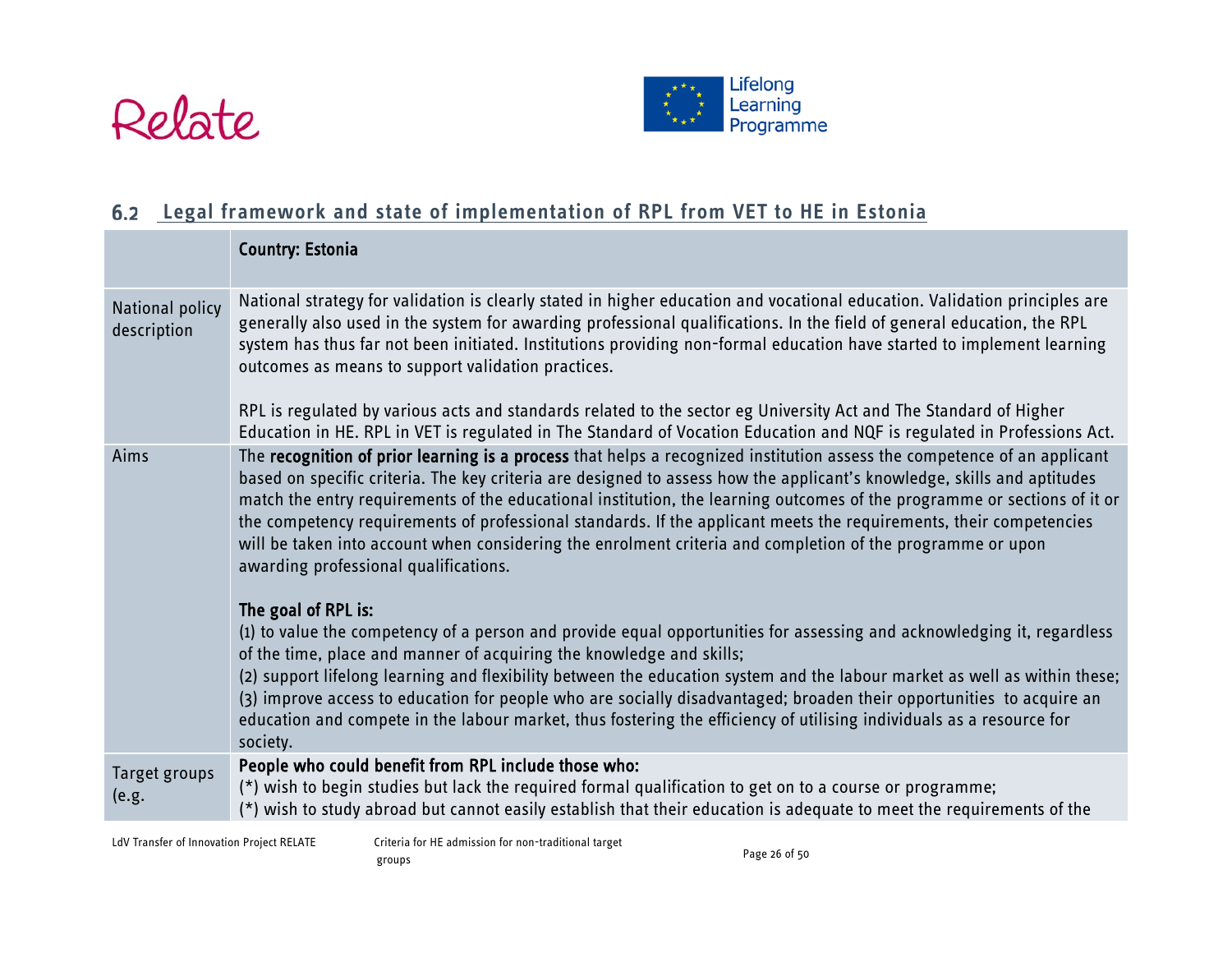



| immigrants)                   | educational institution in the foreign country (for example, there are many institutions that will allow study for a<br>Master's degree without a corresponding Bachelor's degree, as long as the applicant can show that they have relevant<br>experience to contribute. Also a person from the age of 22 without basic education, but with corresponding<br>competencies, can enter vocational secondary education.<br>(*) have already obtained a higher education but want to extend it or start working in another field: RPL can help avoid<br>repeating modules or courses that have already been passed;<br>(*) wish to continue interrupted studies;<br>(*) wish to provide evidence of existing skills and knowledge in the process of awarding professional qualifications;<br>(*) wish to have recognised the skills that have been acquired informally through work or leisure activities.                                                                                                                                                                                                                                                                                                                                            |
|-------------------------------|----------------------------------------------------------------------------------------------------------------------------------------------------------------------------------------------------------------------------------------------------------------------------------------------------------------------------------------------------------------------------------------------------------------------------------------------------------------------------------------------------------------------------------------------------------------------------------------------------------------------------------------------------------------------------------------------------------------------------------------------------------------------------------------------------------------------------------------------------------------------------------------------------------------------------------------------------------------------------------------------------------------------------------------------------------------------------------------------------------------------------------------------------------------------------------------------------------------------------------------------------|
| Benefits for<br>target groups | <b>RPL enables people to:</b><br>(*) finish studies faster and improve their position on the labour market;<br>(*) make optimal use of the resources of an educational institution or employer;<br>(*) use personal, social and economic potential more efficiently;<br>(*) plan their career and studies with greater awareness.                                                                                                                                                                                                                                                                                                                                                                                                                                                                                                                                                                                                                                                                                                                                                                                                                                                                                                                  |
| Practical<br>functioning      | The recognition of prior studies and professional experience can be used for:<br>(*) admission to a higher education institution for fulfilling entrance requirements. This is only valid if the applicant has<br>a certain previous level of education (e.g. High school diploma, bachelor or masters degree, depending on the level of<br>study applied for);<br>(*) continuing studies in higher education and vocational education;<br>(*) changing curriculum of study in higher education and vocational education;<br>(*) achieving a professional qualification.<br>Most of the RPL developments in Estonia are in the higher education sector, due to the extensive funding from the ESF<br>programmes (LÜKKA 2005-2008; Primus 2008-2015), which means that the main principles for RPL are the same all<br>over the country. VET schools have set their own procedures according to principles worked out in Ministry of<br>Education. RPL are mainly used for students who have dropped out from gymnasiums or vocational schools and start<br>over in same of different course in VET school. In some cases RPL is used for recognition of work experience, while<br>student is working at the same time in the same vocational area. |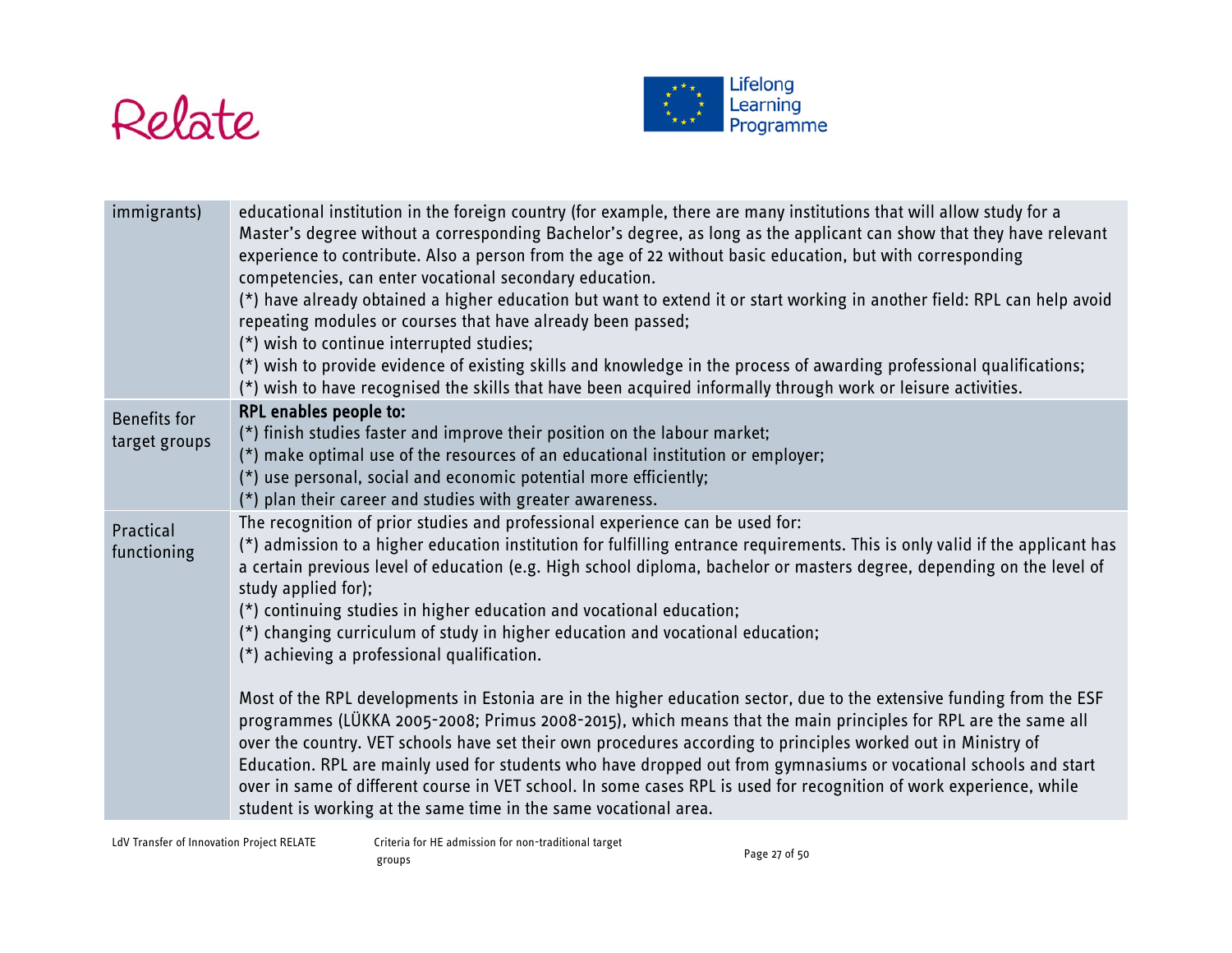



| Advantages<br>(which target<br>groups)                                          | There is no common data available on the benefits of RPL to individuals. However successful RPL cases have been<br>portrayed. The greatest emphasis was on saving time and resources in studying, but the programme also stressed that<br>prior learning is of value and adult learners can benefit from validation of their prior learning, because they are not<br>required to repeat what they already know. The applicants from Tallinn University were asked why they used RPL, and<br>the main reasons were to save time, not to study the same thing again and wish to fulfill the requirements of<br>curriculum and study less intensively. |
|---------------------------------------------------------------------------------|-----------------------------------------------------------------------------------------------------------------------------------------------------------------------------------------------------------------------------------------------------------------------------------------------------------------------------------------------------------------------------------------------------------------------------------------------------------------------------------------------------------------------------------------------------------------------------------------------------------------------------------------------------|
| Disadvantages<br>(which target<br>groups)                                       | (*) Applicants get disappointed - if not positive decision and the feedback from the assessors is not sufficient;<br>(*) RPL is seen as a lot of bureaucracy (applicants and university staff);<br>(*) RPL is seen more as a way to save time rather than a tool for learning (self-analysis).                                                                                                                                                                                                                                                                                                                                                      |
| <b>Future</b><br>national<br>developmental<br>needs/plans                       | Validation practices in Estonia are well developed in formal education sector. Higher education has been leading the<br>developments of validation and other sectors e.g. VET have been following the path. Thus the domination of HE has<br>formed validation and therefore it sometimes is seen as something only HE related. The challenge in Estonia is for other<br>sectors to follow up on RPL developments and to create a unified system. The current model is fragmented and for<br>potential applicant it could be difficult to find his/her way in the various systems that are sector specific.                                         |
| <b>Future</b><br>international<br>developmental<br>needs/plans<br>(suggestions) | (*) Fit with the European Qualifications Framework.<br>(*) Adjusting the recommendations from European Recommendations for Validation of RPL.                                                                                                                                                                                                                                                                                                                                                                                                                                                                                                       |
| Obstacles on<br>national level                                                  | Key challenges for implementing RPL:<br>(*) to describe the learning outcomes more in detail;<br>(*) curriculum structure and examinations;<br>(*) tools to measure RPL still need developing;                                                                                                                                                                                                                                                                                                                                                                                                                                                      |

LdV Transfer of Innovation Project RELATE Criteria for HE admission for non-traditional target eriteria for the admission for fion traditional target<br>groups Page 28 of 50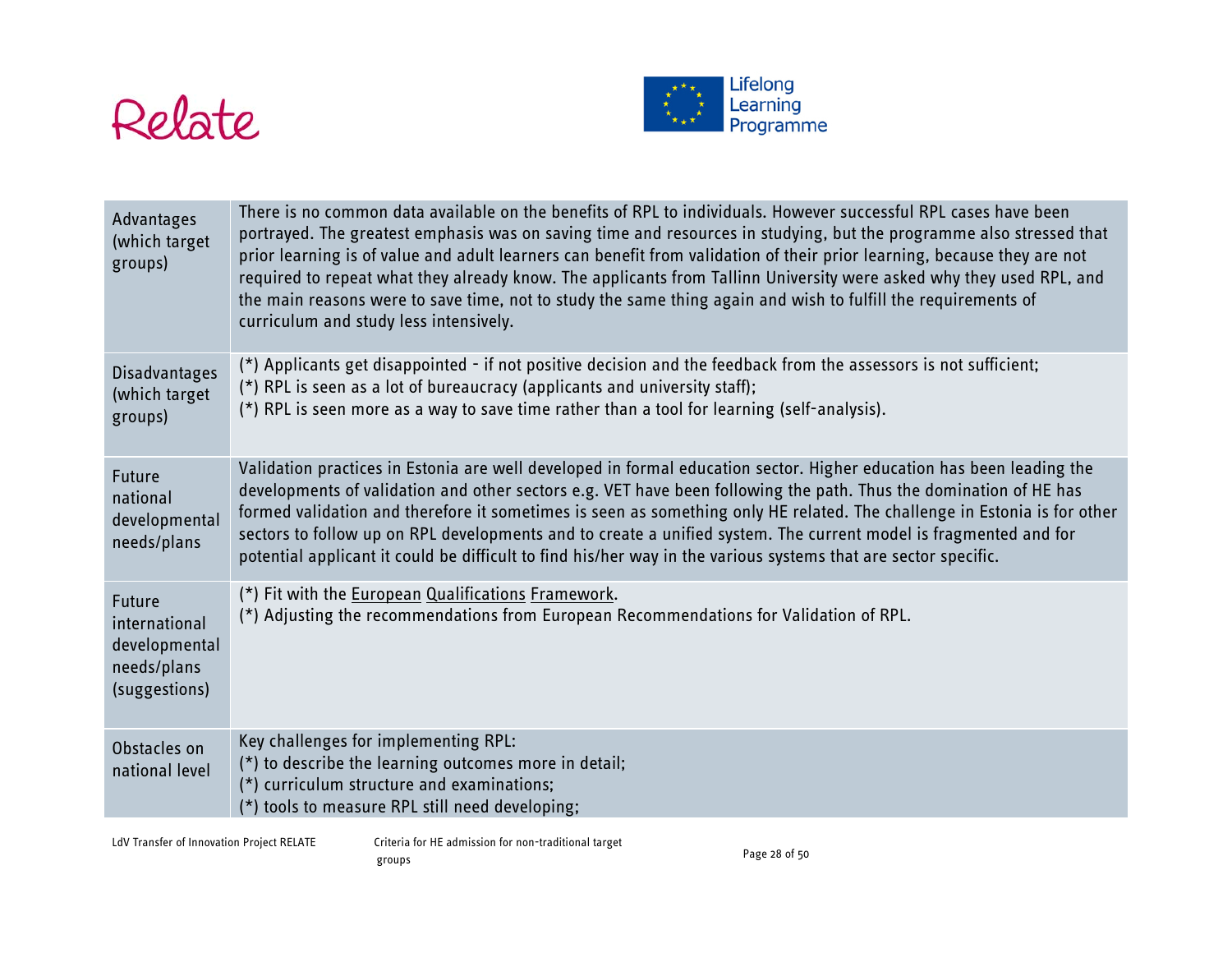



| Obstacles on<br>international<br>level                                           | The obstacles on the international level are:<br>(*) little cooperation and networking between different countries;<br>(*) confusion with definitions;<br>(*) different small developments (Cedefop, ERPL network, countries etc).                                                                                                                                                                                                                                                                    |
|----------------------------------------------------------------------------------|-------------------------------------------------------------------------------------------------------------------------------------------------------------------------------------------------------------------------------------------------------------------------------------------------------------------------------------------------------------------------------------------------------------------------------------------------------------------------------------------------------|
| International<br>recognition<br>(EU)                                             | http://www.euroeducation.net/prof/estonco.htm<br>http://www.cedefop.europa.eu/EN/bibliographies/18212.aspx<br>European Inventory on validation of informal and non-formal learning (will be published in 2014)<br>http://www.studyinestonia.ee/study/recognition-of-studies?page=333&                                                                                                                                                                                                                 |
| National credit<br>systems<br>(systems of<br>learning<br>outcome<br>recognition) | ECTS from 1st of September 2009 in HE institutions. 1 ECTS = 26 hours of work. From 1992 till August 2009 Credit Points<br>(CP) system was used in Estonia. $1 CP = 40$ hours of work. $1 CP = 1.5$ ECTS.<br>VET had a different system of crediting: module based and weekly systems until 1.09.2013.According to vocational<br>education institution law KOS (Kutseoppeasutuse seadus) since September 1st 2013 EKAP (The Credit Point of VET) is<br>being used. This is based on ECVET principles. |
| The relations<br>between<br>national and<br>international<br>systems             | Estonian RPL has been influenced by the Dutch, French, Danish and Norwegian RPL systems. Estonia is a member of<br>different international RPL networks and is currently leading the European RPL Network. An Estonian RPL Association<br>(ERPLA) has been created in 2013.                                                                                                                                                                                                                           |
| Differences in<br>credit<br>(learning                                            | See: National credit systems.                                                                                                                                                                                                                                                                                                                                                                                                                                                                         |

LdV Transfer of Innovation Project RELATE Criteria for HE admission for non-traditional target eriteria for the admission for fion traditional target<br>groups Page 29 of 50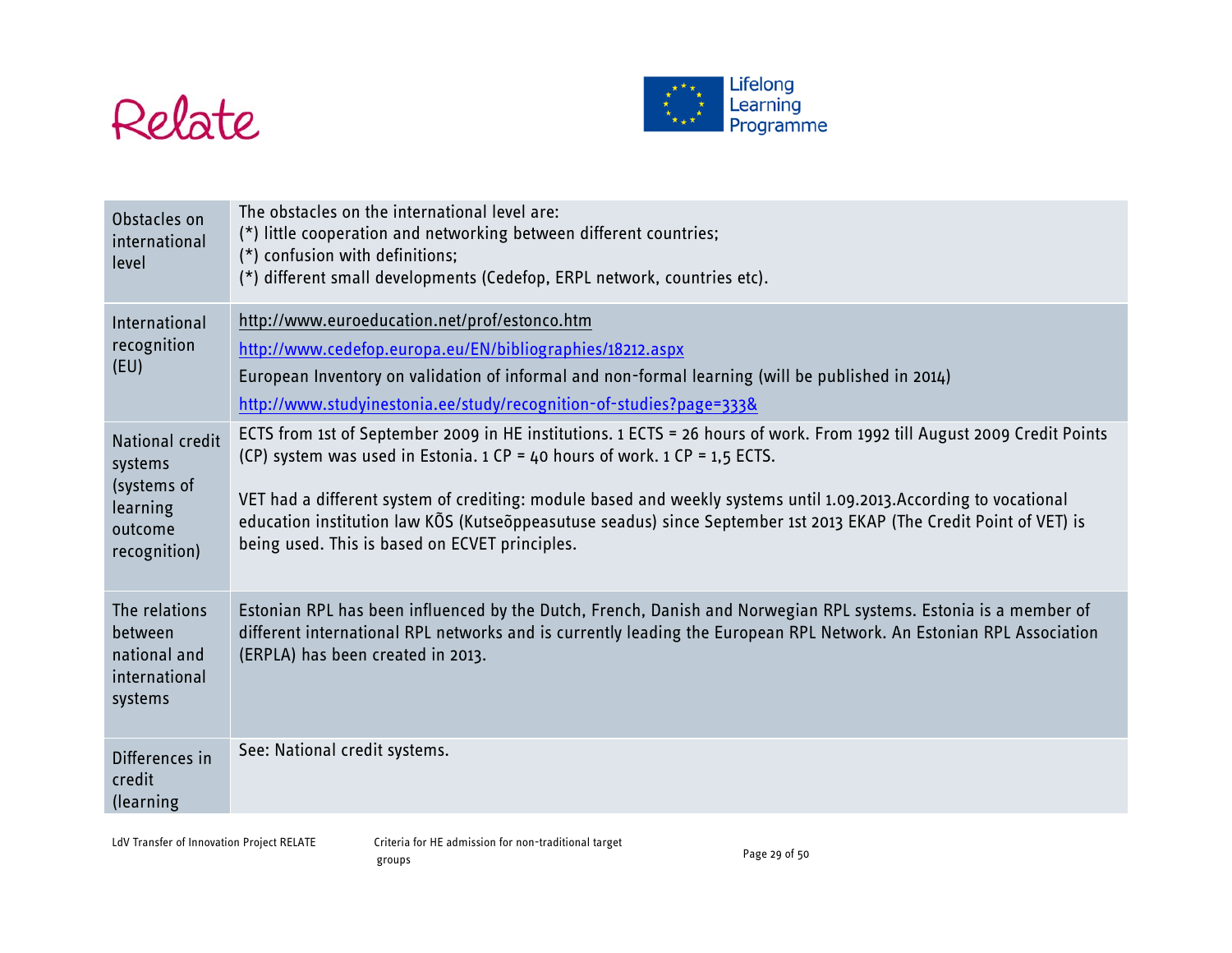



| outcome)<br>recognition              |                                                                                                                                                                                                                                                                                                                                                                                                                                                                                                                                                                                                                                                                                                                                                                                                                                                                                                                                                                                                                                       |
|--------------------------------------|---------------------------------------------------------------------------------------------------------------------------------------------------------------------------------------------------------------------------------------------------------------------------------------------------------------------------------------------------------------------------------------------------------------------------------------------------------------------------------------------------------------------------------------------------------------------------------------------------------------------------------------------------------------------------------------------------------------------------------------------------------------------------------------------------------------------------------------------------------------------------------------------------------------------------------------------------------------------------------------------------------------------------------------|
| (National)<br>local<br>documentation | On the national level, RPL is governed by the following documents:<br>The Universities Act<br>$\bullet$<br>The Institutions of Professional Higher Education Act<br>$\bullet$<br>The Vocational Educational Institutions Act<br>$\bullet$<br>The Standard of Higher Education<br>The Professions Act<br>In addition, RPL regulations have been established in educational institutions and with professional bodies who award<br>professional qualifications.                                                                                                                                                                                                                                                                                                                                                                                                                                                                                                                                                                         |
| Accreditation<br>process in VET      | The objective and results of state recognition:<br>State recognition is a quality assurance tool used to create a feeling of certainty toward educational quality of<br>institutions providing vocational education and training (hereinafter<br><b>VE soling districtly</b> in a narrow sense,<br>school) stakeholders, primarily to customers and employers. A focus is on the quality and sustainability of:<br>- implementation of curricula;<br>- methodology of teaching;<br>- development of students;<br>- development of curricula and educational process;<br>- educational outcomes.<br>State recognition is curriculum group oriented and includes:<br>$\bullet$<br>- internal evaluation;<br>- accreditation;<br>- an extension of the right to conduct studies.<br>State recognition is based on the results of accreditation, established by a directive of the Minister of Education and<br>Research and includes granting a school the right to conduct studies. There are three choices in extending this<br>right: |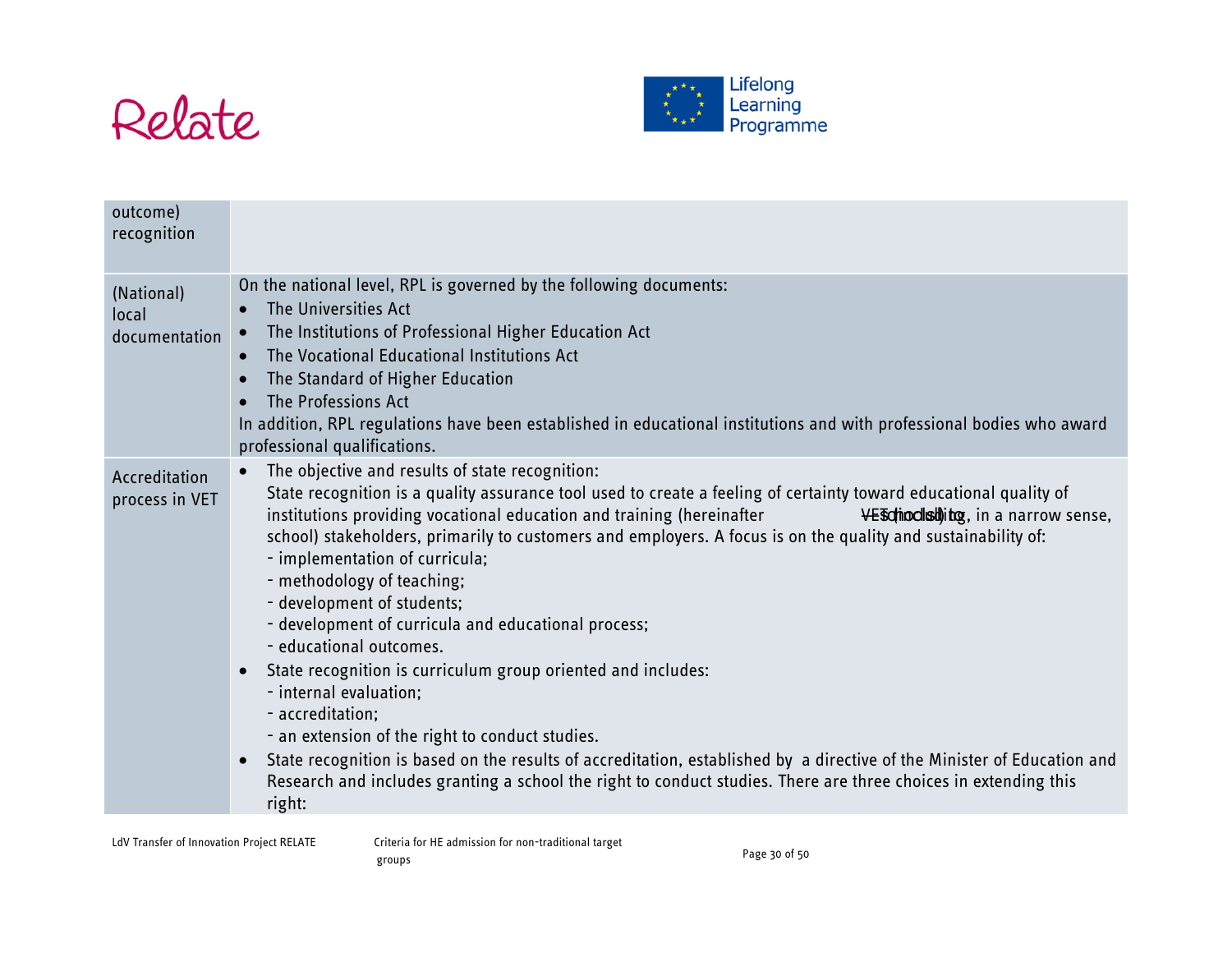



- to extend for a full period (for six years);
- to extend for a limited period (for one to three years);
- not to extend the right to conduct studies (a school loses the right to admit new students; current students must be ensured the completion of the curriculum and graduation in the school, in cooperation with another school or in another school).
- The utilization of results of state recognition:
	- feedback and input for further activities of a school and a school holder, including for planning of in-service training for teachers, managers and others;
	- planning of investments and development funds;
	- determination and utilization of state-commissioned education.
- Compliance with national requirements (e.g., curricula with national curricula and teachers with qualification requirements) is a prerequisite for gaining state recognition and therefore it is not addressed in the course of accreditation.
- Accreditation is not conducted for teaching and learning which takes place in prisons. A decision on the right to conduct studies is made on the basis of teaching and learning in a school.
- An accreditation is conducted by an independent assessment committee (HK) formed by an accreditation authority (AKA). The cooperation and communication between assessment committees within a curriculum as well as between curriculum groups is crucial. AKA ensures it through the organization of work of the assessment committees. HK is comprised of three experts: one to two experts in a profession related to the curriculum group, representing employers of a corresponding sector (assigned by a relevant professional council); one to two experts from the field of a curriculum/school/education.
- The assessment is carried out in two views—a current and a development view—by five assessment fields supported by performance indicators. An objective of using the current view is to get information about school performance and the objective of using the development view is to get information about school's sustainability in a curriculum group.
- Assessment fields (a core process and support processes): Educational process (a core process); Leadership and management;

LdV Transfer of Innovation Project RELATE Criteria for HE admission for non-traditional target groups Page 31 of 50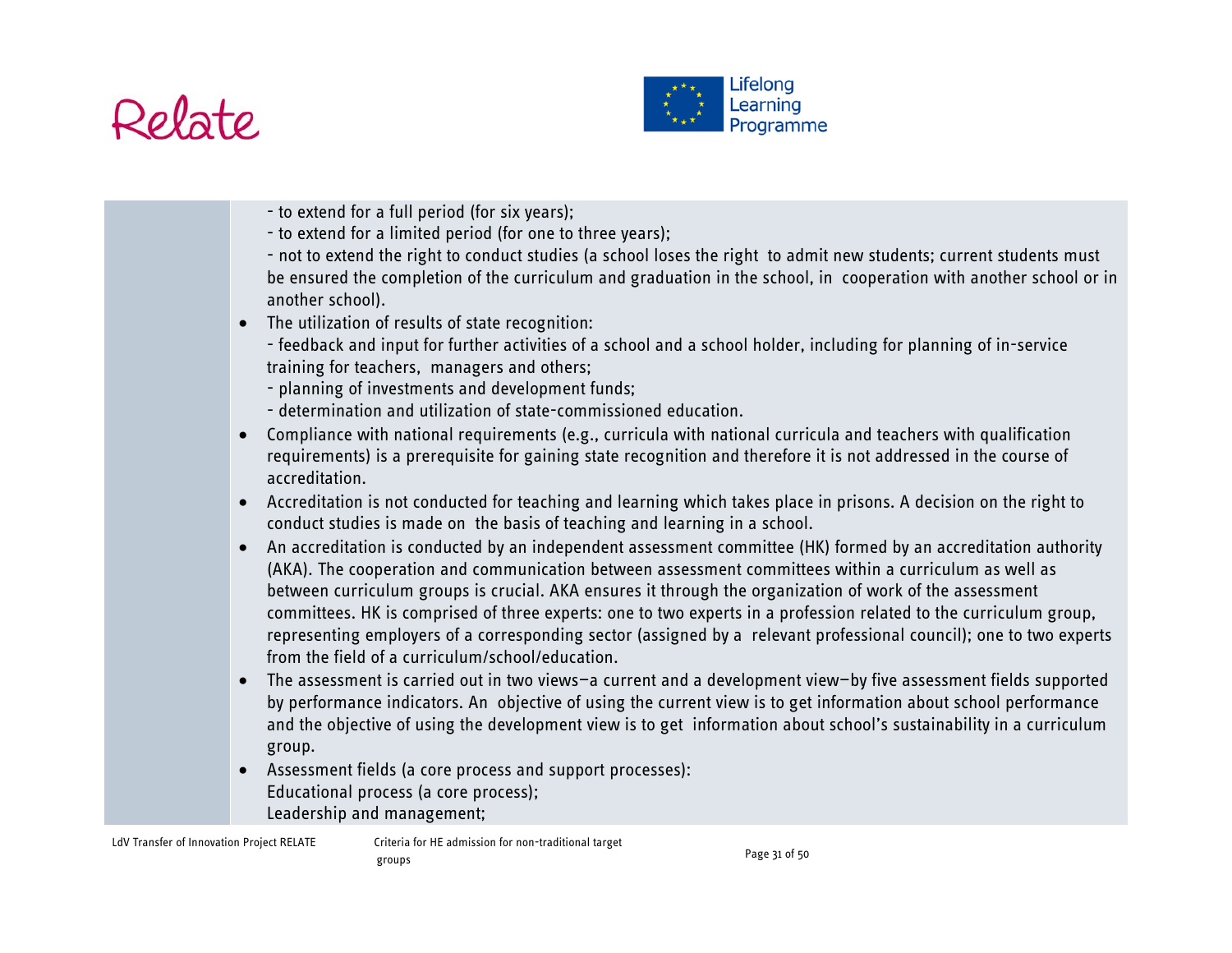

<span id="page-31-0"></span>

|                                | Management of human resources;<br>Cooperation with interest groups;<br>Management of resources<br>For the assessment of a current view, predetermined assessment criteria and a four-point scale are used.<br>Assessment methods:<br>1) An analysis of documents, including the analysis of the report and data of a curriculum group.<br>2) A school visit: interviews with teachers, students, employers and alumni; observations (the teaching and learning<br>environment, support structures, educational activity, etc.).                                                                                                                                                                                                                                                                                                                                                                                                                                                                                                                                                                                                                                                                                                                                                                                             |
|--------------------------------|-----------------------------------------------------------------------------------------------------------------------------------------------------------------------------------------------------------------------------------------------------------------------------------------------------------------------------------------------------------------------------------------------------------------------------------------------------------------------------------------------------------------------------------------------------------------------------------------------------------------------------------------------------------------------------------------------------------------------------------------------------------------------------------------------------------------------------------------------------------------------------------------------------------------------------------------------------------------------------------------------------------------------------------------------------------------------------------------------------------------------------------------------------------------------------------------------------------------------------------------------------------------------------------------------------------------------------|
| Accreditation<br>process in HE | <b>I. General Provisions</b><br>1. Estonian Higher Education Quality Agency (hereinafter 'EKKA'1) shall establish and disclose the conditions and the<br>procedure for quality assessment of study programme groups.<br>2. Quality assessment of study programme groups in the first and second cycles of higher education is an external<br>evaluation which assesses the compliance of study programmes for professional higher education (hereinafter<br>'RKH'), bachelor degree studies (hereinafter 'BA'), master degree studies (hereinafter 'MA'), and integrated study<br>programmes of bachelor and master degree studies (hereinafter 'INT'), including their delivery and instruction-<br>related development activities - measuring them against legislation as well as national and international standards<br>and trends, with the aim to provide recommendations for improving the quality of instruction.<br>3. Higher education institutions have an obligation to undergo assessment of the quality of their study programme<br>groups at least once in seven years.<br>4. A higher education institution shall submit a request for quality assessment of its study programme group to the<br>EKKA Bureau no later than one year prior to the assessment visit. The assessment shall be based on a self- |

 $\overline{a}$ 

<sup>1</sup> http://ekka.archimedes.ee/files/OKH\_kord\_07.08.2012\_Eng-2.pdf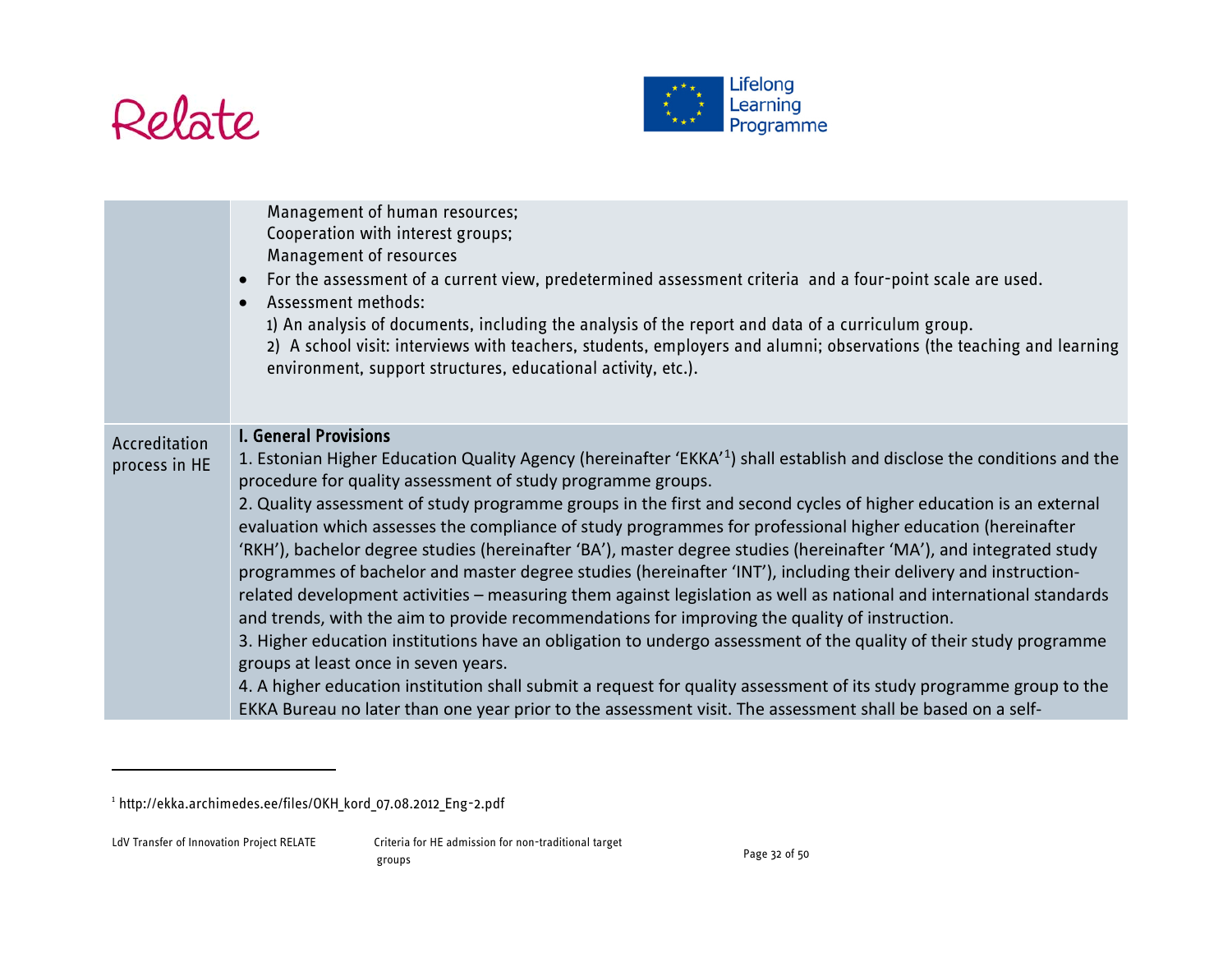



evaluation of the study programme group prepared by the higher education institution and its background information compiled by the Ministry of Education and Research based on data from the Estonian Education Information System (EHIS).

## II. Preparation for Assessment

# II.1 Preparation of Self-Evaluation

5. A higher education institution shall conduct self-evaluation in a study programme group incorporating all study programmes belonging to the study programme group, and prepare a self-evaluation report which consists of a general part and self-evaluations of individual study programmes.

6. Self-evaluations of a study programme group shall be submitted in EKKA's electronic environment. Sample forms for general parts and self-evaluations of study programmes are available on EKKA's website.

7. The choice of a language for a self-evaluation report shall be subject to the planned composition of an assessment committee and agreed upon with each higher education institution individually. The available choices include the Estonian and English languages.

8. EKKA shall provide basic training in preparing self-evaluations of study programmes to higher education institutions at their request. EKKA shall reimburse the costs related to trainers' wages and the development of training materials.

9. Higher education institutions shall submit their self-evaluation reports in electronic format to EKKA no later than three months prior to the assessment visit. If there are more than ten study programmes in a study programme group (see subdivision II.2), the higher education institution shall submit its self-evaluation report four months prior to the assessment visit.

10. EKKA shall send the self-evaluation report to the assessment committee no later than two months prior to the visit.

11. EKKA shall not publicise self-evaluation reports.

## II.2 Coordination of Study Programmes Under Evaluation

12. If the number of study programmes within a study programme group under evaluation is larger than ten, EKKA may, after receipt of the self-evaluation report and in accord with the higher education institution, make its selection of study programmes on which the assessment will focus.

LdV Transfer of Innovation Project RELATE Criteria for HE admission for non-traditional target groups examples the control of the control of the Page 33 of 50  $\sim$  Page 33 of 50  $\sim$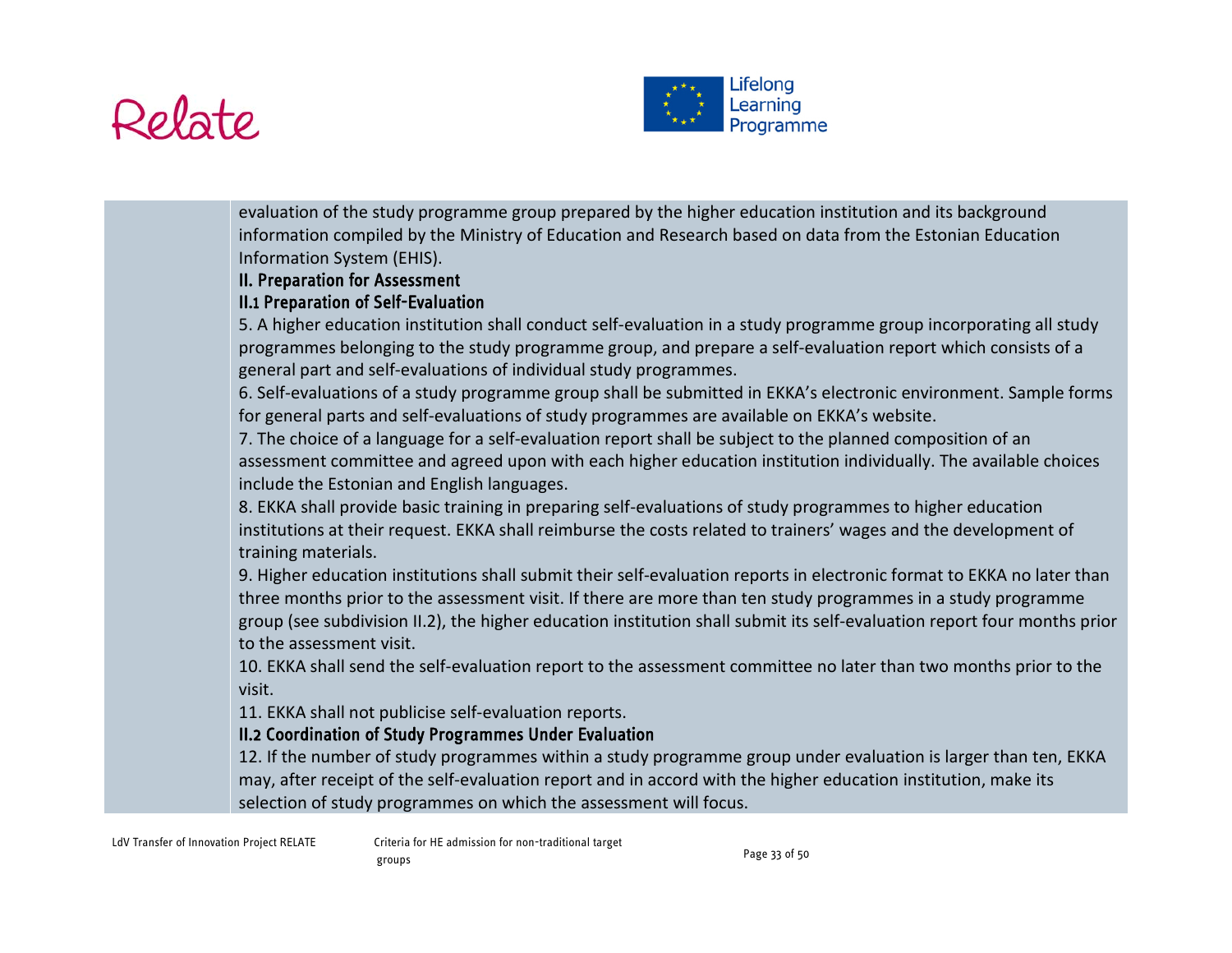



13. EKKA shall make its selection based on agreed principles.

## III. Formation and Functions of Assessment Committees

14. EKKA shall start forming an assessment committee (hereinafter 'committee') no later than five months prior to the assessment visit and, when determining the composition of the committee, EKKA shall, if possible, take into consideration reasoned proposals by the higher education institution under evaluation, regarding candidate members of the committee and/or emphases arising from development needs of the higher education institution. 15. EKKA shall form an assessment committee based on agreed principles.

16. Requirements for members of a committee has been agreed on.

17. EKKA shall send the information about a preliminary composition of the committee to the higher education institution, who then has ten working days to ask for additional members or the removal of a member, when justified.

18. The Director of EKKA shall approve of the final composition of a committee by his or her order and appoint a chairperson of the committee and an assessment coordinator.

19. An assessment coordinator (hereinafter 'coordinator') shall be an EKKA employee. The coordinator is a support person of a committee and an administrator of the assessment process whose main duty is to ensure smooth functioning of the assessment process on the basis of the requirements and the timeframe provided in this document. The coordinator is not a member of a committee.

20. Members of a committee shall confirm by signature an obligation to maintain the confidentiality of information that has become known to them in the course of assessment, and a lack of conflicts of interest. In the case of a conflict of interest, committee members shall immediately notify the Director of EKKA of it and remove themselves from the work of the committee.

21. If the working language of a committee is English and the higher education institution wants to use interpretation services, it shall notify the EKKA Bureau of it no later than one month prior to the assessment visit. According to EKKA, an interpreter must meet the following requirements: he or she has necessary preparation for consecutive interpretation in Estonian-English-Estonian (master degree studies in interpreting, in-service training in interpreting, interpreting as an additional specialty, etc.), past experience in consecutive interpretation, and commands the terminology regarding higher education. Costs of interpretation services shall be incurred by the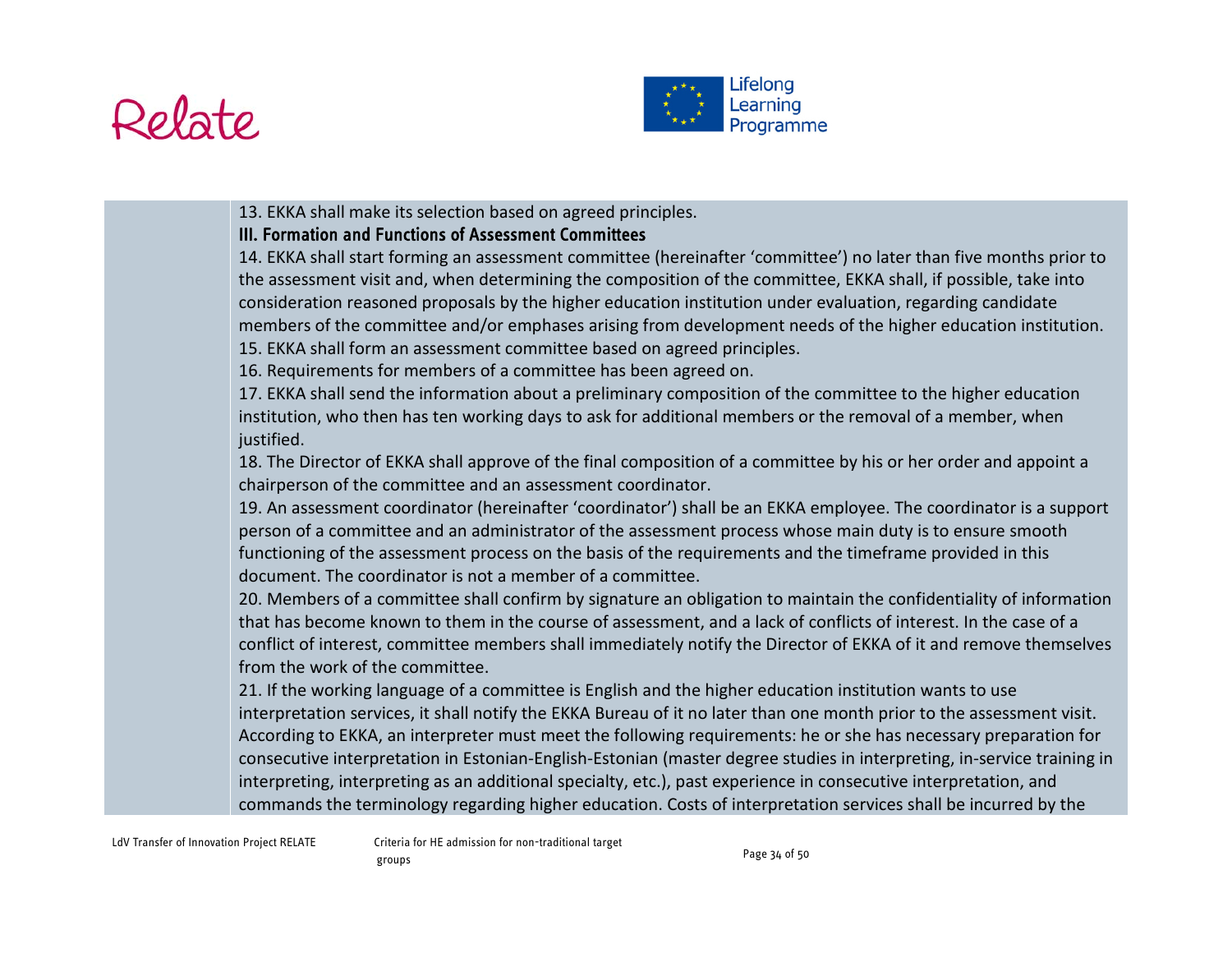



higher education institution under evaluation.

22. Duties of members of a committee have been agreed.

23. Duties of the chairperson of a committee have been agreed.

24. EKKA shall enter into contracts for services with members of a committee and compensate the members of a committee for transportation and accommodation costs related to performing their duties.

#### IV. Assessment Visits

25. A higher education institution who receives a committee shall, no later than one month before a visit, appoint a person who is responsible for a smooth process of the visit and who ensures appropriate working conditions for members of the committee.

26. No later than one month prior to the assessment visit, the coordinator shall, based on the proposals by members of the committee, prepare questions and/or comments on the self-evaluation report; a list of additional materials to be requested; and a list of individuals whom the committee would like to meet during the visit.

27. The coordinator shall, in cooperation with the chairperson of the committee, prepare the schedule for the visit and start to coordinate it with the higher education institution under evaluation no later than three weeks prior to the visit.

28. A visit shall last for one to two days. In justified cases, a member of the committee may be excused from participation in the visit. If the higher education institution conducts studies at different locations, the committee may split into corresponding parts.

29. In the course of a visit, the higher education institution shall make working space available to the committee members and allow the committee to:

30. Within five days after the visit, EKKA shall ask the higher education institution for feedback on the apparent preparation of members of the committee, the relevance of their questions and other pertinent issues according to the form established by EKKA. The results of the feedback shall be taken as a basis for choosing members of committees for subsequent assessments.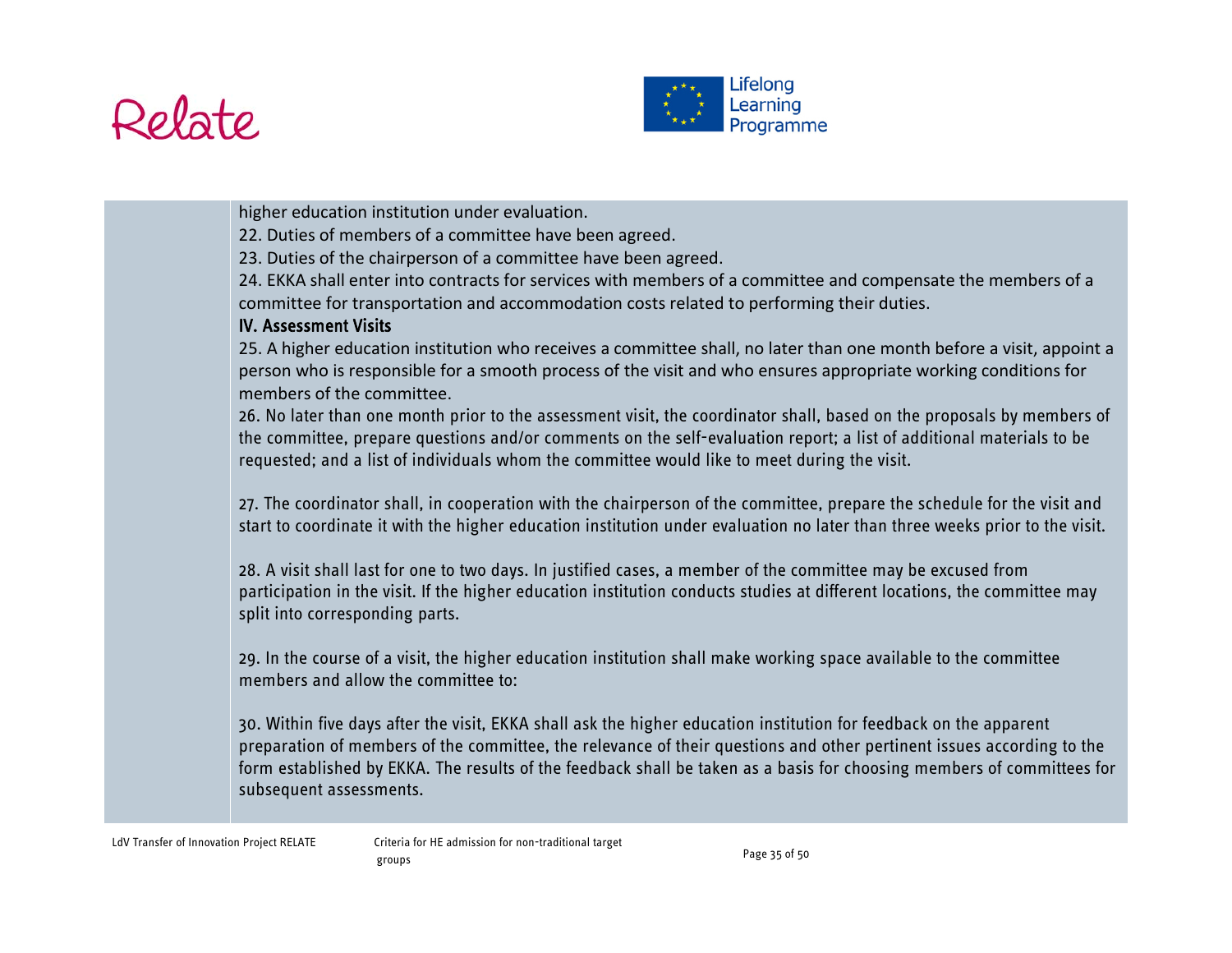



#### V. Assessment Reports and Recommendations by Assessment Committees

31. It has been regulated what the assessment report shall contain.

32. Assessment committees' recommendations shall preferably be adopted by consensus. If consensus is not reached, the dissenting view(s) together with the reason(s) shall be included.

33. Committees shall submit assessment reports to EKKA by the end of the fourth week after the visit and EKKA shall forward it to the institution of higher education within one week after receipt of the report.

34. Higher education institutions shall have the opportunity to submit their comments about the assessment report within two weeks after receipt of the report. The committee shall review the comments received and consider them while preparing its final report.

35. The chairperson of a committee shall forward the electronic version of the final assessment report, signed by the chairperson of the committee, to the EKKA Bureau no later than by the end of the ninth week after the visit, which the EKKA Bureau will immediately send to the higher education institution under evaluation.

36. The EKKA Bureau shall forward the committee's assessment report and the comments by the higher education institution to the EKKA Quality Assessment Council.

#### VI. Decision by EKKA Quality Assessment Council

37. The Quality Assessment Council shall base its decision on the self-evaluation report of a higher education institution, the assessment report, the comments by the higher education institution received in a timely manner, and on additional materials submitted at the request of the Quality Assessment Council. If necessary, the Quality Assessment Council may ask the chairperson of the committee or a member of the committee assigned by the chairperson to attend the session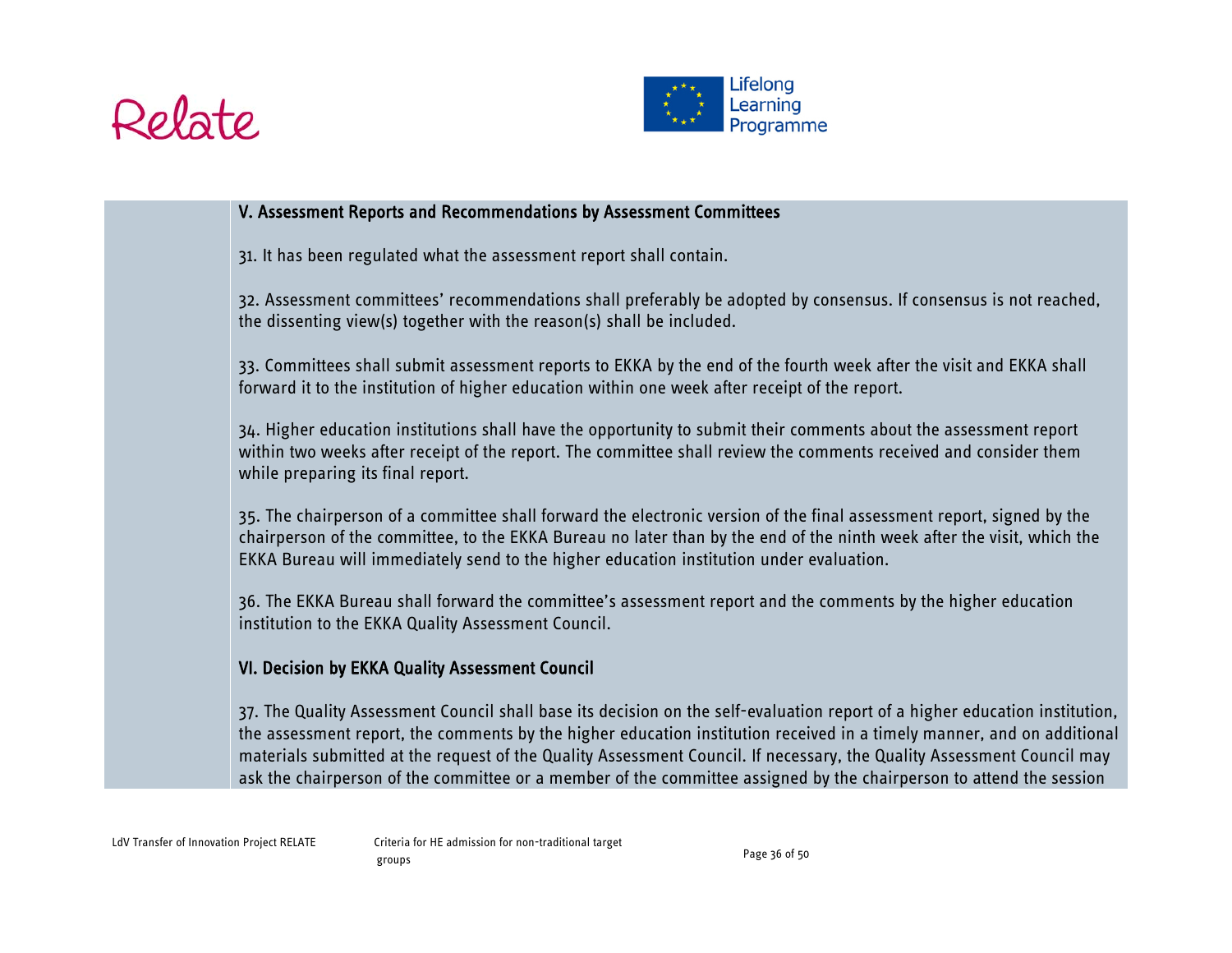



#### for explanations.

38. The Quality Assessment Council shall approve an assessment report within three months after receipt of the report. The Council shall weigh the strengths and areas for improvement pointed out by an assessment committee and its recommendations, and then shall decide whether to conduct the next quality assessment of that study programme group in seven years – or less than seven years, if the study programmes, instruction and instruction-related development based on those programmes do not comply with legislation, national or international standards.

39. The EKKA Bureau shall electronically forward the final decision by the Quality Assessment Council and the assessment report to the higher education institution within two weeks after the date of the decision by the Quality Assessment Council.

40. Within one week after the decision and the assessment report were forwarded to the institution of higher education, EKKA shall publicise on its website both the decision and the assessment report.

### VII. Contesting of Assessment Proceedings Conducted by EKKA and Decision by Quality Assessment Council

41. A person who finds that his or her rights are violated or his or her freedoms are restricted by assessment procedures conducted by EKKA or by a decision made by the EKKA Quality Assessment Council may file a challenge pursuant to the procedure provided for in the Administrative Procedure Act. The challenge shall be filed with the EKKA Quality Assessment Council within 30 days after the person filing the challenge became or should have become aware of the contested finding.

42. A decision by EKKA Quality Assessment Council may be challenged within 30 days after its delivery, filing an action with the Tallinn courthouse of the Tallinn Administrative Court pursuant to the procedure provided for in the Code of Administrative Court Procedure.

#### VIII. Follow-Up Activities

LdV Transfer of Innovation Project RELATE Criteria for HE admission for non-traditional target groups examples the control of the control of the Page 37 of 50  $\,$  Page 37 of 50  $\,$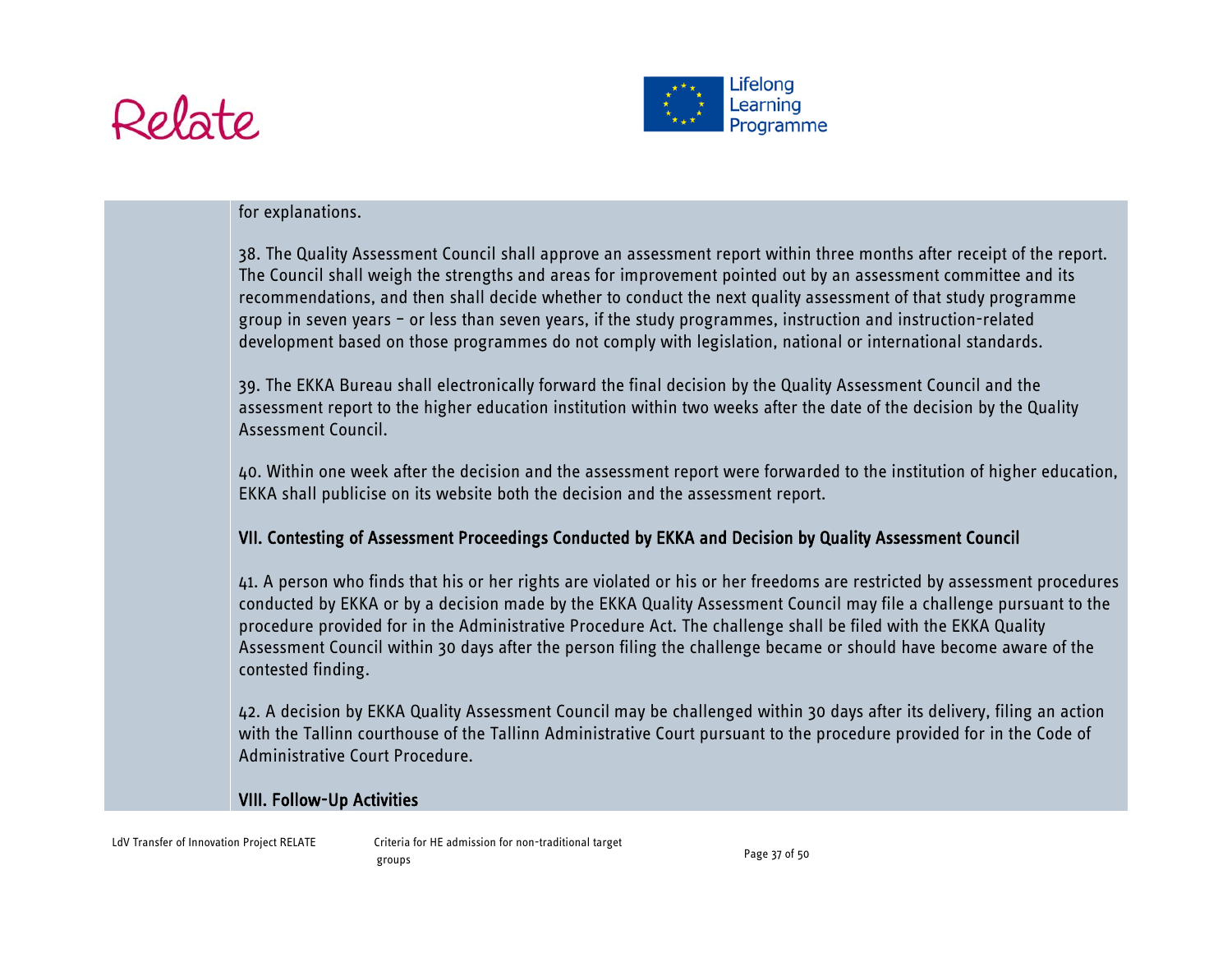# Relate



43. EKKA assumes that the responsibility for resolving the problems pointed out in assessment reports and for continuous improvement activities lies with the higher education institutions. EKKA shall regularly organise workshops where higher education institutions introduce developments in study programme groups during the post-assessment period, based on areas for improvement and recommendations presented in the assessment reports.

## IX. Involving Competent Evaluation Authorities of Foreign Countries

44. When assessing the quality of study programme groups, it is possible to take into account assessment reports approved by international professional organisations or other competent assessment authorities which include the analyses and opinions described in clause 31 above.

45. If a higher education institution wishes that a competent foreign assessment authority (hereinafter 'assessment authority') would conduct quality assessment of its study programme group and the costs thereof will be covered by the state budget of Estonia, the higher education institution shall submit a well-reasoned application to EKKA to include that assessment authority, no later than two years prior to the expiration date of its current accreditation, and the application shall contain certain information.

47. Within one month after receipt of the request, the EKKA Quality Assessment Council shall make a reasoned decision on the suitability of the assessment authority to conduct quality assessment of the study programme group.

48. If EKKA approves of the use of an assessment authority, it shall conclude a tripartite contract with the higher education institution and the assessment authority, providing the rights and responsibilities of the parties during the assessment process and the procedure for reimbursement for expenditures.

49. An assessment authority shall submit its assessment report to EKKA.

50. If a higher education institution wishes that the result of a previously conducted assessment would be taken into

LdV Transfer of Innovation Project RELATE Criteria for HE admission for non-traditional target groups Page 38 of 50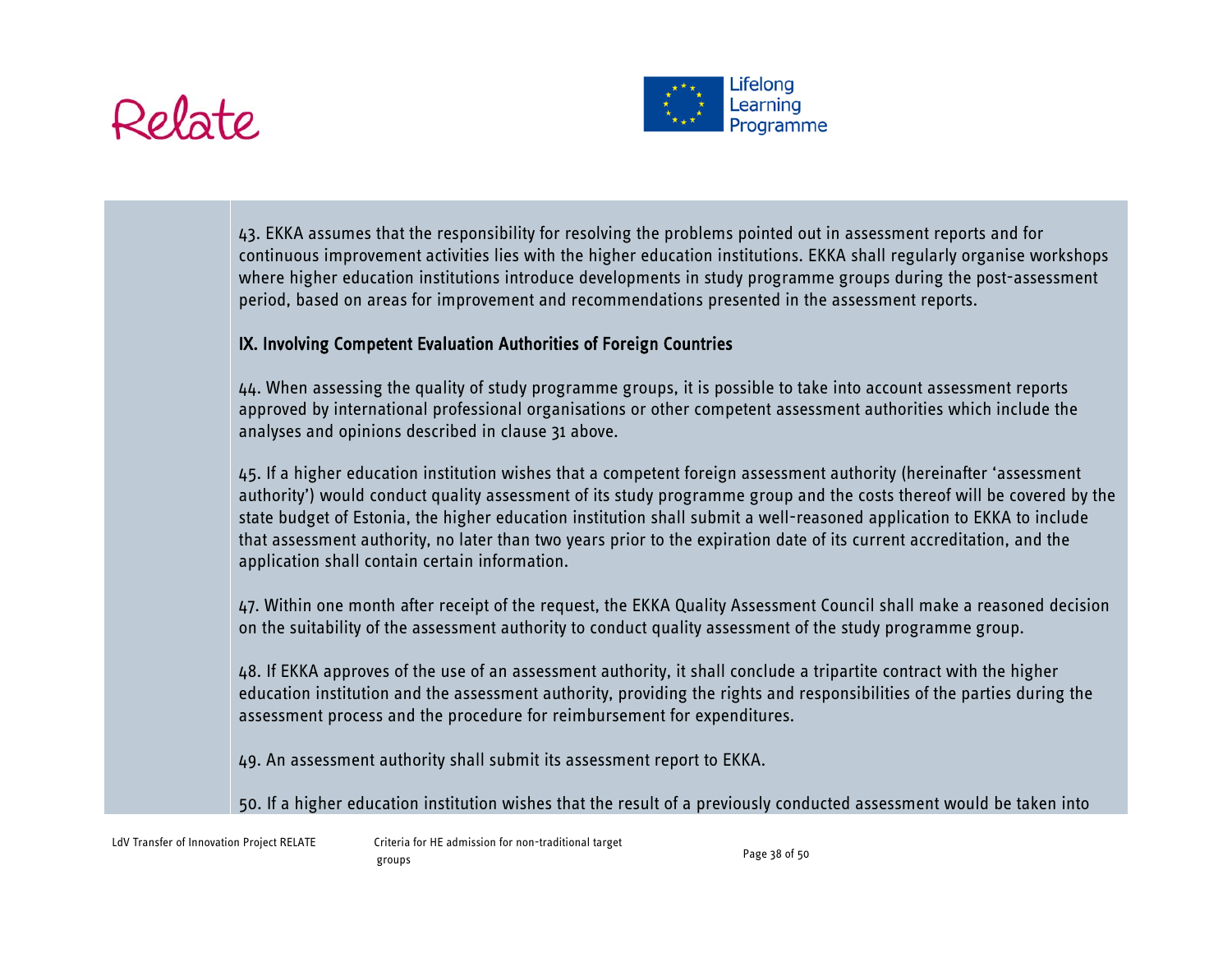



account as a quality assessment of a study programme group, the higher education institution shall submit a corresponding request including the assessment report approved by the competent assessment authority, to the EKKA Quality Assessment Council.

51. If an assessment report does not include all aspects described in clause 31 above, and it is impossible to make a final decision that would be in accordance with the procedure outlined in this document, the EKKA Quality Assessment Council shall have the right to return the report to the assessment authority for modification and improvement or (in the case described in clause 50 above) not to make an assessment decision on the quality of the study programme group based on the submitted assessment report.

52. If it is possible to make a final decision that would be in accordance with this procedure, the Quality Assessment Council shall approve the assessment report, weigh the strengths, areas for improvement, and recommendations pointed out in the assessment report, and then shall decide whether to conduct next quality assessment of that study programme group in seven years or, in justified cases, in less than seven years.

53. The proceedings described in this chapter and the decision by the Quality Assessment Council shall be contested following the procedure provided in Chapter VII.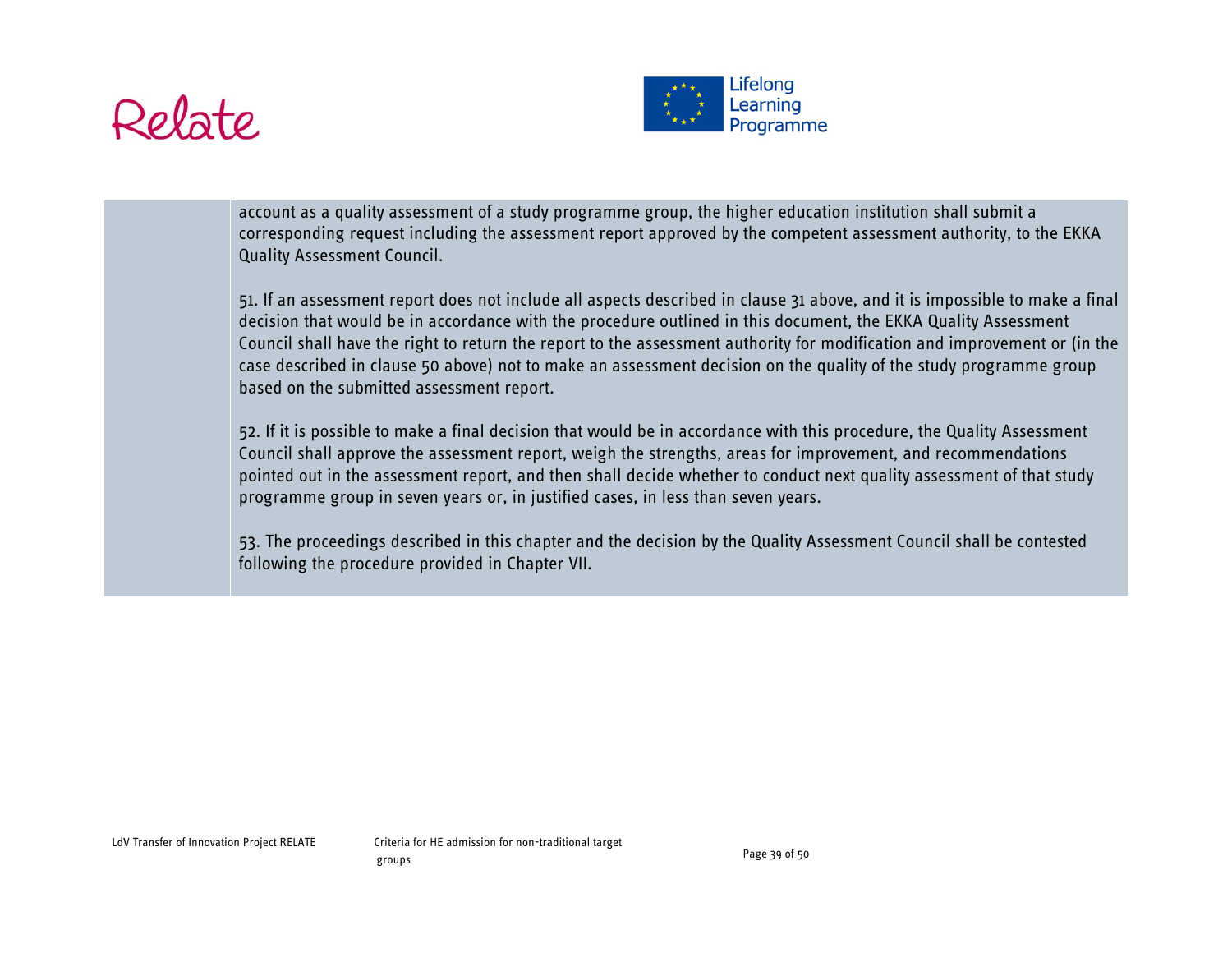



# **Legal framework and state of implementation of RPL from VET to HE in Germany (Saxony)**

<span id="page-39-0"></span>

|                                | <b>Country: Germany</b>                                                                                                                                                                                                                                                                                                                                                                                                                                                                                                                                                                                                                                                                                                                                                                                                                                                                        |                                                                                                                                                                                                                                                                                      |                                                                                                                                                                                                                                                                                                                                              |
|--------------------------------|------------------------------------------------------------------------------------------------------------------------------------------------------------------------------------------------------------------------------------------------------------------------------------------------------------------------------------------------------------------------------------------------------------------------------------------------------------------------------------------------------------------------------------------------------------------------------------------------------------------------------------------------------------------------------------------------------------------------------------------------------------------------------------------------------------------------------------------------------------------------------------------------|--------------------------------------------------------------------------------------------------------------------------------------------------------------------------------------------------------------------------------------------------------------------------------------|----------------------------------------------------------------------------------------------------------------------------------------------------------------------------------------------------------------------------------------------------------------------------------------------------------------------------------------------|
| National policy<br>description | In Germany education is in the responsibilities of the regional governments. This results in many different laws and<br>regulations. However, there are also organisations that work on national level in order to set national standards.<br>For VET, this is<br>the "Kultusministerkonferenz" (Standing Conference of the Ministers of Education and Cultural Affairs of the<br>Länder in the Federal Republic of Germany, KMK),<br>for higher education<br>• the "Hochschulrektorenkonferenz" (German Rectors' Conference, HRK).<br>The responsible ministry at national level is the "Federal Ministry of Education and Research" (Bundesministerium für<br>Bildung und Forschung, BMBF).<br>In Saxony, the responsible Institutions of educational policy are:<br>Saxon Ministry of Educational Affairs (SMK) - for VET<br>Saxon Ministry of Science and Cultural Affairs (SMWK) - for HE |                                                                                                                                                                                                                                                                                      |                                                                                                                                                                                                                                                                                                                                              |
|                                | <b>Sector</b>                                                                                                                                                                                                                                                                                                                                                                                                                                                                                                                                                                                                                                                                                                                                                                                                                                                                                  | <b>HE</b>                                                                                                                                                                                                                                                                            | <b>VET</b>                                                                                                                                                                                                                                                                                                                                   |
|                                | Legal Framework                                                                                                                                                                                                                                                                                                                                                                                                                                                                                                                                                                                                                                                                                                                                                                                                                                                                                | <b>Qualification Framework for German</b><br>$\bullet$<br><b>Higher Education</b><br>(Hochschulrahmengesetz) - BMBF<br>Federal state constitution (Art. 101.1),<br>$\bullet$<br>Laws for higher education of the different<br>federal states (Hochschulgesetze der<br>Länder) - SMWK | • 1. Federal state constitution (Art. 101.1)<br>2. Schools law of Saxony (Saxon<br>Parlament)<br>3. Ordinances for different schooltypes<br>(Rechtsverordnungen, SMK)<br><b>KMK: Coordination that Ordinances are</b><br>similar (e.g. for Recognition), adoption of<br>national framework curricula<br>SMK: Curricula of the federal states |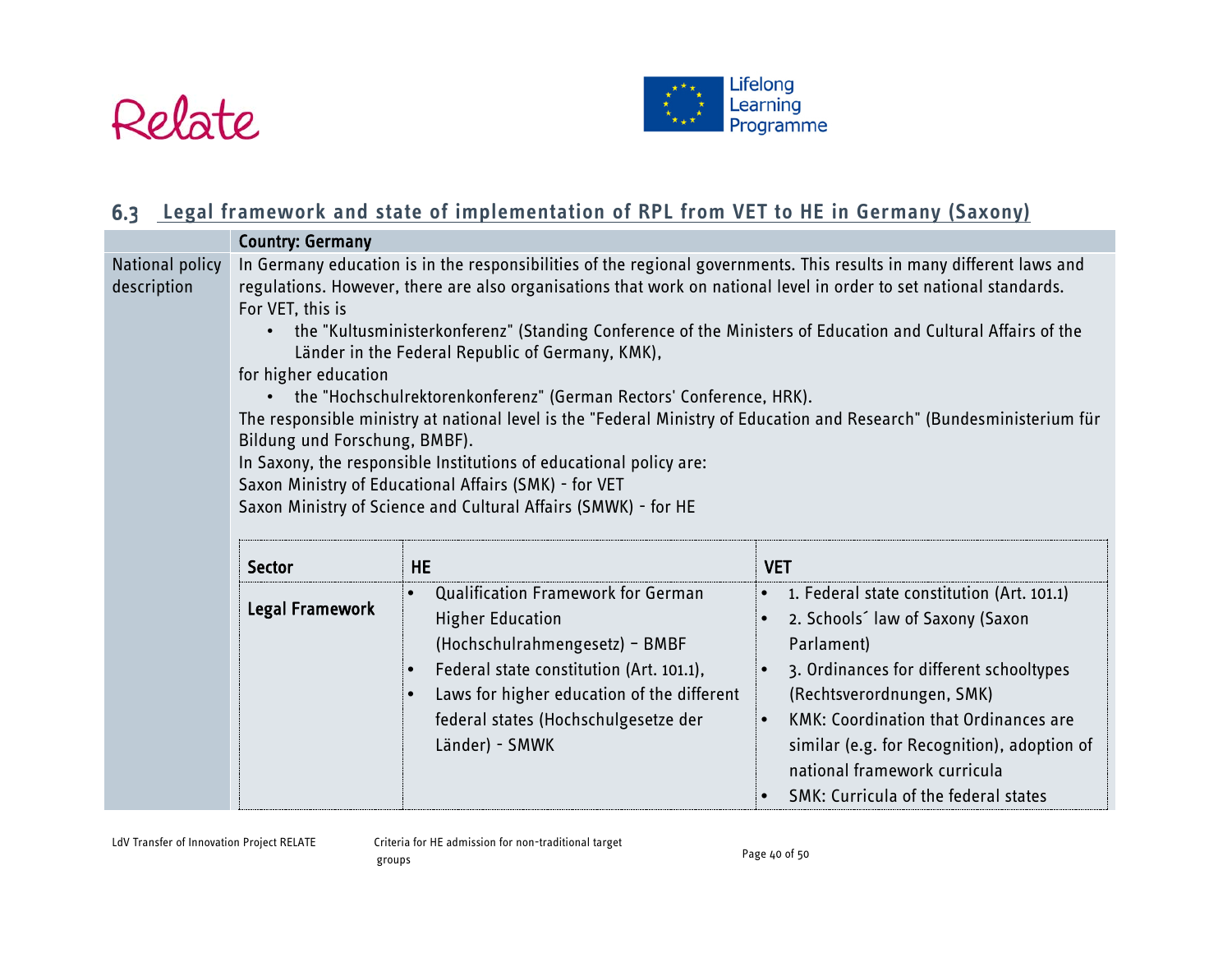



|               |                                                                      |                                                                                                                                                                                                                                                                                                                                                                                                                                                                                                                                                                                                                                                                                                                                                                                                                                                                                                                                                                                                                                                                             | (Sächsischer Lehrplan für)                                                                                                                                                                                                            |
|---------------|----------------------------------------------------------------------|-----------------------------------------------------------------------------------------------------------------------------------------------------------------------------------------------------------------------------------------------------------------------------------------------------------------------------------------------------------------------------------------------------------------------------------------------------------------------------------------------------------------------------------------------------------------------------------------------------------------------------------------------------------------------------------------------------------------------------------------------------------------------------------------------------------------------------------------------------------------------------------------------------------------------------------------------------------------------------------------------------------------------------------------------------------------------------|---------------------------------------------------------------------------------------------------------------------------------------------------------------------------------------------------------------------------------------|
|               |                                                                      | <b>National Qualifications Framework (DQR)</b><br>$\bullet$                                                                                                                                                                                                                                                                                                                                                                                                                                                                                                                                                                                                                                                                                                                                                                                                                                                                                                                                                                                                                 | $\bullet$<br>Administrative regulations                                                                                                                                                                                               |
|               | <b>Recommendations</b>                                               | HRK: Implementation of recognition of                                                                                                                                                                                                                                                                                                                                                                                                                                                                                                                                                                                                                                                                                                                                                                                                                                                                                                                                                                                                                                       | (Verwaltungsvorschriften) - SMK                                                                                                                                                                                                       |
|               |                                                                      | VET for HE (2002 and 2008)                                                                                                                                                                                                                                                                                                                                                                                                                                                                                                                                                                                                                                                                                                                                                                                                                                                                                                                                                                                                                                                  | <b>National Qualifications Framework (DQR)</b>                                                                                                                                                                                        |
|               | KMK and HRK, Bonn 2003<br>Transferred into documents of legislation: | For RPL recommendations and resolutions of the BMBF, KMK and HRK are listed below:<br>- Recognition of knowledge and skills acquired outside Higher Education towards study programs at institutions of<br>Higher Education (II) ("Anrechnung von außerhalb des Hochschulwesens erworbenen Kenntnissen und Fähigkeiten<br>auf ein Hochschulstudium (II)"), Resolution of the KMK, 18.09.2008)<br>ein Hochschulstudium (I)"), Resolution of the KMK, 28.06.2002)<br>- Recommendations to the institutions of Higher Education about the allocation of credit points in vocational further<br>education and recognition towards study programs in Higher Education ("Empfehlung an die Hochschulen zur<br>Vergabe von Leistungspunkten in der beruflichen Fortbildung und Anrechnung auf ein Hochschulstudium"), BMBF,<br>- Framework Act for Higher Education (Hochschulrahmengesetz), § 15 Abs. 3 HRG<br>- Laws of Higer education of the different federal states (Saxon "Hochschulgesetz", § 17 Abs. 5 SächsHSG)<br>- Regulations of the institutions of higher education | - Recognition of knowledge and skills acquired outside Higher Education towards study programmes at institutions of<br>Higher Education (I) ("Anrechnung von außerhalb des Hochschulwesens erworbenen Kenntnissen und Fähigkeiten auf |
| Aims          | - Increasing the innovation potential                                | - Increasing the number of people with higher education degrees<br>- Promoting Lifelong Learning including the sector of higher education<br>- Enhancement of Qualification Level of population<br>- Intensifying the link between economy and science<br>- Transfer of scientific research results to the economy                                                                                                                                                                                                                                                                                                                                                                                                                                                                                                                                                                                                                                                                                                                                                          |                                                                                                                                                                                                                                       |
| Target groups |                                                                      | Persons with or without Abitur (Secondary Education Degree - classical entrance qualification for higher education)                                                                                                                                                                                                                                                                                                                                                                                                                                                                                                                                                                                                                                                                                                                                                                                                                                                                                                                                                         |                                                                                                                                                                                                                                       |
| (e.g.         |                                                                      | who have completed vocational education and training (formal accreditated education programmes) with or without                                                                                                                                                                                                                                                                                                                                                                                                                                                                                                                                                                                                                                                                                                                                                                                                                                                                                                                                                             |                                                                                                                                                                                                                                       |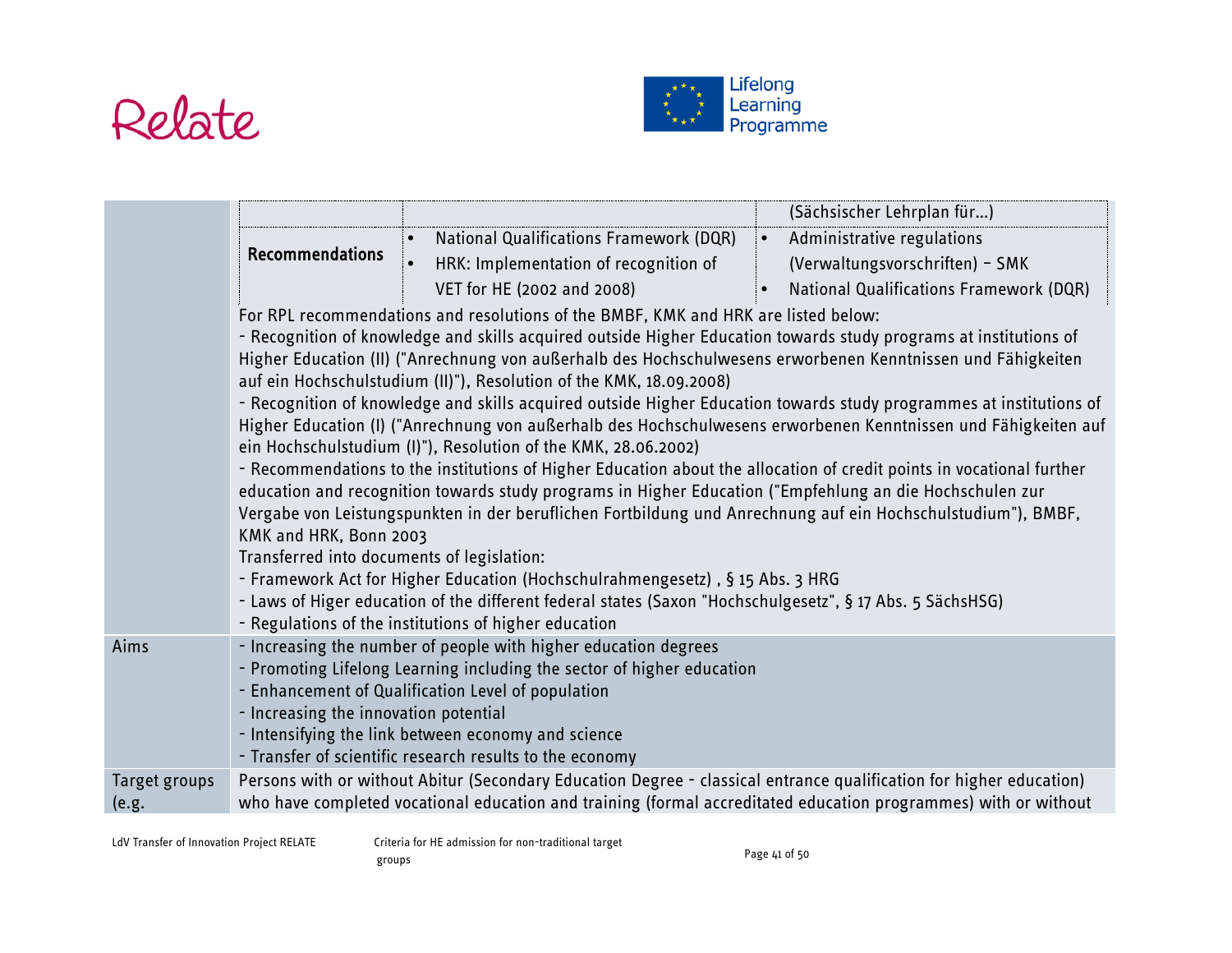



| <b>Benefits for</b><br>1. Entrance Requirements for HE are loosened<br>2. Recognition towards study programs<br>target groups<br>2.1 Shortened study time<br>2.2 Accomplishing alternative modules<br>3. Part-time study programs:<br>3.1 Studies in addition to regular employment (extra-occupational / part-time studies)<br>3.2 Work Experience is part of the studies (up to 50%) (work based learning)<br>Recommendations of the HRK to implement recognition of VET for HE (2002 and 2008):<br>Practical |
|-----------------------------------------------------------------------------------------------------------------------------------------------------------------------------------------------------------------------------------------------------------------------------------------------------------------------------------------------------------------------------------------------------------------------------------------------------------------------------------------------------------------|
|                                                                                                                                                                                                                                                                                                                                                                                                                                                                                                                 |
|                                                                                                                                                                                                                                                                                                                                                                                                                                                                                                                 |
|                                                                                                                                                                                                                                                                                                                                                                                                                                                                                                                 |
|                                                                                                                                                                                                                                                                                                                                                                                                                                                                                                                 |
|                                                                                                                                                                                                                                                                                                                                                                                                                                                                                                                 |
|                                                                                                                                                                                                                                                                                                                                                                                                                                                                                                                 |
|                                                                                                                                                                                                                                                                                                                                                                                                                                                                                                                 |
|                                                                                                                                                                                                                                                                                                                                                                                                                                                                                                                 |
| - Criteria for accreditation of the study programs: recognition on the base of learning outcomes, at an amount which<br>functioning                                                                                                                                                                                                                                                                                                                                                                             |
| corresponds to the requirements of module                                                                                                                                                                                                                                                                                                                                                                                                                                                                       |
| - two ways of recognition:                                                                                                                                                                                                                                                                                                                                                                                                                                                                                      |
| 1. "general recognition": matching of special study programs and selected vocational education programs (more often<br>further education than initial)                                                                                                                                                                                                                                                                                                                                                          |
| 2. "Individual recognition": Recognition of initial or further education or / and work experience or / and non-                                                                                                                                                                                                                                                                                                                                                                                                 |
| formal/informal learning outcomes                                                                                                                                                                                                                                                                                                                                                                                                                                                                               |
| for universities:<br>Advantages                                                                                                                                                                                                                                                                                                                                                                                                                                                                                 |
| (which target<br>- More students in times of less young people                                                                                                                                                                                                                                                                                                                                                                                                                                                  |
| - Linkage with economy and companies<br>groups)                                                                                                                                                                                                                                                                                                                                                                                                                                                                 |
| for professors / lecturers:                                                                                                                                                                                                                                                                                                                                                                                                                                                                                     |
| - Linkage with economy and companies                                                                                                                                                                                                                                                                                                                                                                                                                                                                            |
| for companies:                                                                                                                                                                                                                                                                                                                                                                                                                                                                                                  |
| - Implementation of latest scientific results                                                                                                                                                                                                                                                                                                                                                                                                                                                                   |
| for universities:<br>Disadvantages                                                                                                                                                                                                                                                                                                                                                                                                                                                                              |
| - More students in times of less financial resources<br>(which target                                                                                                                                                                                                                                                                                                                                                                                                                                           |
| - More administrative needs<br>groups)                                                                                                                                                                                                                                                                                                                                                                                                                                                                          |
| for professors / lecturers:                                                                                                                                                                                                                                                                                                                                                                                                                                                                                     |
| - Different levels of knowledge and skills in one class                                                                                                                                                                                                                                                                                                                                                                                                                                                         |

LdV Transfer of Innovation Project RELATE Criteria for HE admission for non-traditional target eriteria for the admission for fion traditional target<br>groups Page 42 of 50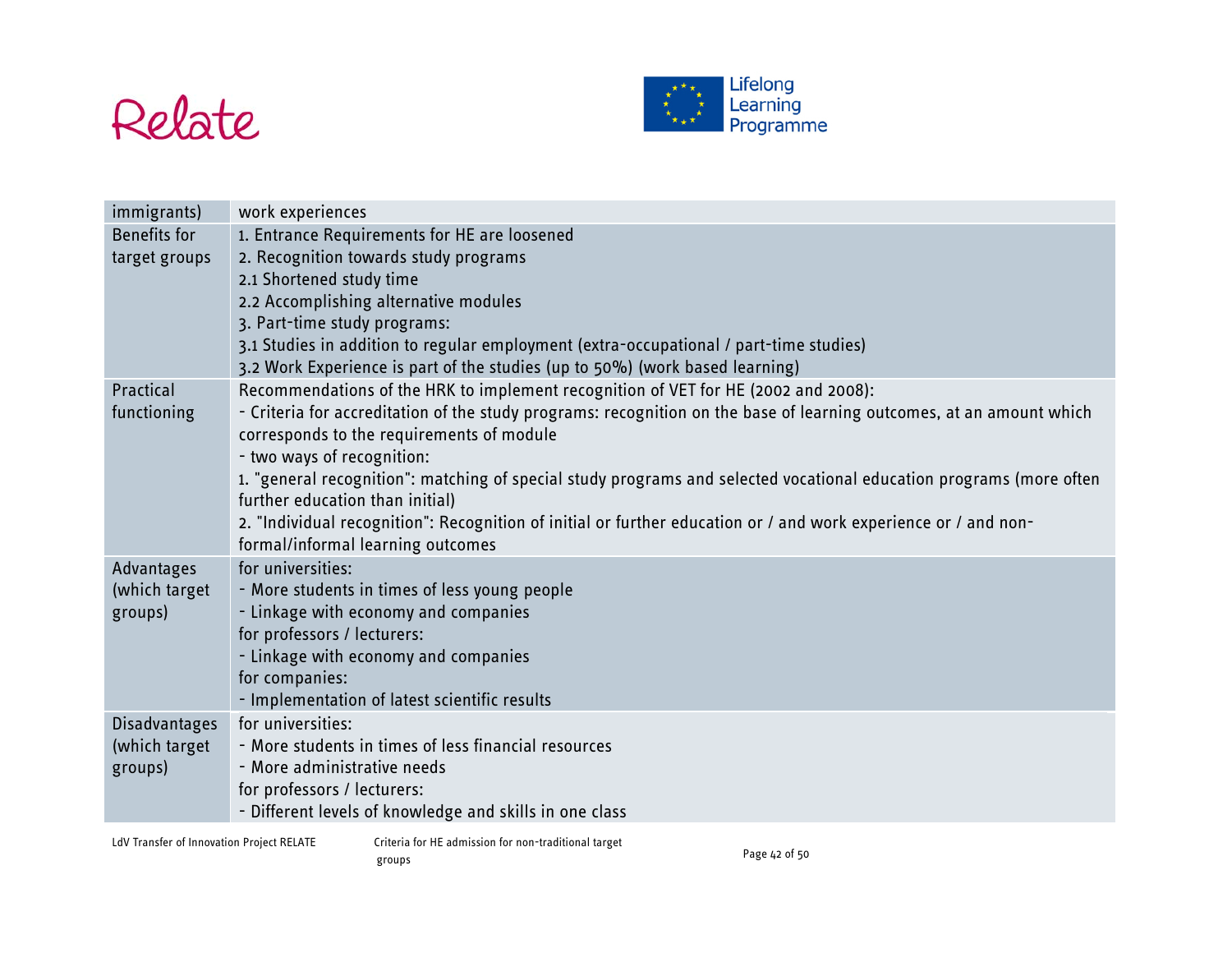



|                                                                          | - Extra work in recognition process<br>for companies:<br>- Employees have less time for extra-work during their studies                                                                                                                                                                                                                                                                                                                                                                                                                                                                                       |
|--------------------------------------------------------------------------|---------------------------------------------------------------------------------------------------------------------------------------------------------------------------------------------------------------------------------------------------------------------------------------------------------------------------------------------------------------------------------------------------------------------------------------------------------------------------------------------------------------------------------------------------------------------------------------------------------------|
| Future<br>national<br>developmental<br>needs/plans                       | Plans:<br>- Implementation at institutions of HE<br>Needs:<br>- Resources for development and implementation of recognition procedures<br>Development:<br>- Government supports universities through proposals. The federal governments support these developments with a<br>different intensity.                                                                                                                                                                                                                                                                                                             |
| Future<br>international<br>developmental<br>needs/plans<br>(suggestions) | Implementing the law for recognition of vocational education from foreign countries and also providing its recognition<br>within the different educational sectors.                                                                                                                                                                                                                                                                                                                                                                                                                                           |
| Obstacles on<br>national level                                           | Students:<br>- Lack of information about possibilities of recognition<br>- Fees that might be taken from the students<br>Universities:<br>- Diversity of German educational system (16 federal states)<br>- Small of financial resources for recognition processes<br>- Small knowledge about recognition procedures<br>- Small resources for increased administrative needs<br>Professors/Lecturers:<br>- Different levels of knowledge and skills in one class<br>- Lack of working time for individualized recognition processes<br>Companies:<br>- Lack of information about possibilities of recognition |

LdV Transfer of Innovation Project RELATE Criteria for HE admission for non-traditional target eriteria for the admission for fion traditional target<br>groups Page 43 of 50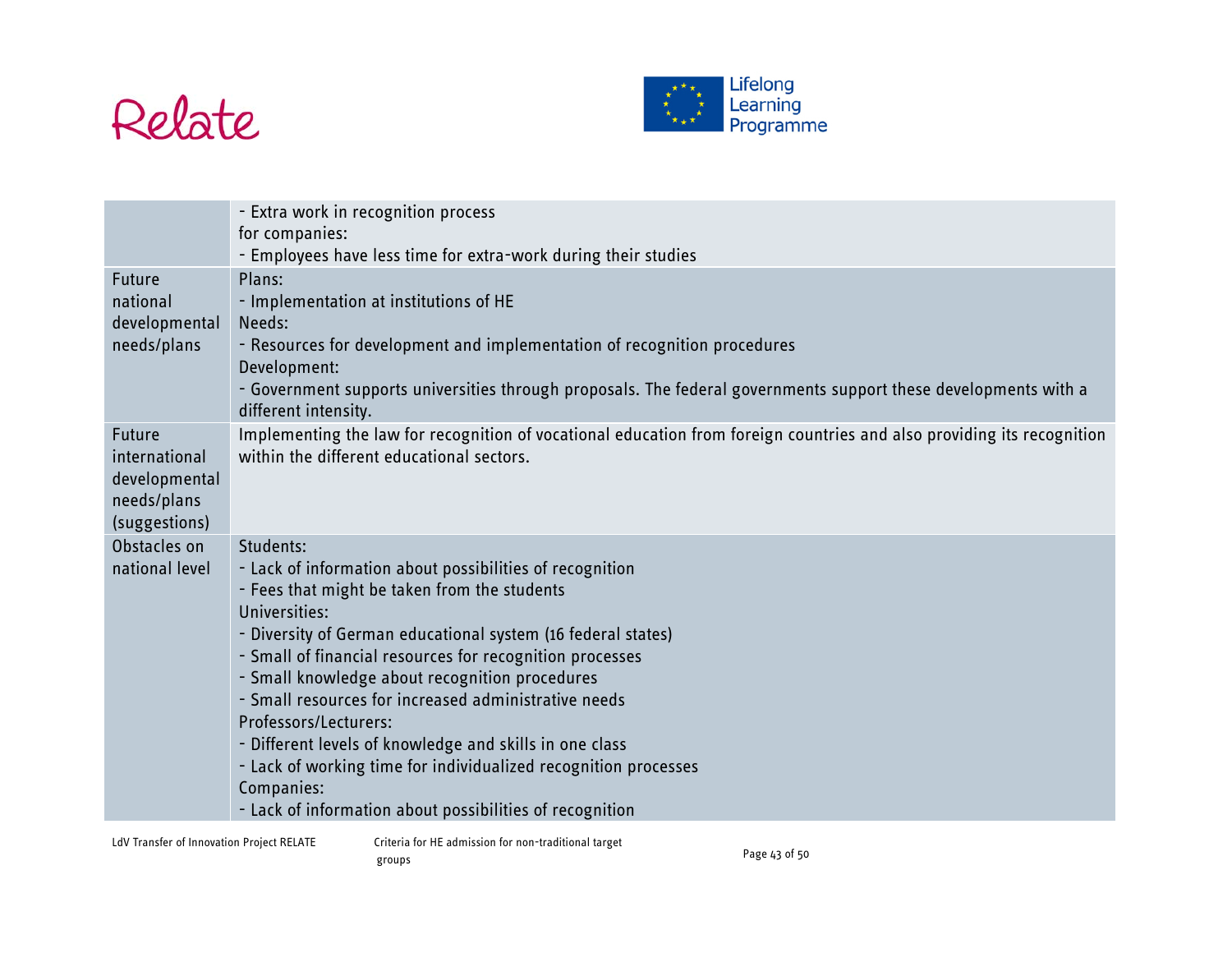



|                     | - Need for different employment structures<br>- SME's are skeptical towards the benefits of HE                                                                                                                                             |
|---------------------|--------------------------------------------------------------------------------------------------------------------------------------------------------------------------------------------------------------------------------------------|
| Obstacles on        | '- Lack of resources for qualified translations of certificates                                                                                                                                                                            |
| international       | - Proof of German Language competence                                                                                                                                                                                                      |
| level               | - Transparency of learning outcomes achieved within foreign VET programs                                                                                                                                                                   |
| International       | - Missing mutual trust concerning foreign VET degrees<br>A law for recognition of vocational education from foreign countries has been developed, but only in the field of                                                                 |
| recognition         | vocational education and training.                                                                                                                                                                                                         |
| (EU)                | On an international level, universities recognize international study programs on the legal base of a contract between                                                                                                                     |
|                     | the institutions or on the base of the transcript of records.                                                                                                                                                                              |
| National credit     | - ECTS is common standard at German universities.                                                                                                                                                                                          |
| systems             | - The implementation of ECVET is still going on. Due to the priority ECVET in the Leonardo da vinci Program (2007-                                                                                                                         |
| (systems of         | 2013) many projects regarding the implementation of ECVET have been done.                                                                                                                                                                  |
| learning<br>outcome | - So far ECVET has been not a central issue, because there are hardly any VET programs described with ECVET units.<br>The recognition of VET is done on the base of the matching of learning outcomes (skills, competencies and knowledge) |
| recognition)        | according to the German qualification framework (DQR) which was adopted in March 2011.                                                                                                                                                     |
| The relations       | ECTS is implemented in Germany as requested by the EU.                                                                                                                                                                                     |
| between             | ECVET instruments and principles are about to be adapted to German contexts at different levels of VET and in                                                                                                                              |
| national and        | different branches.                                                                                                                                                                                                                        |
| international       | By the adoption of the German national framework a link to the EQF has been provided, which allows to compare and                                                                                                                          |
| systems             | recognize learning outcomes on different levels independent of their learning framework.                                                                                                                                                   |
| Differences in      | The systems of ECTS and ECVET do not have much in common. ECTS credits are only based on workload. ECVET is                                                                                                                                |
| credit<br>(learning | based on learning outcomes, and workload is only one of the three different criteria which are included. Before<br>matching the systems is possible, learning outcomes will have to be described based on the criteria skills, knowledge   |
| outcome)            | and competences and related to the levels of EQF and/or DQF.                                                                                                                                                                               |
| recognition         |                                                                                                                                                                                                                                            |
| (National)          | The basic ones are:                                                                                                                                                                                                                        |
| local               | Recognition of knowledge and skills acquired outside Higher Education towards study programs at institutions of                                                                                                                            |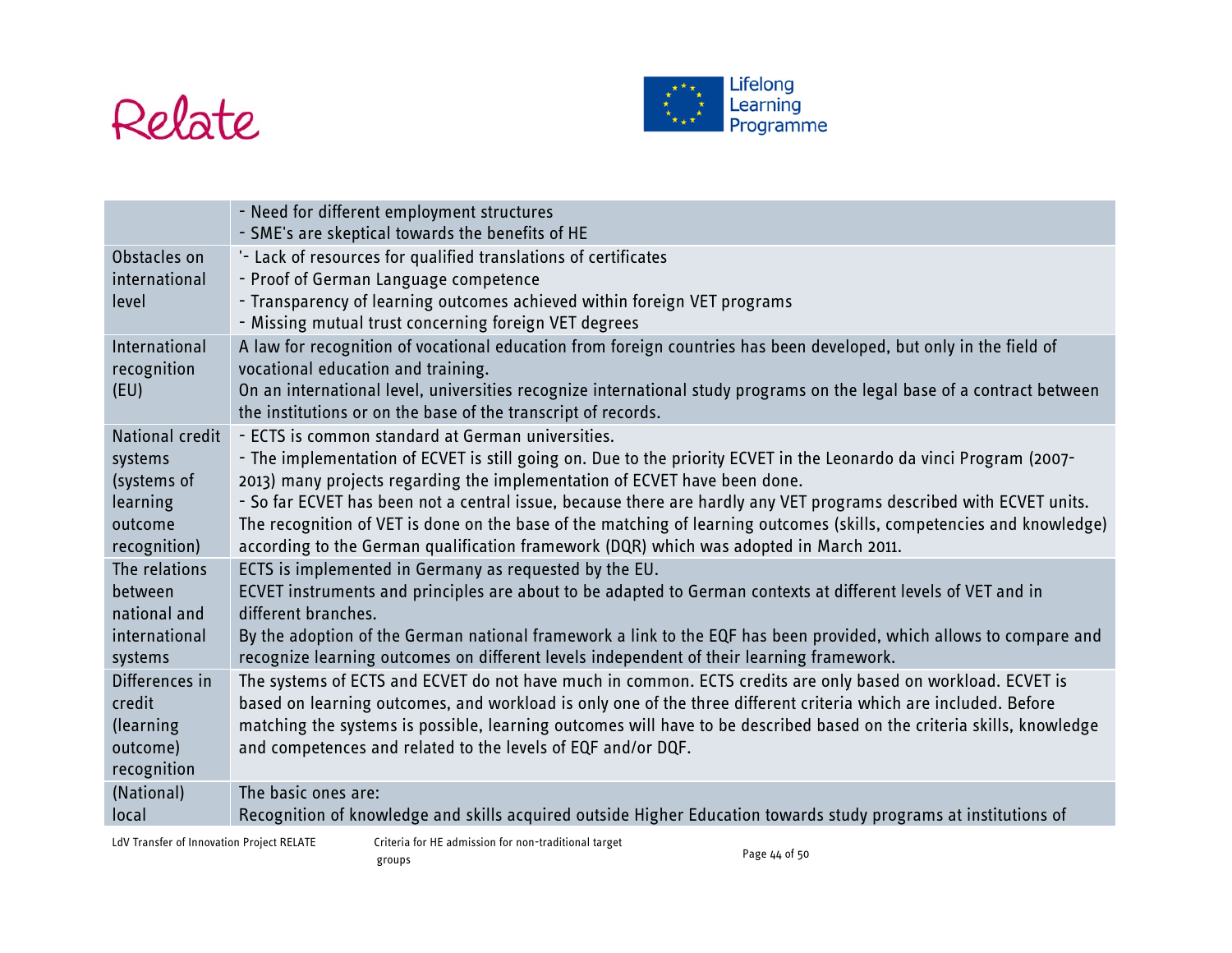



| documentation                   | Higher Education (II) ("Anrechnung von außerhalb des Hochschulwesens erworbenen Kenntnissen und Fähigkeiten<br>auf ein Hochschulstudium (II)"), Resolution of the KMK, 18.09.2008)<br>- Recognition of knowledge and skills acquired outside Higher Education towards study programmes at institutions of<br>Higher Education (I) ("Anrechnung von außerhalb des Hochschulwesens erworbenen Kenntnissen und Fähigkeiten auf<br>ein Hochschulstudium (I)"), Resolution of the KMK, 28.06.2002)<br>- Recommendations to the institutions of Higher Education about the allocation of credit points in vocational further<br>education and recognition towards study programs in Higher Education ("Empfehlung an die Hochschulen zur<br>Vergabe von Leistungspunkten in der beruflichen Fortbildung und Anrechnung auf ein Hochschulstudium"), BMBF,<br>KMK and HRK, Bonn 2003                                                                                                                                                                                                                                                                                                                                                                                                                                                         |
|---------------------------------|--------------------------------------------------------------------------------------------------------------------------------------------------------------------------------------------------------------------------------------------------------------------------------------------------------------------------------------------------------------------------------------------------------------------------------------------------------------------------------------------------------------------------------------------------------------------------------------------------------------------------------------------------------------------------------------------------------------------------------------------------------------------------------------------------------------------------------------------------------------------------------------------------------------------------------------------------------------------------------------------------------------------------------------------------------------------------------------------------------------------------------------------------------------------------------------------------------------------------------------------------------------------------------------------------------------------------------------|
| Accreditation<br>process in VET | Law for Independent School Agencies/Private Schools (Gesetz über Schulen in freier Trägerschaft, SächsFrTrSchulG), of<br>February 4th, 1992 - legally updated version of August 1st, 2011 ( $\S$ § 4-8)<br>School Regulations for <i>Fachschule (Schulordnung Fachschule - FSO</i> ) of Dezember 2nd, 2009 - legally updated version of<br>August 1st, 2011 (§§35-39)<br>Permission:<br>1.<br>given by Saxon Educational Agency (Sächsische Bildungsagentur) before the school/vocational training starts $\rightarrow$<br>status: officially approved substitute school<br>requirements of permission: e.g. teachers are educated similarly to teachers of public schools, economic factors,<br>responsible leadership<br>permission fails, if the vocational training/school doesn't start or has to close within one year<br>2. External Exam (so called Schulfremdenprüfung):<br>procedure to test the school's abilities<br>$\overline{\phantom{a}}$<br>final exam in any subject of the schedule/curriculum (original and unofficial subjects)<br>examination board of a public school<br>$\overline{\phantom{a}}$<br>official examination time table<br>Pupils of an officially approved substitute school can apply for the external exam if they fulfil the admission<br>requirements for the estimated vocational training |
|                                 |                                                                                                                                                                                                                                                                                                                                                                                                                                                                                                                                                                                                                                                                                                                                                                                                                                                                                                                                                                                                                                                                                                                                                                                                                                                                                                                                      |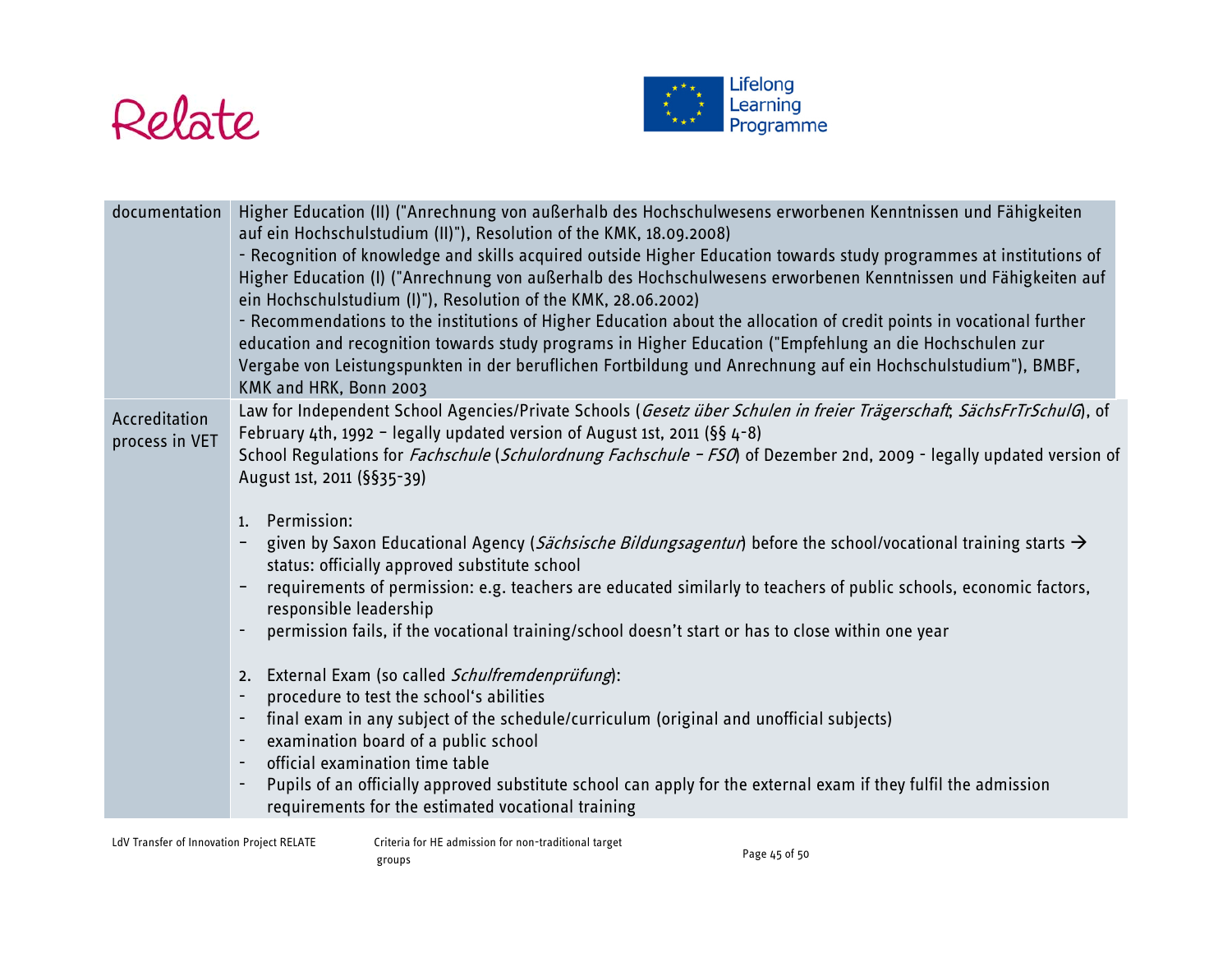

<span id="page-45-1"></span><span id="page-45-0"></span>

|                                | application has to be handed in on time $\rightarrow$ applicants get an official notification<br>pass of exam with a certain result (only one defective result in an unofficial subject)<br>if a minimum of 80% of the pupils passes these external exams $-$ school gets the accreditation<br>$\blacksquare$<br>3. Accreditation:<br>after passing external exam substitute school has to apply for accreditation<br>$\overline{\phantom{a}}$<br>$\rightarrow$ becomes officially recognised substitute school<br>school must permanently be able to meet the requirements of a comparable public school<br>$\blacksquare$                                                                                                                  |
|--------------------------------|----------------------------------------------------------------------------------------------------------------------------------------------------------------------------------------------------------------------------------------------------------------------------------------------------------------------------------------------------------------------------------------------------------------------------------------------------------------------------------------------------------------------------------------------------------------------------------------------------------------------------------------------------------------------------------------------------------------------------------------------|
| Accreditation<br>process in HE | Every study program for bachelor and master degrees from state or state recognized higher education institutions in<br>Germany has to accredit (program accreditation). The accreditation process is a multistage process and based on the<br>peer review principle. The accreditation is carried out by one of ten agencies, these agencies are accredited by the<br>Accreditation Council (Akkreditierungsrat) and they are entitled to award the seal of quality of the accreditation<br>council.2 The Accreditation Council3 defines standards, criteria and processes for the accreditation. In the context of the<br>accreditation of a study program is to define the consideration of acquired competence outside of the university. |

<sup>&</sup>lt;sup>2</sup> The ten agencies: **ACQUIN** (Accreditation, Certification and Quality Assurance Insitute), **AHPGS** (Accreditation Agency for Study Programmes in Health and Social Sciences), [AKAST](http://www.akkreditierungsrat.de/index.php?id=akast&L=1&contrast=etc%2Fpasswd) (Agency for Quality Assurance and Accreditation of Canonical Study Programmes), [AQ Austria](http://www.akkreditierungsrat.de/index.php?id=aqaustria&L=1&contrast=etc%2Fpasswd) (Agency for Quality Assurance and Accreditation Austria AQA Austrian Agency for Quality Assurance), [AQAS](http://www.akkreditierungsrat.de/index.php?id=34&L=1&contrast=etc%2Fpasswd) (Agency for Quality Assurance by Accreditation of Study Programmes), [ASIIN](http://www.akkreditierungsrat.de/index.php?id=31&L=1&contrast=etc%2Fpasswd) (Accreditation Agency for Degree Programmes in Engineering, Informatics/Computer Science, the Natural Sciences and Mathematics), [evalag](http://www.akkreditierungsrat.de/index.php?id=89&L=1&contrast=etc%2Fpasswd) (evaluation agency Baden-Württemberg), [FIBAA](http://www.akkreditierungsrat.de/index.php?id=30&L=1&contrast=etc%2Fpasswd) (Foundation for International Business Administration Accreditation), [OAQ](http://www.akkreditierungsrat.de/index.php?id=86&L=1&contrast=etc%2Fpasswd#c210) (Swiss Center of Accreditation and Quality Assurance in Higher Education), [ZEvA](http://www.akkreditierungsrat.de/index.php?id=29&L=1&contrast=etc%2Fpasswd) (Central Evaluation- and Accreditation Agency Hannover).

<sup>3</sup> [http://www.akkreditierungsrat.de/index.php?id=aufgaben&L=1&contrast=etc%2Fpasswd.](http://www.akkreditierungsrat.de/index.php?id=aufgaben&L=1&contrast=etc%2Fpasswd) 1.9.2014.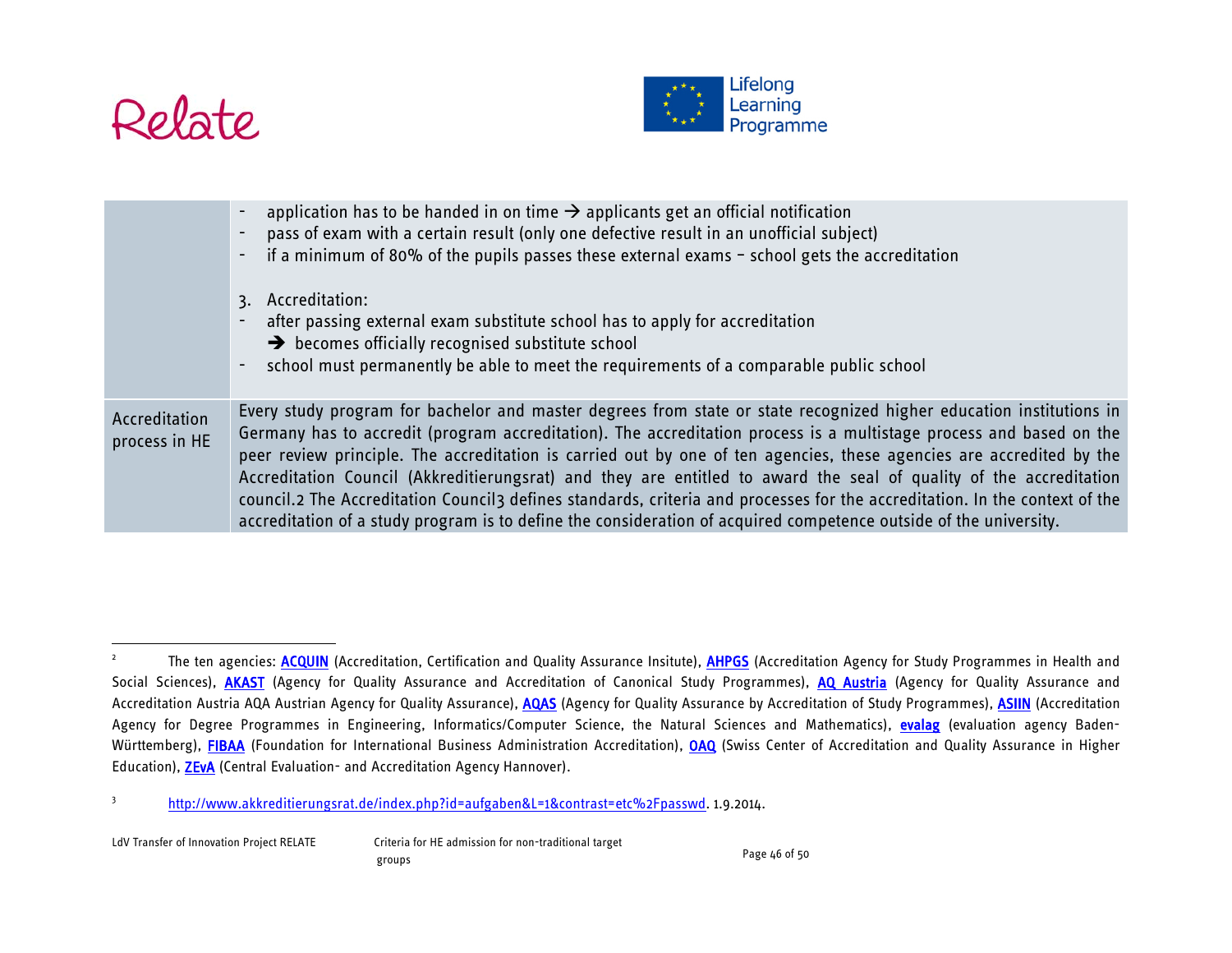

<span id="page-46-0"></span>

Since a few years with the system accreditation, an alternative form of accreditation exists. The system accreditation applies the internal quality assurance of the university and all study programs pass through the quality assurance of the university and all accredited study programs are included in the Accreditation.[4](#page-46-0)

#### Three steps of the Accreditation Process

#### 1. Application for Accreditation

The institutions of higher education file an application for accreditation of a study program to an accreditation agency, which they have chosen. In most federal states the process of accreditation has to be completed before the study program starts. The agency drafts a contract with the costs and schedule of the process. The agencies have forms and handouts which lists the required papers for the application and the process of accreditation. After the conclusion of a contract the procedure begins.



[http://www.akkreditierungsrat.de/index.php?id=22&L=0-.](http://www.akkreditierungsrat.de/index.php?id=22&L=0-) 1.9.2014. At the moment (6/2014) there are 20 universities system accreditated. [http://www.akkreditierungsrat.de/index.php?id=akkreditierungsdaten&L=1%2Fsql%27.](http://www.akkreditierungsrat.de/index.php?id=akkreditierungsdaten&L=1%2Fsql%27) 1.9.2014.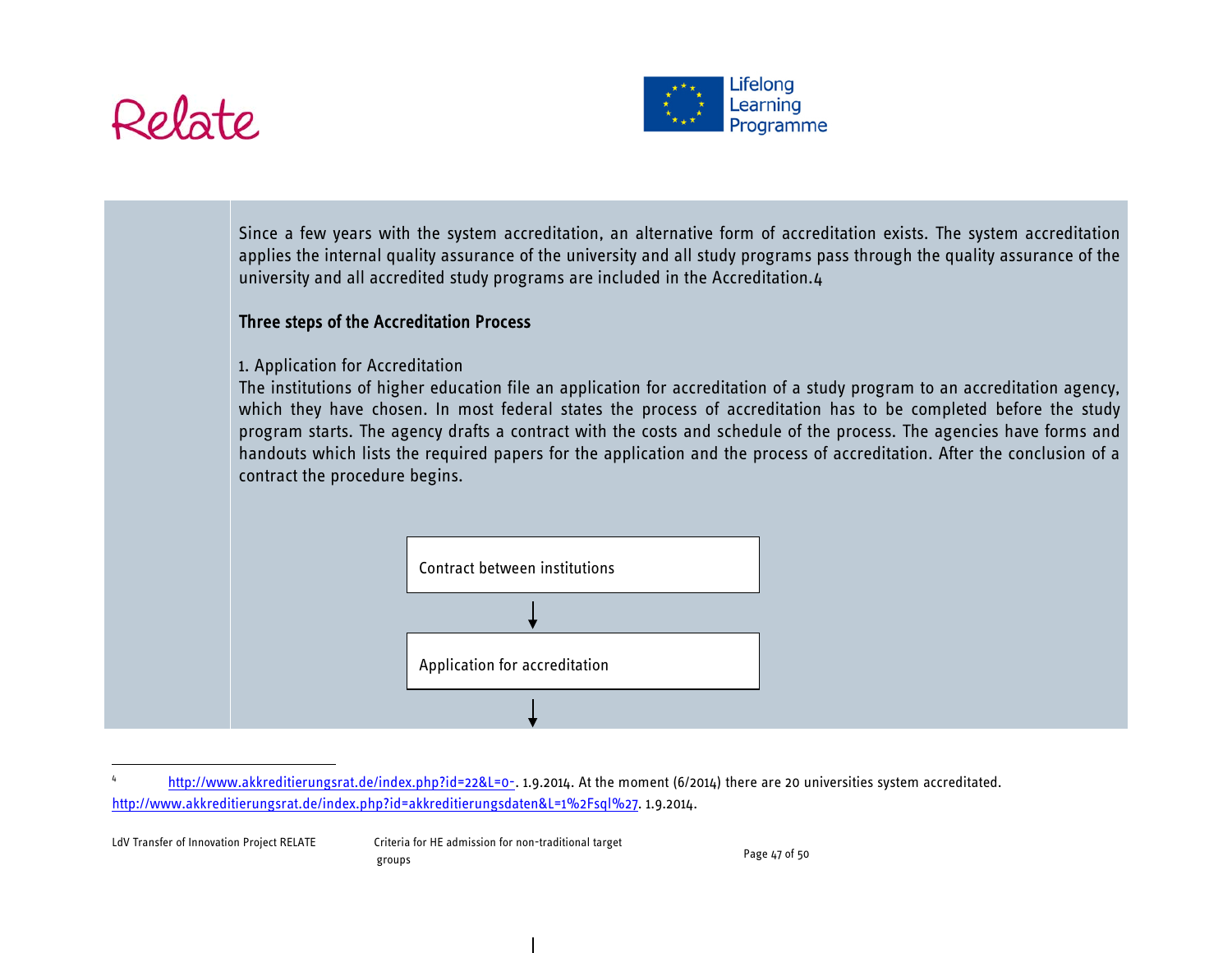



| The agency checks the submitted papers of<br>completeness     |
|---------------------------------------------------------------|
|                                                               |
| The agency arranges the papers and prepares<br>the assessment |

## 2. On-site visit of the institution - peer review

The agency deploys an evaluation group whose composition must be consider the specialist content focus of the study programme and its specific profile. The institution of higher education can propose evaluators. Members of the evaluation group are representatives of higher education institutions - teachers and students -, and representatives of the relevant professional experience.

The members of evaluation group are familiar with the standards and criteria for the accreditation. The evaluation takes place in form of a on-site visit. A representative of the agency attends the peer reviewers. During the visit at the institution of higher education the evaluation group talks with the leaders of the institution, the dean, the responsible for the study programme, teachers and students. The peer reviewers prove the frame conditions of the study program. The Evaluation group composes an assessment report. It includes a recommendation of decision for the accreditation commission of the agency.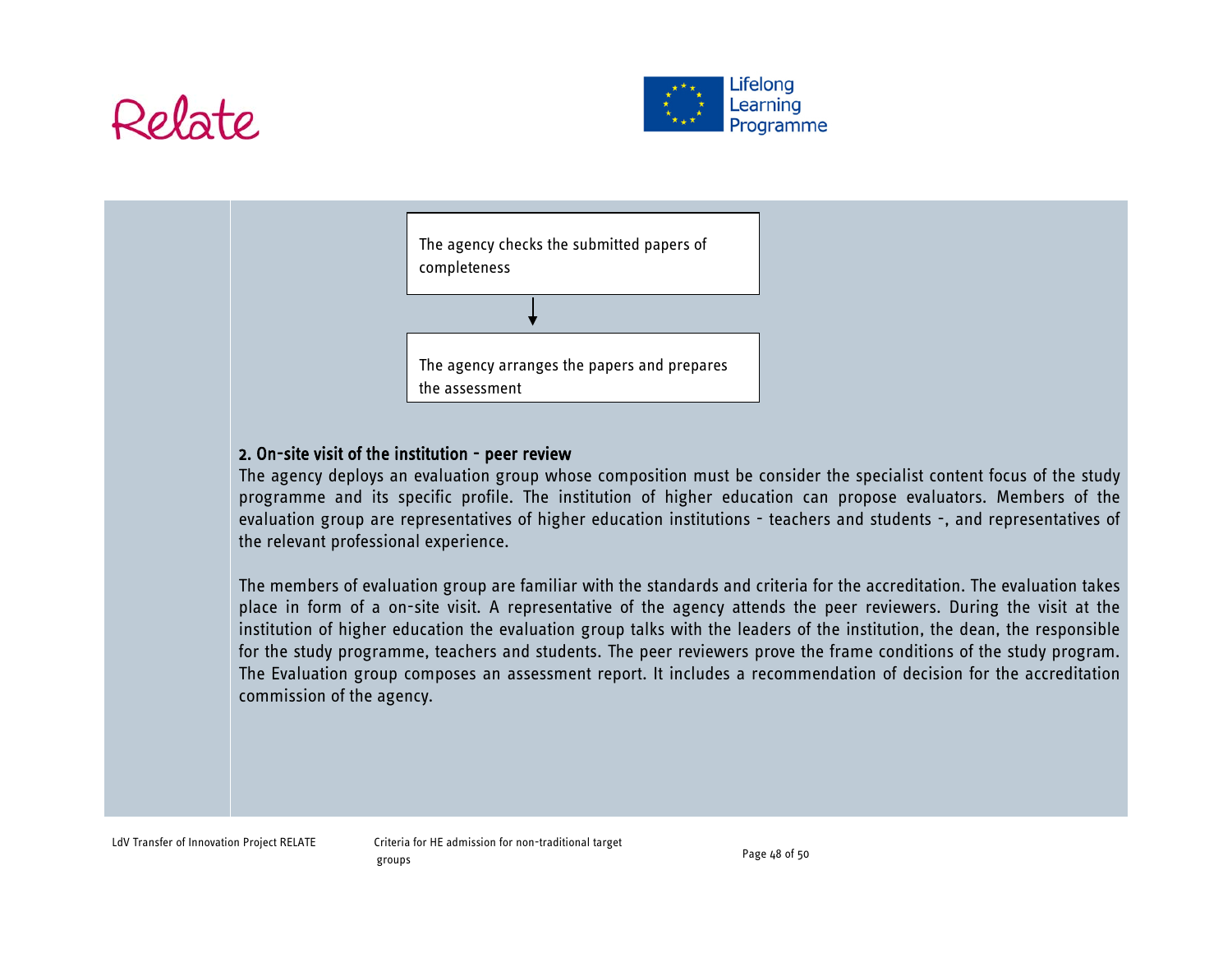# Rolato





fulfilled at the time. The accreditation is normally limited to a period of five years for the first time. After this time a reaccreditation has to propose. A successfully re-accreditation is terminated to seven years.